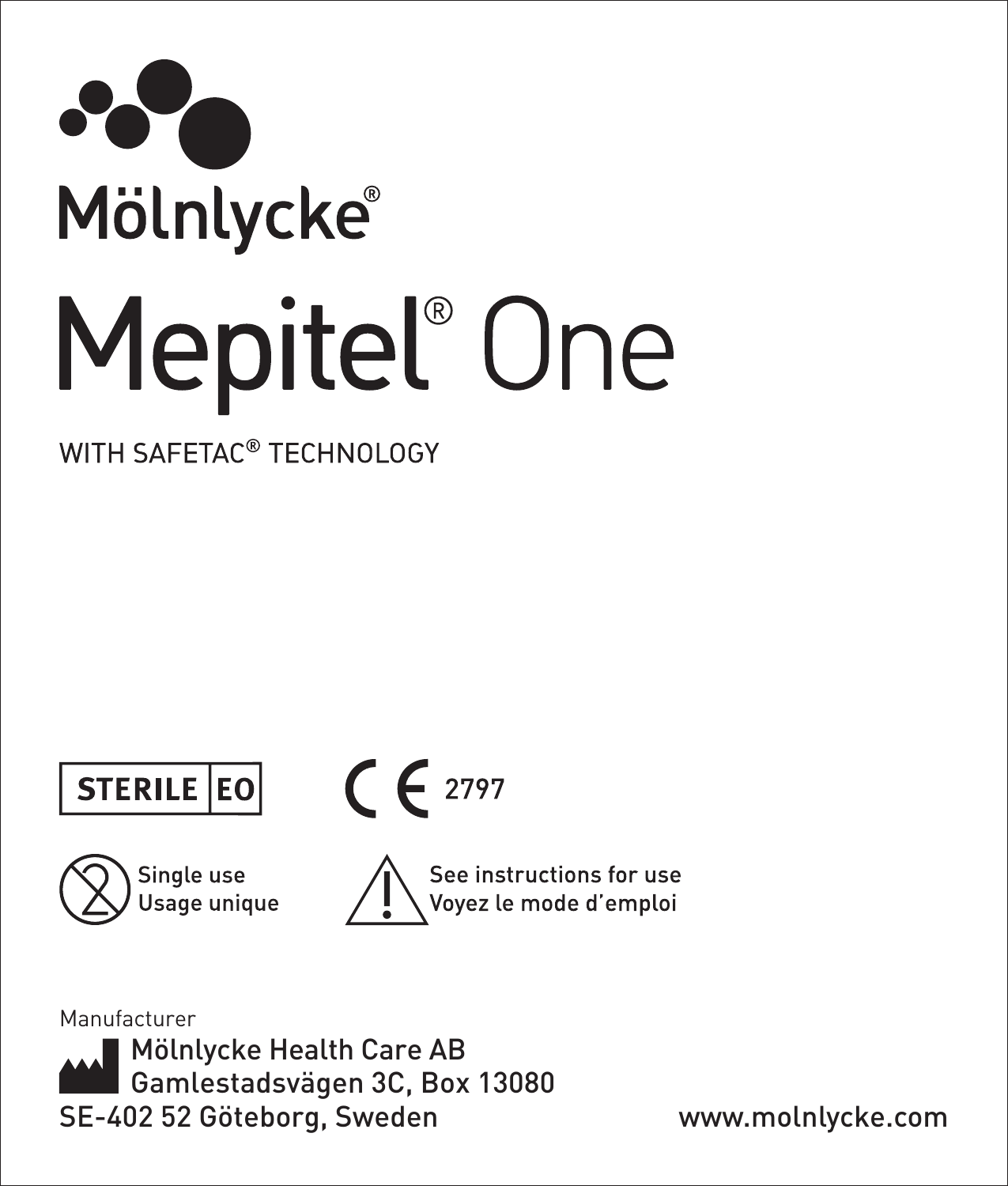5 x 7cm, 5 x 7.5cm / 2 x 3in, 7.5 x 10cm / 3 x 4in, 8 x 10cm 13 x 15cm / 5.2 x 6in





6 x 7cm / 2.4 x 2.8in, 9 x 10cm / 3.6 x 4in 9.5 x 150cm / 3.7 x 59in







12 x 15cm, 10 x 18cm / 4 x 7.2in, 17 x 25cm / 6.8 x 10in, 24 x 27.5cm, 27.5 x 50cm / 10.8 x 20in















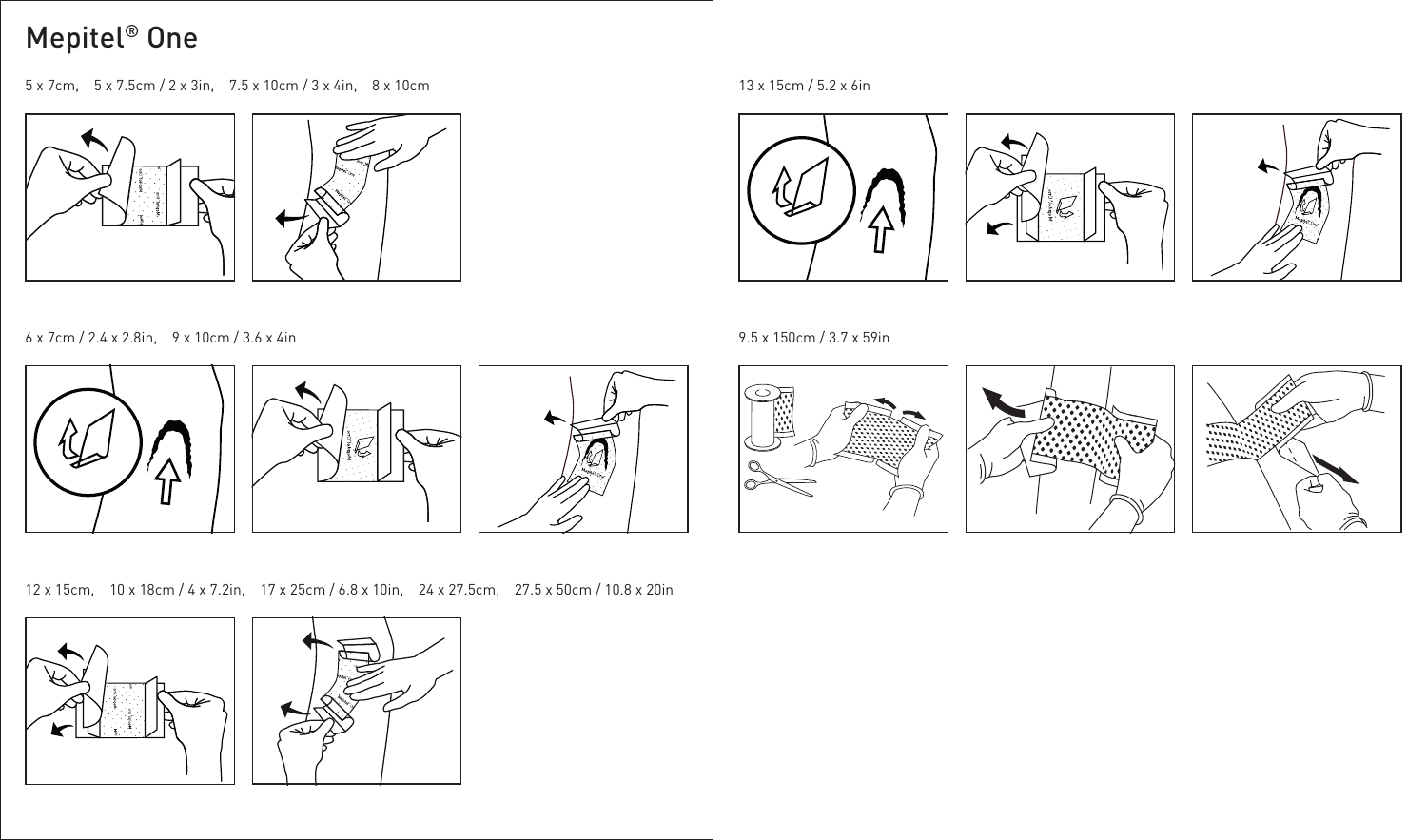5 x 7cm, 5 x 7.5cm / 2 x 3in, 7.5 x 10cm / 3 x 4in, 8 x 10cm, 12 x 15cm, 10 x18cm / 4 x 7.2in 17 x 25cm / 6.8 x 10in, 24 x 27.5cm, 27.5 x 50 cm / 10.8 x 20in, 9.5 x 150cm / 3.7 x 59in **CD** Medical Device

| ۰                                                           |
|-------------------------------------------------------------|
|                                                             |
| epitel v                                                    |
|                                                             |
|                                                             |
|                                                             |
|                                                             |
| c                                                           |
|                                                             |
|                                                             |
|                                                             |
| Mepitel <sup>®</sup> One <sup>®</sup><br>Mepitel<br>$\circ$ |
|                                                             |
|                                                             |
|                                                             |
| ◠<br>n                                                      |
|                                                             |
|                                                             |
|                                                             |

6 x 7cm / 2.4 x 2.8in, 9 x 10cm / 3.6 x 4 n, 13 x 15cm / 5.2 x 6 in





**MD**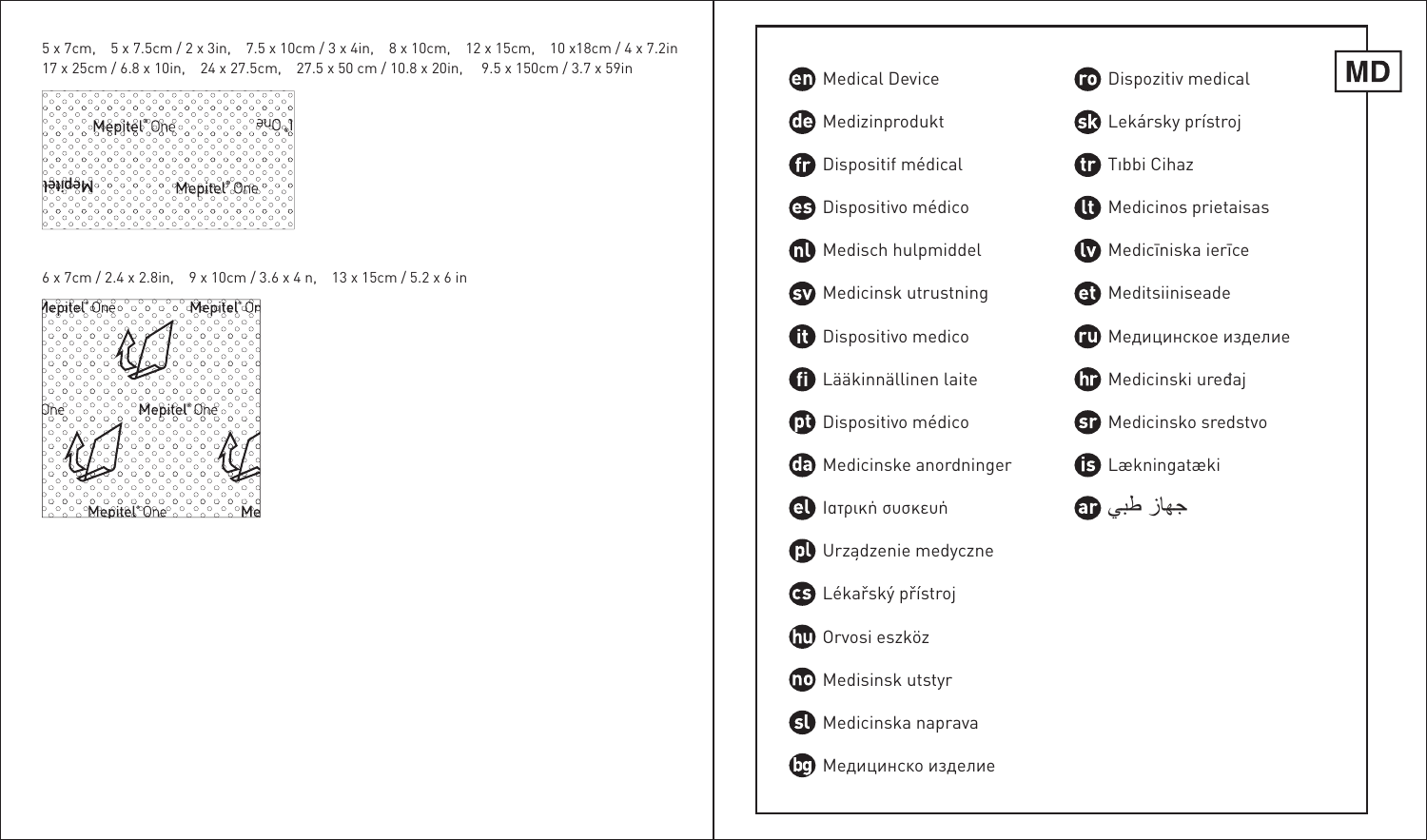

For low exuding wounds For moderately exuding

**GD** Für schwach exsudierende Wunden

Pour les plaies faiblement exsudatives

Para heridas con poco exudado

Voor licht exsuderende wonden

För svagt vätskande sår För måttligt vätskande

- **n** Per lesioni scarsamente essudanti
- Vähän erittäville haavoille

Para feridas com exsudado reduzido

- Til let væskende sår Til moderat væskende
- Για τραύματα ελαφρού εξιδρώματος

Rany z małym wysiękiem

Na slabě exsudující rány



wounds

Für mäßig exsudierende Wunden

Pour les plaies modérément exsudatives

Para heridas con exudado moderado

Voor matig exsuderende wonden

sår

Per ferite moderatamente essudanti

Kohtalaisesti erittäville haavoille

Para feridas com exsudado moderado

sår

Για τραύματα ήπιου εξιδρώματος

Rany z umiarkowanym wysiękiem

Na středně exsudující rány



For highly exuding wounds

Für stark exsudierende Wunden

Pour les plaies hautement exsudatives

Para heridas con mucho exudado

Voor sterk exsuderende wonden

För kraftigt vätskande sår

Per lesioni altamente essudanti

Runsaasti erittäville haavoille

Para feridas com exsudado intenso

Til kraftigt væskende sår

Για τραύματα έντονου εξιδρώματος

Rany z dużym wysiękiem

Na vysoce exsudující rány



- Enyhén váladékozó sebekhez
- **DD** Brukes på lett væskende sår

Za rane z malo izcedka Za rane z zmerno

- За слабо ексудиращи рани
- **Pentru răni care** exsudează uşor
- **B3** Pre mierne mokvajúce rany
- $\mathbf{\Omega}$  Hafif eksudasyonlu yaralar için
- $\mathbf 0$  Mažai eksuduojančioms žaizdoms
- $\blacksquare$  Brūcēm ar zemu eksudācijas pakāpi
- Vähese eritusega haavadele
- Для ран с низкой экссудацией
- Za slabo vlažeće rane Za umjereno vlažeće
- **B** Za rane sa blagom eksudacijom
- **B** Fyrir sár sem lítið vætlar út





sebekhez

væskende sår

količino izcedka

exsudează moderat

Pre stredne mokvajúce rany

Orta eksudasyonlu yaralar için

Vidutiniškai eksuduojančioms žaizdoms

eksudācijas pakāpi

Keskmise eritusega haavadele

Для ран с умеренной экссудацией

rane

Za rane sa umerenom eksudacijom

Fyrir sár sem vætlar í meðallagi úr

За умерено

Közepesen váladékozó

Erősen váladékozó sebekhez

Brukes på sterkt væskende sår

Za rane z veliko količino

За силно ексудиращи

Pre silne mokvajúce

Çok eksudasyonlu yaralar için

Stipriai eksuduojančioms žaizdoms

Brūcēm ar augstu eksudācijas pakāpi

Rohke eritisega haavadele

Для ран с обильной экссудацией

Za iznimno vlažeće rane

Za rane sa izraženom eksudacijom

Fyrir sár sem mikið vætlar út

Pentru răni care exsudează abundent

rany

izcedka

рани

Brukes på moderat

ексудиращи рани

Pentru răni care

Brūcēm ar mērenu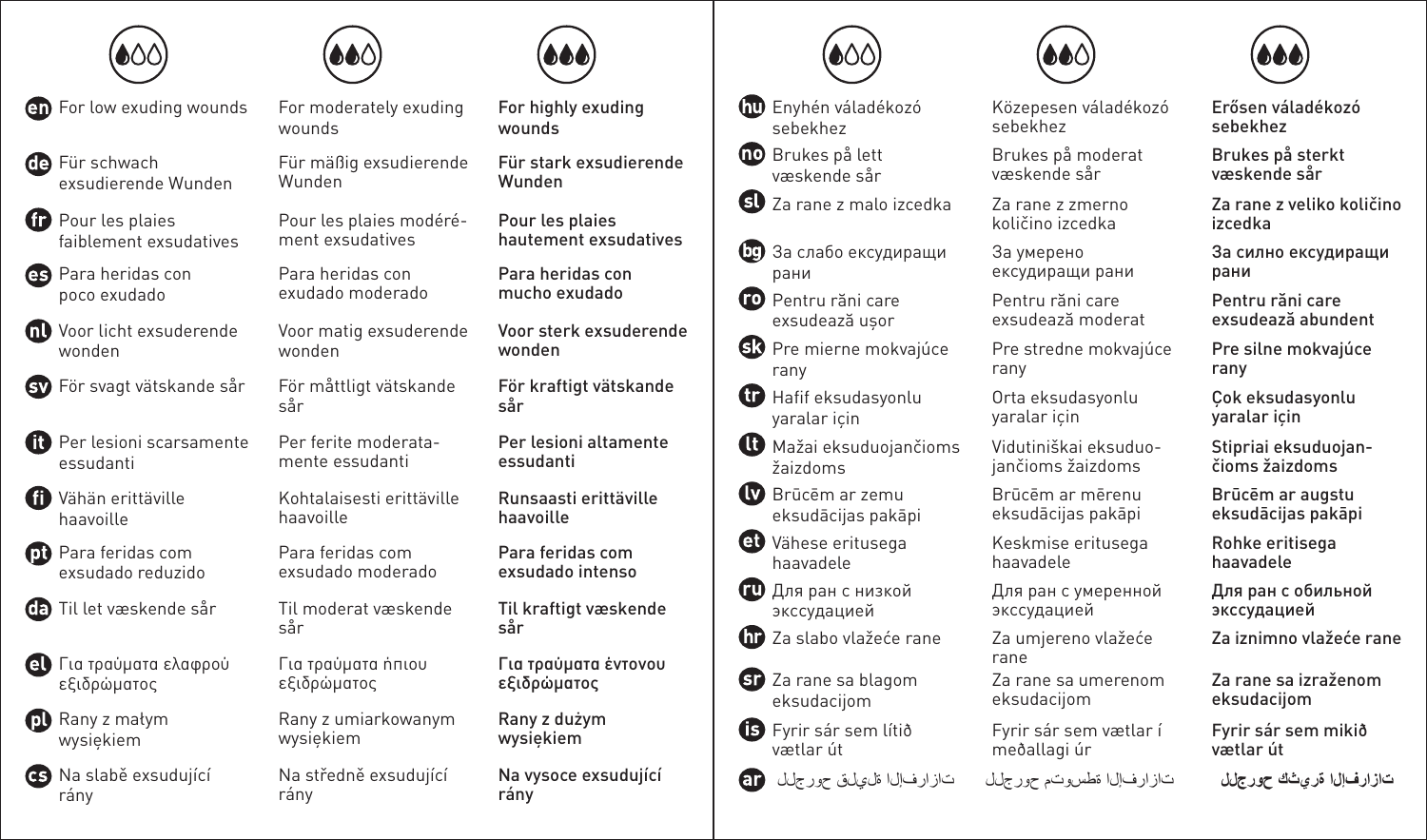Correct application/removal indicator Anzeige für richtiges Anbringen/Entfernen Indicateur d'application/retrait correct Indicador de aplicación/retirada correcta Indicatie van correct aanbrengen/verwijderen Indikator för korrekt applicering/borttagande Applicazione/indicatore di rimozione corretti Oikean asentamisen ja poistamisen ilmaisin Indicador de aplicação/remoção correta Indikator for korrekt påføring/fjernelse Ένδειξη σωστής εφαρμογής/αφαίρεσης Wskaźnik prawidłowego założenia/zdjęcia Piktogram správné aplikace a odstranění  **Helyes alkalmazás/eltávolítás jelzője** Indikator for korrekt påføring og fjerning Indikator pravilne uporabe/odstranitve Индикатор за правилно поставяне/премахване ndicator aplicare/îndepărtare corectă Piktogram správnej aplikácie a odstránenia Doğru uygulama/ çıkarma göstergesi Tinkamo uždėjimo / nuėmimo indikatorius Pareizas uzklāšanas/noņemšanas norāde Õige paigaldamise/eemaldamise näide Индикатор правильного наложения/снятия Indikator ispravnog postavljanja/uklanjanja Pokazatelj pravilne primene/uklanjanja Bendill til að velja rétt forrit eða fjarlægja مؤشر الاستخدام/الإز الة بطر يقة سليمة @

Do not use if package is damaged Bei beschädigter Verp. verwerfen Ne pas utiliser si l'emballage est endommagé No utilizar si el envase está dañado  $\mathbf{\Omega}$  Niet gebruiken indien verpakking beschadigd is Skall inte användas om förpackningen är skadad Non utilizzare se la confezione è danneggiata Älä käytä jos pakkaus vaurioitunut Não usar se embalagem danificada CD Brug ikke, hvis pakken er beskadiget Μην το χρησιμοποιήσετε αν η συσκευασία είναι κατεστραμμένη Nie stosować, jeśli opakowanie jest uszkodzone Nepoužívejte, je-li obal poškozen Ne használja, ha a csomagolás sérült Må ikke brukes hvis forpakningen er skadet Ne uporabite, če je ovoj poškodovan Не използвайте, ако опаковката е увредена  $\bullet$  Nu utilizati dacă ambalajul e deteriorat Nepoužívajte, ak je obal poškodený Ambalaj hasarlıysa kullanmayın Nenaudoti, jei pakuotė pažeista Nelietot, ja iepakojums ir bojāts Kahjustatud pakendi korral mitte kasutada Не использ., если упак. поврежд. Ne koristiti ako je pakiranje oštećeno Ne koristiti ako je omot oštećen Notist ekki ef pakning er sködduð لا تستعمل إذا آبان غلاف التعليب الداخلي تالفا. @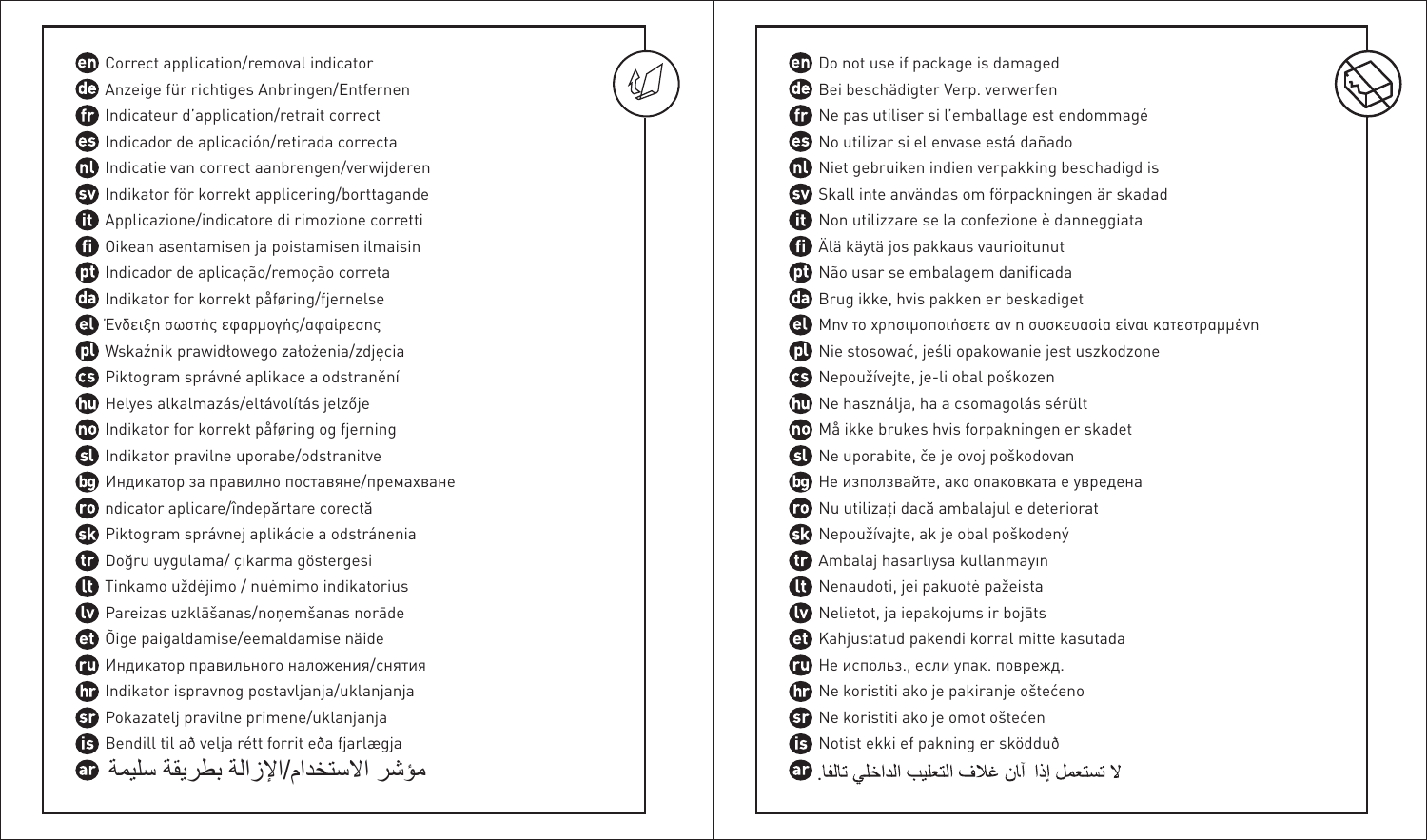Soft silicone wound contact layer

#### **Product description**

Mepitel® One is a transparent, perforated and non-absorbent dressing. The perforated structure of Mepitel One allows exudate to pass into an outer absorbent dressing. This can reduce frequent dressing changes closest to the wound and allows for changing the outer dressing with minimised pain and trauma. Mepitel One can also be used as a stand-alone dressing for protection of damaged skin. The dressing has a Safetac® wound contact layer which is a unique adhesive technology. It minimises pain to patients and trauma to wounds and the surrounding skin at dressing removal.

Mepitel One consists of:

- a soft silicone wound contact layer (Safetac) on one side
- a transparent, flexible, thin and perforated polyurethane film

#### **Intended use**

Mepitel One is a wound contact layer designed for the management of a wide range of exuding wounds such as; skin tears, skin abrasions, surgical incisions, partial thickness burns, traumatic wounds, partial and full thickness grafts, radiated skin, leg and foot ulcers.

It can also be used as a protective layer on non-exuding wounds, blisters and on areas with fragile skin.

## **Warnings**

• When using Mepitel One with NPWT, always document the number of pieces of Mepitel One used in the patient's notes. This is important to ensure that no Mepitel One is left in the wound when the dressing is changed.

## **Precautions**

- If you see signs of infection e.g. fever or the wound or surrounding skin becoming red, warm or swollen, consult a health care professional for appropriate treatment.
- Always consult a health care professional before using Mepitel One on Epidermolysis Bullosa patients.
- When using Mepitel One on partial thickness burns with high risk of rapid granulation or after facial resurfacing, avoid placing pressure on the dressing. Lift and reposition the dressing at least every second day.
- When using Mepitel One for the fixation of skin grafts and protection of blisters, the dressing should not be changed before the fifth day post application.
- Do not use Mepitel One on patients with known sensitivity to silicone or polyurethane.
- Do not reuse. If reused performance of the product may deteriorate, cross contamination may occur.
- Sterile. Do not use if inner package is damaged or opened prior to use. Do not re-sterilise.

#### **Instructions for use**

Mepitel One can be used by health care professionals or lay-persons



en

Mepitel One with this symbol can help you apply and remove the dressing on skin tears. For these wounds, there is a risk of re-opening the flap when removing the dressing. Apply the dressing with the arrow pointing in the same direction as the flap. Start application from the base of the flap.

When removing the dressing, begin removal following the printed symbol, in the direction the arrow is pointing.

- 1. Cleanse the wound in accordance with clinical practice and dry the surrounding skin thoroughly.
- 2. Choose a size of Mepitel One that covers the wound and the surrounding skin by at least 2 cm. If needed, the dressing can be cut. For larger wounds, more overlap is required.
- 3. Remove the protective plastic layers and apply Mepitel One with the sticky side to the wound. The dressing is applied in a correct way when you can read the text printed on the dressing. Smooth the dressing in place onto the surrounding skin to get a good seal. If more than one piece of Mepitel One is used, overlap the dressings. Make sure that the holes are not blocked.
- 4. Apply an outer absorbent dressing, on top of Mepitel One and fixate.

Minimise overlap and wrinkles, especially when Mepitel One is applied circular or wrapped. This will reduce the risk of stasis of the wound area and limb.

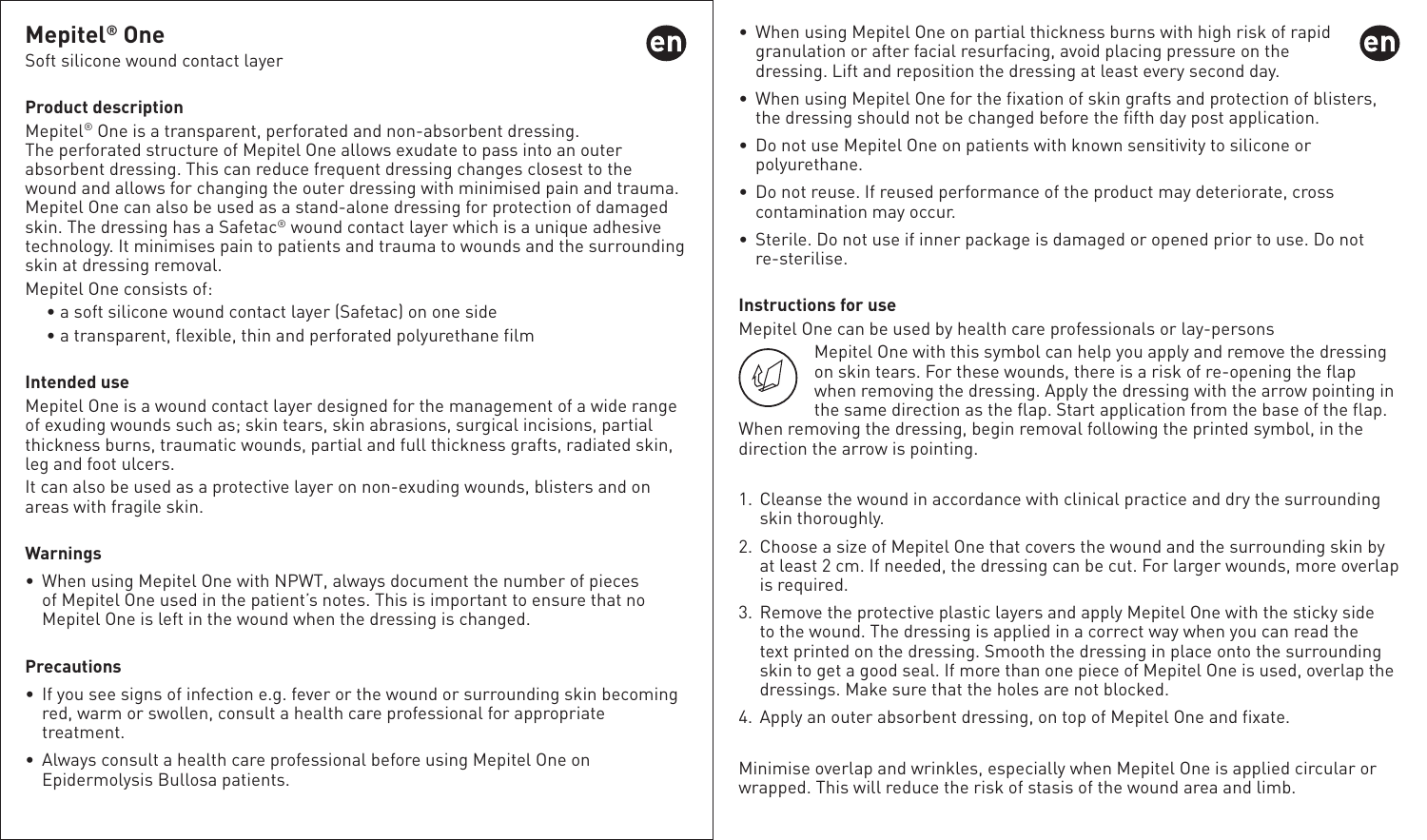For application guidance see illustrations in this leaflet.

Mepitel One can be used under compression products. Mepitel One can be used together with Negative Pressure Wound Therapy (NPWT). Mepitel One can be used in combination with gels.

When the outer absorbent dressing is saturated it should be changed with Mepitel One left in place. Mepitel One is a single use dressing.

Disposal should be handled according to local environmental procedures.

Mepitel One may be left in place for up to 14 days depending on the condition of the wound and surrounding skin, or as indicated by clinical practice. To prevent maceration, exudate should pass freely through the dressing and the holes should not be blocked. When used with NPWT, follow the clinician's recommendation regarding frequency of change.

If any serious incident has occurred in relation to Mepitel One, it should be reported to Mölnlycke Health Care.

Mepitel and Safetac are registered trademarks of Mölnlycke Health Care AB.

## **Mepitel® One**

**An** 

Weiche Wundkontaktauflage aus Silikon

#### **Produktbeschreibung**

Mepitel® One ist ein transparenter, perforierter, nicht absorbierender Folienverband. Die perforierte Struktur von Mepitel One ermöglicht dem Exsudat, in einen darüber liegenden absorbierenden Verband zu gelangen. Dadurch kann die Häufigkeit der erforderlichen Verbandwechsel im unmittelbaren Wundbereich reduziert werden und ermöglicht die Entfernung des äußeren Verbands fast ohne Schmerzen und Wundtraumata. Mepitel One kann außerdem als eigenständiger Schutzverband für geschädigte Haut benutzt werden. Der Verband verfügt über die einzigartige selbsthaftende Technologie der Safetac® Wundkontaktschicht. Die Wundkontaktschicht minimiert Schmerzen beim Patienten sowie Traumata von Wunden und der wundumgebenden Haut beim Entfernen des Verbands.

Mepitel One besteht aus:

- einer weichen Wundkontaktauflage aus Silikon (Safetac) auf einer Seite und
- einer transparenten, flexiblen, dünnen und perforierten Polyurethanfolie

#### **Anwendungsgebiete**

Mepitel One ist eine Wundkontaktschicht, die für das Wundmanagement einer Vielzahl exsudierender Wunden entwickelt wurde, wie zum Beispiel: Hautrisse, Hautabschürfungen, chirurgische Inzisionen, oberflächliche Verbrennungen, Traumata/Wunden, Teil- und Vollhauttransplantate, durch Bestrahlung beanspruchte Haut, Bein- und Fußgeschwüre.

Es kann auch als Hautschutz auf nicht exsudierenden Wunden, Blasen und empfindlichen Hautarealen verwendet werden.

#### **Warnhinweise**

• Bei Verwendung in Verbindung mit einem Unterdruck-Wundtherapiesystem (NPWT) ist die Gesamtanzahl der verwendeten Mepitel One-Verbände in der Patientenakte zu dokumentieren. Dies ist wichtig, um sicherzustellen, dass beim Verbandwechsel kein Mepitel One-Verband in der Wunde bleibt.

### **Vorsichtsmaßnahmen**

• Wenn Sie Anzeichen einer Infektion feststellen, z. B. Fieber oder gerötete, warme, geschwollene Wunde bzw. wundumgebende Haut, müssen Sie für eine angemessene medizinische Behandlung medizinisches Fachpersonal hinzuziehen.

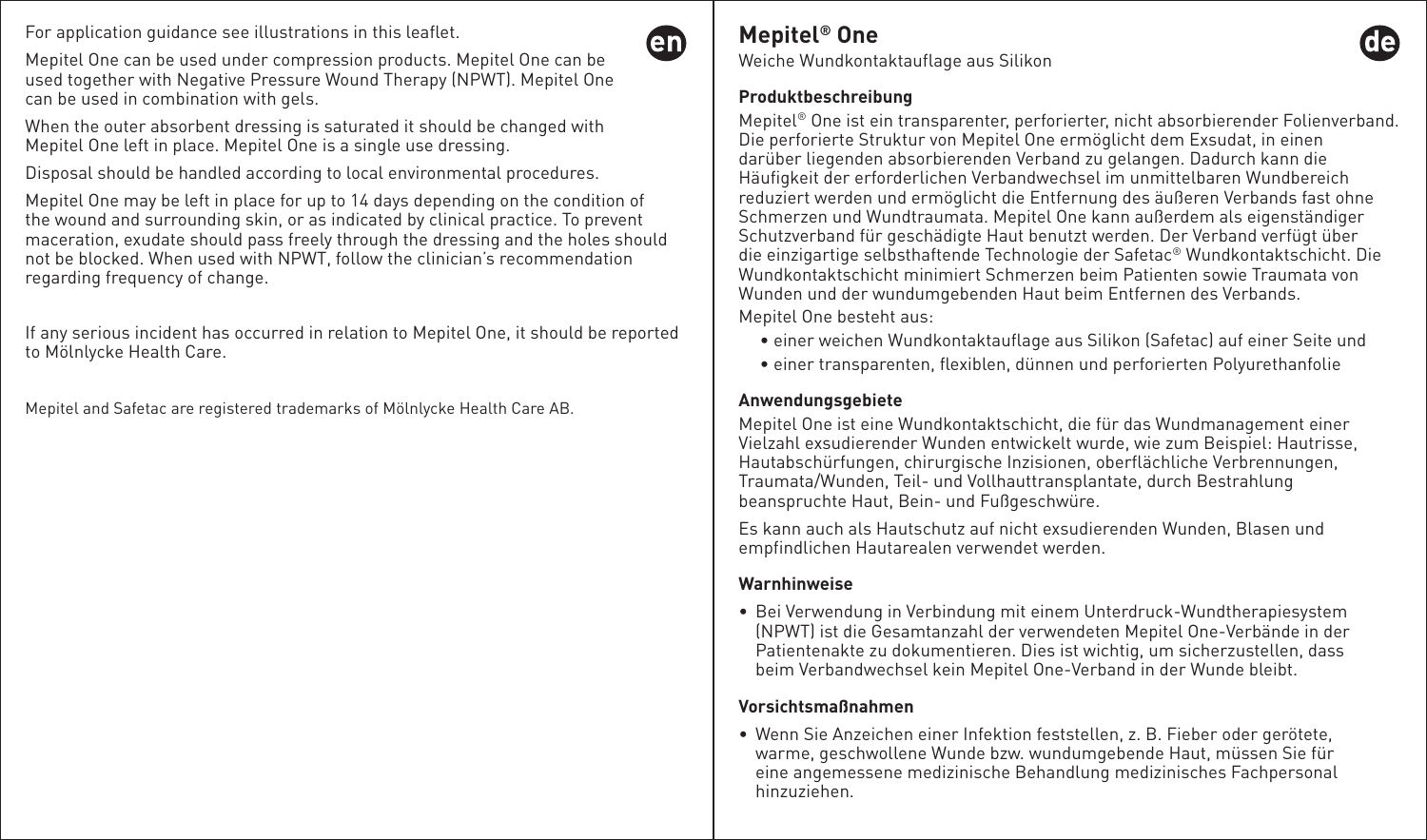• Konsultieren Sie stets medizinisches Fachpersonal, bevor Sie Mepitel One bei Patienten mit Epidermolysis Bullosa verwenden.



- Bei Anwendung von Mepitel One auf oberflächlichen Verbrennungen mit hohem Risiko einer schnellen Granulation oder bei kosmetischer Gesichtsbehandlung: Vermeiden Sie unnötige Kompression über dem Verband. Der Verband sollte mindestens jeden zweiten Tag angehoben und verlagert werden.
- Wenn Mepitel One zur Fixierung von Hauttransplantaten oder zum Schutz von Blasen verwendet wird, sollte der Verband nicht vor dem fünften Tag nach dem Auflegen gewechselt werden.
- Wenden Sie Mepitel One nicht bei Patienten mit einer bekannten Überempfindlichkeit gegen Silber oder Polyurethan an.
- Nicht wiederverwenden. Die Leistungsfähigkeit des Produkts kann bei Wiederverwendung eingeschränkt sein und es können Kreuzkontaminationen auftreten.
- Steril. Nicht verwenden, wenn die Sterilverpackung beschädigt bzw. geöffnet ist. Nicht erneut sterilisieren.

#### **Gebrauchsanweisung**

Mepitel One kann sowohl von medizinischem Fachpersonal als auch von Laien verwendet werden.



Mepitel One mit diesem Symbol kann Ihnen das Anlegen und Entfernen des Verbands auf bzw. von Hautrissen erleichtern. Bei dieser Art von Wunden besteht das Risiko, dass der Hautlappen beim Entfernen des Verbands wieder abgelöst wird. Legen Sie den Verband so an, dass

der Pfeil in die gleiche Richtung wie der Hautlappen zeigt. Beginnen sie auf der unverletzten Seite des Hautrisses bzw. Hautlappens. Wenn Sie den Verband abnehmen, beginnen Sie auf der Seite mit dem aufgedruckten Symbol und entfernen den Verband in die Richtung, in die der Pfeil zeigt.

- 1. Reinigen Sie die Wunde gemäß dem medizinischen Standard und trocknen Sie die wundumgebende Haut.
- 2. Wählen Sie einen Mepitel One-Verband, der die Wunde und die wundumgebende Haut um mindestens 2 cm überlappt. Bei Bedarf kann der Verband zugeschnitten werden. Bei größeren Wunden ist eine größere Überlappung erforderlich.
- 3. Entfernen Sie die Kunststoffschutzfolie und applizieren Sie Mepitel One Entuernen die die Kunststonschutziotie und apptizieren Sie Mepitet Une mit der haftenden Seite auf die Wunde. Wenn Sie den Text auf dem Verband lesen können, ist der Verband richtig angelegt. Streichen Sie den Verband sanft auf der wundumgebenden Haut fest, um eine gute Versiegelung zur erhalten. Wenn mehr als ein Mepitel One-Verband benötigt wird, achten Sie darauf, dass sich die Verbände überlappen. Achten Sie darauf, dass die Öffnungen frei bleiben.
- 4. Applizieren Sie einen absorbierenden Deckverband über Mepitel One und fixieren Sie den Deckverband.

Versuchen Sie, Überlappungen und Faltenbildung auf ein Minimum zu reduzieren, wenn Mepitel One gewickelt oder eingeschlagen wird. Dadurch wird das Risiko einer Stasis im Wundbereich oder Körperteil verringert.

Die Anleitung zum Anlegen entnehmen Sie den Abbildungen in der Broschüre.

Mepitel One kann auch unter Kompressionsprodukten verwendet werden. Mepitel One kann in Verbindung mit einem Unterdruck-Wundtherapiesystem (NPWT, Negative Pressure Wound Therapy) verwendet werden. Mepitel One eignet sich auch für den Gebrauch in Kombination mit einem Gel.

Wenn der absorbierende äußere Verband gesättigt ist, sollte er gewechselt werden, ohne dabei die Mepitel One-Auflage zu entfernen. Mepitel One ist ein Einmalprodukt.

Die Entsorgung sollte gemäß den lokalen Umweltschutzbedingungen erfolgen.

Mepitel One kann je nach Zustand der Wunde und der wundumgebenden Haut oder gemäß der klinischen Praxis bis zu 14 Tage auf der Wunde bleiben. Um Mazerationen zu verhindern, sollten die Öffnungen frei bleiben und das Exsudat ungehindert durch den Verband gelangen können. Wenn Mepitel One in Verbindung mit einem Unterdruck-Wundtherapiesystem (NPWT, Negative Pressure Wound Therapy) verwendet wird, folgen Sie den Empfehlungen des Arztes zu den Verbandswechselintervallen.

Falls ein schwerwiegender Vorfall im Zusammenhang mit Mepitel One aufgetreten ist, melden Sie dies an Mölnlycke Health Care.

Mepitel und Safetac sind eingetragene Warenzeichen der Mölnlycke Health Care AB.

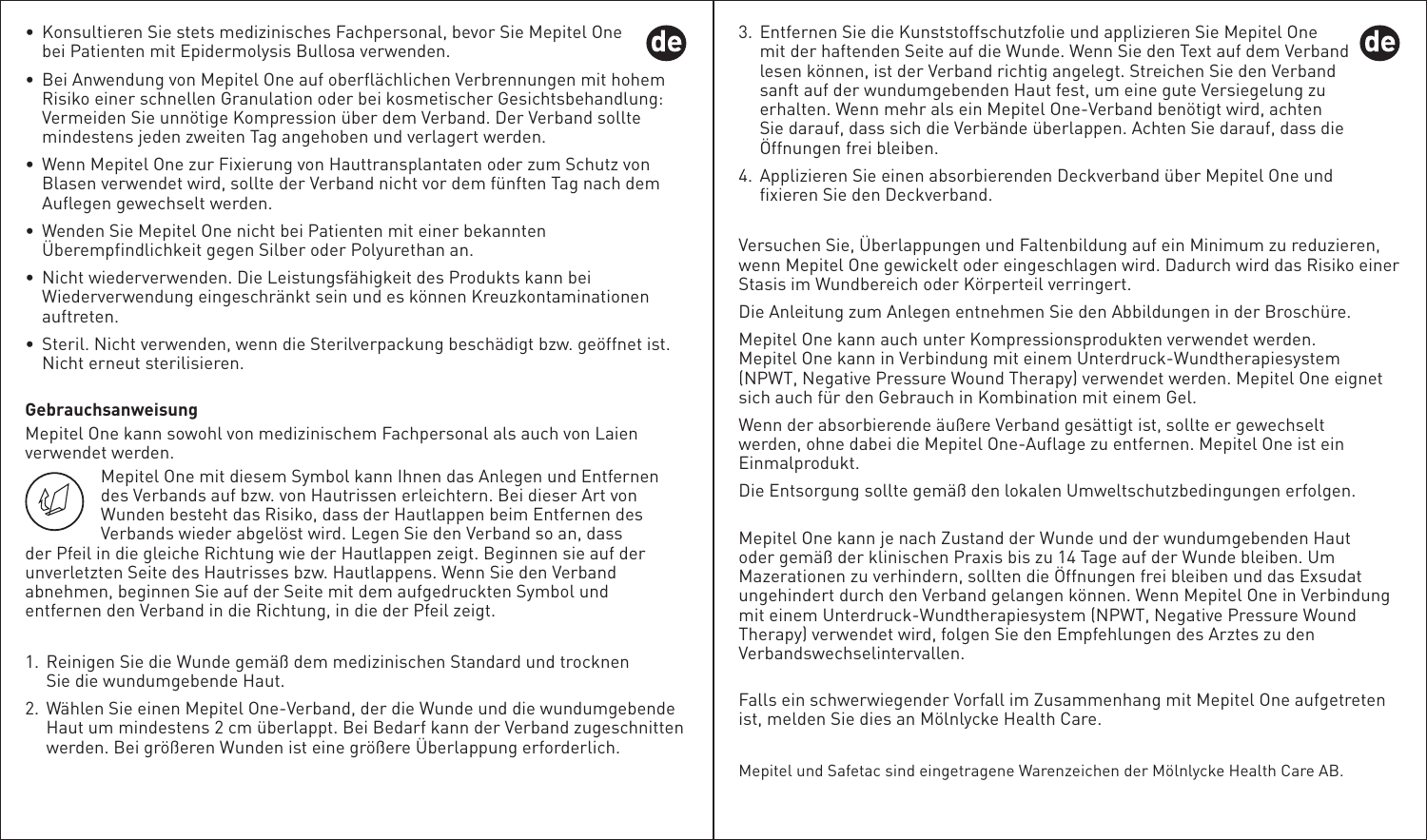Pansement interface siliconé

### **Description du produit**

Mepitel® One est un pansement interface transparent, perforé et non absorbant. Sa structure perforée permet le passage des exsudats vers un pansement secondaire absorbant. Cette structure permet de diminuer la fréquence de renouvellement du pansement primaire et de minimiser douleur et traumatisme lors du renouvellement du pansement secondaire. Mepitel One peut également être utilisé seul pour protéger les peaux fragilisées. Le pansement bénéficie d'une couche, côté plaie, d'enduction de silicone souple issue de la Technologie Safetac® , technologie unique à base d'adhésif siliconé. Lors du retrait, la douleur des patients et le traumatisme sur les plaies et la peau périlésionnelle sont ainsi réduits. Mepitel One est composé :

- d'une couche d'enduction de silicone souple issue de la Technologie Safetac, côté plaie,
- d'un film de polyuréthane perforé, transparent, flexible et fin.

#### **Indications**

Mepitel One est un pansement interface indiqué dans le traitement de nombreux types de plaies exsudatives, telles que les déchirures cutanées, les dermabrasions, les incisions chirurgicales, les brûlures du deuxième degré superficielles, les plaies traumatiques, les greffes de peau totales ou partielles, les radiodermites et les ulcères de pied et de jambe.

Il peut également être utilisé comme barrière protectrice sur des plaies non exsudatives, des phlyctènes et des zones de peaux fragiles.

#### **Avertissements**

• En cas d'utilisation de Mepitel One avec un système de TPN, indiquer systématiquement le nombre de pansements utilisés dans le dossier médical du patient. Il est important de vérifier qu'aucun débris de pansement ne soit laissé dans la plaie lors du changement de pansement.

#### **Précautions d'emploi**

• En cas de signes cliniques d'infection, par exemple, en présence de fièvre ou si la plaie ou la peau périlésionnelle devient rouge, chaude ou gonflée, consulter un professionnel de santé qui prescrira un traitement approprié.

• Consulter systématiquement un professionnel de santé avant d'utiliser le pansement Mepitel One sur des patients atteints d'épidermolyse bulleuse.



- Si Mepitel One est utilisé sur des brûlures du deuxième degré à haut risque de granulation rapide ou après resurfaçage facial, éviter d'exercer une pression sur le pansement. Soulever et repositionner le pansement au moins tous les deux jours.
- Lorsque Mepitel One est utilisé pour fixer les greffes de peau et protéger des phlyctènes, le pansement ne doit pas être changé dans les cinq jours qui suivent sa pose.
- Ne pas utiliser Mepitel One sur les patients présentant une allergie connue à la silicone ou au polyuréthane.
- Ne pas réutiliser. S'il est réutilisé, le produit peut perdre de son efficacité et une contamination croisée peut survenir.
- Stérile. Ne pas utiliser en cas de détérioration du sachet ou ouverture antérieure à l'utilisation. Ne pas restériliser.

### **Mode d'emploi**

Mepitel One peut être utilisé par des professionnels de santé et des particuliers.



Ce symbole accompagnant Mepitel One peut vous aider à appliquer et à retirer le pansement sur les déchirures cutanées. Pour ce type de plaies, le retrait du pansement peut entraîner la réouverture du lambeau.

Le pansement doit être appliqué tel que la flèche orientée dans la même direction que le lambeau. Appliquer le pansement à la base du lambeau. Lors du retrait du pansement, commencer l'opération en suivant le symbole imprimé, dans le sens de la flèche.

- 1. Nettoyer la plaie conformément aux protocoles cliniques en vigueur et sécher soigneusement la peau périlésionnelle.
- 2. Choisir une taille de Mepitel One qui recouvre la plaie et déborde sur la peau périlésionnelle d'au moins 2 cm. Si nécessaire, le pansement peut être découpé. Pour les plaies plus étendues, le débordement doit être plus important.
- 3. Retirer les feuillets protecteurs en plastique et appliquer sur la plaie la surface adhérente de Mepitel One. Si vous parvenez à lire le texte imprimé, le pansement est correctement appliqué. Lisser le pansement sur la peau périlésionnelle pour assurer l'étanchéité. Si plusieurs Mepitel One sont utilisés, les chevaucher. S'assurer que les pores ne sont pas obstrués.
- 4. Appliquer un pansement secondaire absorbant au-dessus de Mepitel One et fixer.

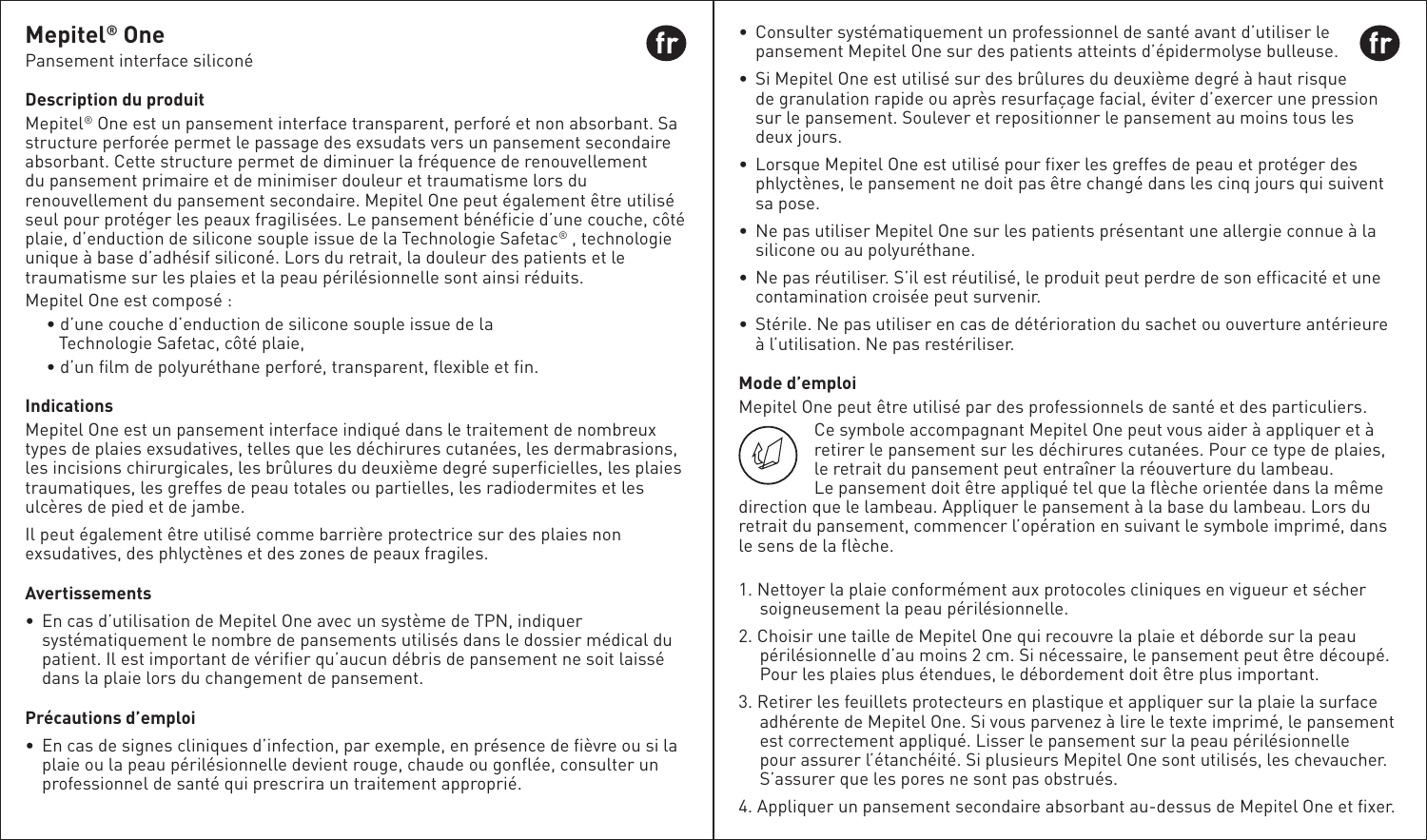Minimiser les plis et superpositions, notamment en cas d'applications circulaires ou d'enveloppement, afin de réduire le risque de zone de stase sur le lit de la plaie et le membre.



**Mepitel® One**

Capa de contacto con la lesión de suave silicona

#### **Descripción del producto**

Mepitel® One es un apósito transparente, perforado y no absorbente. La estructura perforada de Mepitel One permite al exudado pasar hacia un apósito absorbente exterior. Esto puede reducir la frecuencia de cambio de los apósitos cercanos a la herida y permite el cambio del apósito exterior con una reducción al mínimo del dolor y el traumatismo. Mepitel One también puede emplearse como apósito independiente para proteger la piel dañada. El apósito cuenta con una capa de contacto con la herida Safetac®, una tecnología adhesiva exclusiva. Minimiza el dolor de los pacientes y el traumatismo en las heridas y la piel perilesional durante la retirada del apósito.

Mepitel One está compuesto por:

- una capa de contacto con la lesión de suave silicona (Safetac) por un lado
- una película de poliuretano transparente, flexible, fina y perforada

#### **Indicaciones**

Mepitel One es una capa de contacto con la lesión diseñada para el cuidado de una amplia gama de heridas con exudado, como desgarros de la piel o laceraciones, abrasiones, incisiones quirúrgicas, quemaduras de profundidad parcial, lesiones traumáticas, injertos de grosor parcial o total, piel radiada y úlceras de piernas y pies.

También se puede utilizar como capa protectora en lesiones no exudativas, ampollas y en zonas de piel frágil.

#### **Advertencias**

• Cuando se utilice Mepitel One con TPN, documente siempre el número de apósitos Mepitel One empleados en las notas del paciente. Esto es importante para garantizar que no se deje ningún Mepitel One en la herida cuando se cambie el apósito.

#### **Precauciones**

• Si observa signos de infección, como fiebre, enrojecimiento, calentamiento o hinchazón de la herida o la piel perilesional, consulte a un profesional sanitario para que le indique un tratamiento adecuado.

Pour obtenir des conseils d'application, se reporter aux illustrations de la notice.

Mepitel One peut être utilisé sous compression. Mepitel One peut être utilisé en association avec un système de traitement des plaies par pression négative (TPN). Mepitel One peut également être utilisé avec des gels.

En cas de saturation du pansement secondaire absorbant, le changer tout en laissant Mepitel One en place. Mepitel One est un pansement à usage unique.

Le pansement doit être éliminé conformément aux procédures environnementales en vigueur.

Mepitel One peut rester en place jusqu'à 14 jours selon l'état de la plaie et de la peau périlésionnelle, ou conformément au protocole clinique en vigueur. Pour prévenir tout risque de macération, les exsudats doivent passer librement au travers du pansement et les pores ne doivent pas être obstrués. En cas d'utilisation conjointe avec un système de TPN, il convient de suivre les recommandations du clinicien quant à la fréquence de renouvellement.

En cas d'incident grave dans le cadre de l'utilisation du pansement Mepitel One, le signaler à Mölnlycke Health Care.

Mepitel et Safetac sont des marques déposées de Mölnlycke Health Care AB.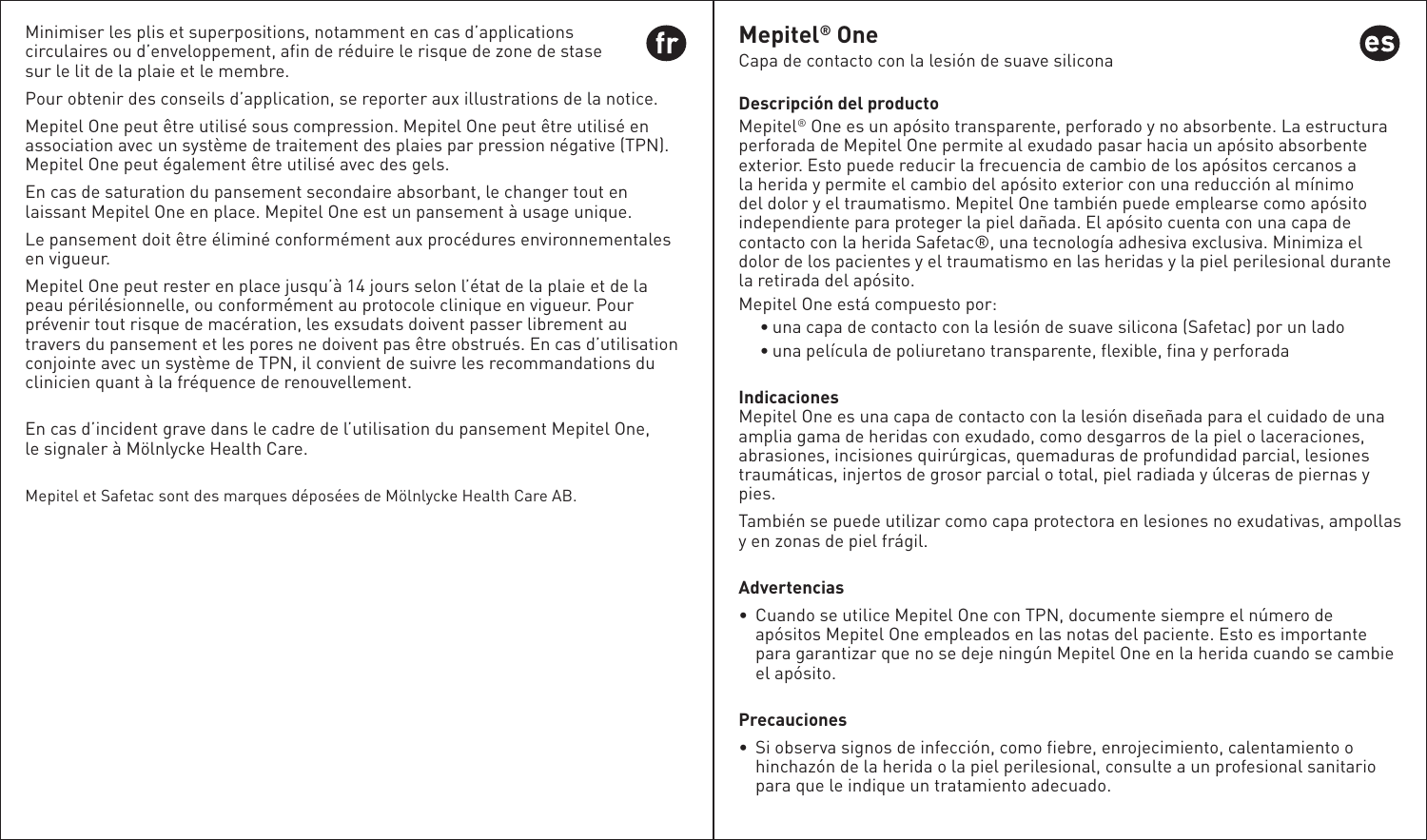• Consulte siempre a un profesional sanitario antes de comenzar a usar Mepitel One en pacientes con epidermólisis ampollosa.



- Cuando se utiliza Mepitel One en quemaduras de profundidad parcial con alto riesgo de granulación rápida o tras un rejuvenecimiento facial, evite presionar el apósito. Levántelo y cámbielo de posición al menos cada dos días.
- Si se utiliza Mepitel One para fijar injertos de piel o para proteger ampollas, no debería cambiarse de venda hasta el quinto día.
- No debe utilizarse Mepitel One en pacientes que hayan observado tener sensibilidad frente a la silicona o el poliuretano.
- No reutilice el apósito. En caso de reutilización, puede empeorar el rendimiento del producto y pueden producirse casos de contaminación cruzada.
- Estéril. No utilice el apósito si el envoltorio interior está dañado o abierto antes de su uso. No lo reesterilice.

#### **Instrucciones de uso**

Mepitel One pueden utilizarlo los profesionales sanitarios y cualquier otra persona.



Mepitel One, con este símbolo, puede ayudarle a colocar y retirar el apósito en desgarros de la piel. En estas heridas existe el riesgo de volver a abrir el colgajo al retirar el apósito. Coloque el apósito con la flecha apuntando en la misma dirección que el colgajo. Comience la colocación

desde la base del colgajo. Al retirar el apósito, comience a hacerlo siguiendo el símbolo impreso, en la dirección que marca la flecha.

- 1. Lave la lesión según la práctica clínica y seque bien la piel perilesional.
- 2. Elija un tamaño de Mepitel One que cubra la lesión y al menos 2 cm de la piel perilesional. En caso necesario, puede cortar el apósito. Para lesiones mayores, será necesario solapar más.
- 3. Retire las capas protectoras de plástico y aplique Mepitel One con la parte adherente hacia la lesión. El apósito está colocado correctamente cuando pueda leer el texto impreso en él. Alise suavemente el apósito sobre la piel perilesional asegurándose de que quede bien sellado. Si se utiliza más de un apósito Mepitel One, superpóngalos. Asegúrese de que no se bloqueen los orificios.
- 4. Coloque un apósito absorbente exterior encima de Mepitel One y fíjelo.

Minimice la superposición y las arrugas, especialmente cuando se aplique un Mepitel One de manera circular o enrollándose. Así se reducirá el riesgo de estasis del área de la lesión y la extremidad.

Para obtener indicaciones sobre su aplicación, consulte las ilustraciones de este prospecto.

Mepitel One se puede utilizar bajo productos de compresión. Asimismo, puede emplearse conjuntamente con un sistema de terapia de presión negativa (TPN). Mepitel One se puede utilizar en combinación con geles.

Cuando el apósito absorbente exterior se satura, deberá cambiarse dejando Mepitel One en su sitio. Mepitel One es un apósito de un solo uso.

El producto debe desecharse de acuerdo con los procedimientos medioambientales locales.

Mepitel One se puede dejar colocado hasta 14 días, en función del estado de la lesión y la piel perilesional o según indique la práctica clínica. Para evitar la maceración, el exudado debería traspasar libremente el apósito y los orificios no deberían bloquearse. Cuando se utilice con TPN, siga las recomendaciones médicas respecto a la frecuencia de cambio.

Cualquier incidente grave que se haya producido en relación con Mepitel One debe ser notificado a Mölnlycke Health Care.

Mepitel y Safetac son marcas registradas de Mölnlycke Health Care AB.

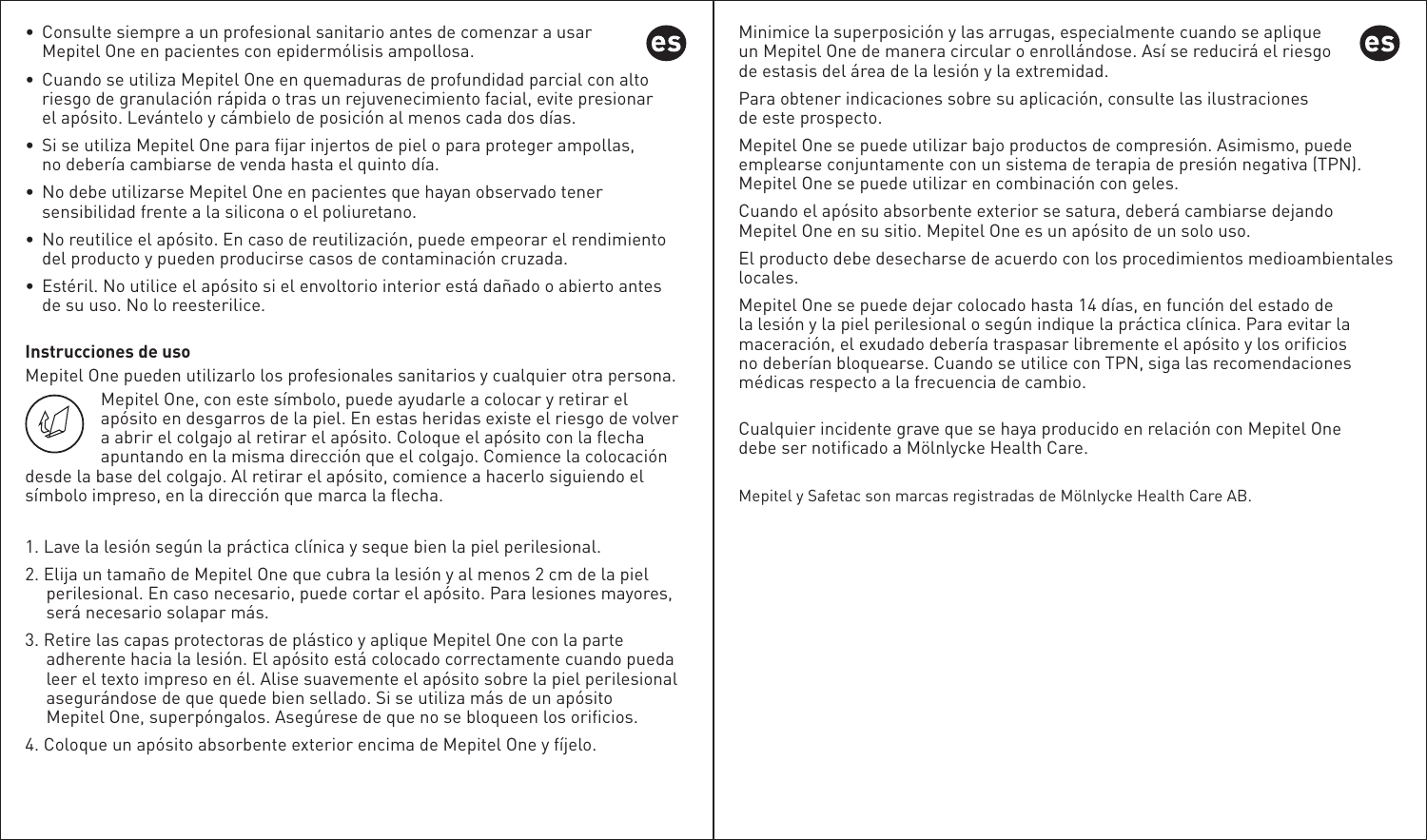Zachte siliconen wondcontactlaag

### **Productomschrijving**

Mepitel® One is een transparent, geperforeerd en niet-absorberend verband. Dankzij de geperforeerde structuur van Mepitel One kan het wondvocht worden afgevoerd naar een absorberend secundair verband. Hierdoor hoeft het verband dicht bij de wond minder vaak te worden verwisseld en kan in plaats daarvan het secundair verband worden verwisseld met minimale pijn en trauma. Mepitel One kan ook worden gebruikt als stand-alone verband voor de bescherming van beschadigde huid. Het verband heeft een Safetac® wondcontactlaag. Dat is een unieke zelfklevende technologie. Het minimaliseert pijn voor patiënten en trauma voor wonden en de omliggende huid bij verwijdering van het verband.

Mepitel One bestaat uit:

- een zachte siliconen wondcontactlaag (Safetac) aan één kant
- een transparante, flexibele, dunne en geperforeerde polyurethaan film

## **Beoogd gebruik**

Mepitel One is een wondcontactlaag ontworpen voor de behandeling van een breed assortiment exsuderende wonden, zoals: huidscheuren, schaafwonden op de huid, chirurgische incisies, tweedegraads brandwonden, traumatische wonden, gedeeltelijke en volledige huidtransplantaten, bestraalde huid, been- en voetulcera.

Het kan ook worden gebruikt ter bescherming van niet-exsuderende wonden, blaren en gebieden met gevoelige huid.

### **Waarschuwingen**

• Wanneer u Mepitel One met NPWT gebruikt, moet u in de status van de patiënt altijd het aantal gebruikte stukken Mepitel One documenteren. Dit is belangrijk om te zorgen dat er geen Mepitel One in de wond achterblijft wanneer het verband wordt verwisseld.

### **Voorzorgsmaatregelen**

- Bemerkt u tekenen van infectie, bv. koorts of een rode, warme of gezwollen wond of omliggende huid, neem dan contact op met een zorgverlener voor gepaste behandeling.
- Neem altijd contact op met een zorgverlener voordat u Mepitel One gebruikt bij patiënten met Epidermolysis Bullosa.
- Wanneer u Mepitel One gebruikt op tweedegraads brandwonden met een grote kans op snelle granulatie of na dermabrasie van het gelaat, vermijdt u het uitoefenen van druk op het verband. Til het verband ten minste om de dag op en plaats het opnieuw.
- Wanneer u Mepitel One gebruikt voor het fixeren van huidtransplantaten en ter bescherming van blaren, verwisselt u het verband niet eerder dan op de vijfde dag na applicatie.
- Gebruik Mepitel One niet bij patiënten waarvan bekend is dat zij overgevoelig zijn voor silicone of polyurethaan.
- Niet opnieuw gebruiken. Bij hergebruik kan de werking van het product verslechteren en kan er kruisbesmetting optreden.
- Steriel. Niet gebruiken als de binnenverpakking is beschadigd of vóór gebruik is geopend. Niet opnieuw steriliseren.

## **Gebruiksaanwijzing**

Mepitel One kan door professionele zorgverleners of leken worden gebruikt.



Mepitel One met dit symbool kan u helpen het verband op huidscheuren aan te brengen en te verwijderen. Bij deze wonden bestaat een risico dat de flap bij het verwijderen van het verband opnieuw wordt geopend. Breng het verband aan met de pijl in dezelfde richting als de flap. Begin met

aanbrengen vanaf de onderkant van de flap. Bij het verwijderen van het verband begint u door het afgedrukte symbool te volgen, in de richting waarin de pijl wijst.

- 1. Reinig de wond volgens de gebruikelijke procedure en droog de omliggende huid arondia.
- 2. Kies een Mepitel One-maat die de wond en de omliggende huid met minstens 2 cm overlapt. Het verband kan zo nodig worden bijgeknipt. Bij grotere wonden is meer overlapping nodig.
- 3. Verwijder de beschermende plastic lagen en breng Mepitel One met de kleefzijde aan op de wond. Het verband is correct aangebracht wanneer u de tekst die op het verband staat afgedrukt, kunt lezen. Breng het verband glad aan op de omliggende huid voor een goede afsluiting. Als er meer dan één stuk Mepitel One wordt gebruikt, overlapt u de verbanden. Zorg dat de gaten niet worden geblokkeerd.
- 4. Plaats een absorberend secundair verband bovenop Mepitel One en fixeer dit.

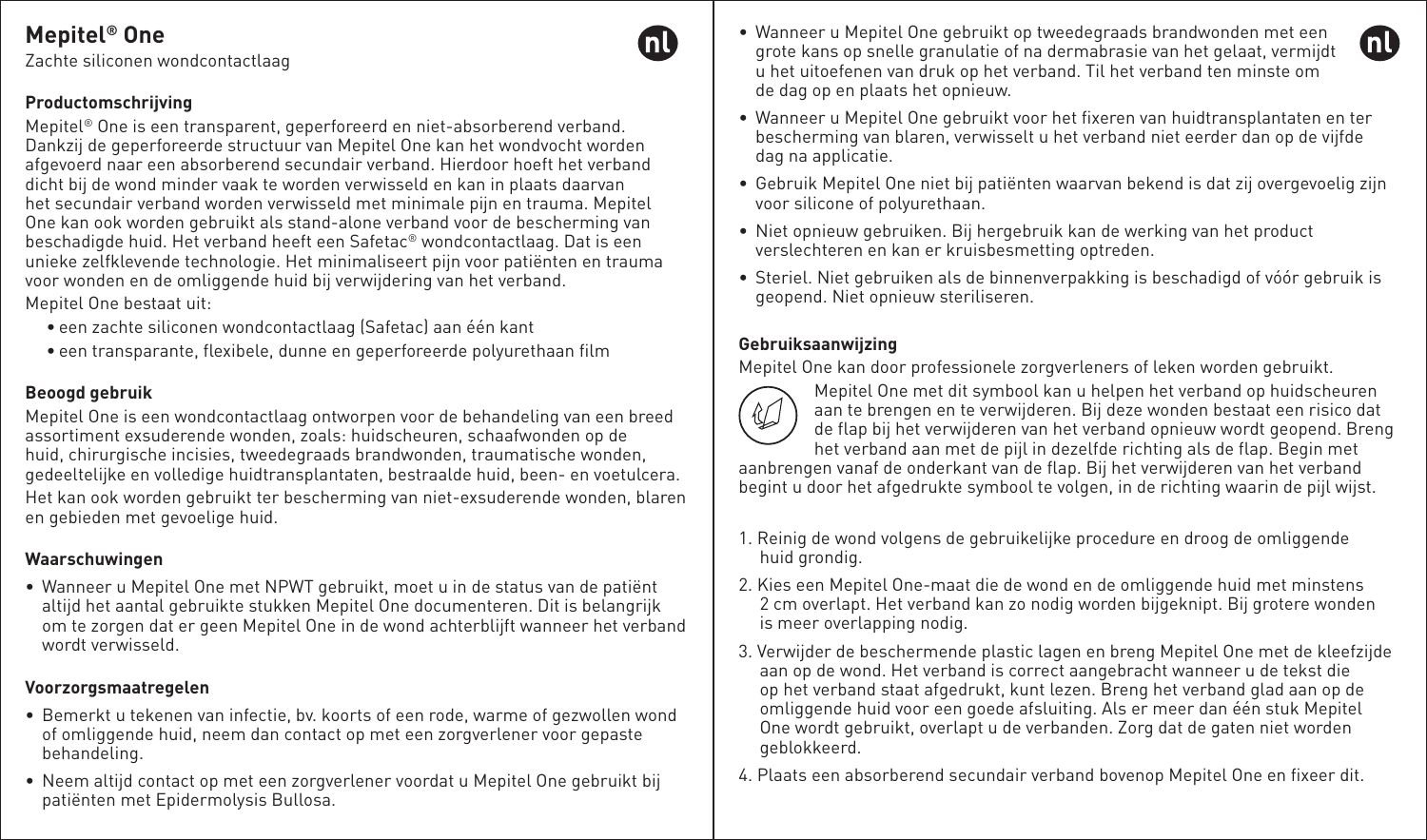Probeer overlappingen en rimpels te beperken, vooral wanneer Mepitel One circulair of omwikkeld wordt aangebracht. Dit beperkt het risico op stase van het wondgebied en de ledemaat.



Bekijk voor aanwijzingen betreffende het aanbrengen van het verband de afbeeldingen in deze brochure.

Mepitel One kan onder drukverbanden worden gebruikt. Mepitel One kan worden gebruikt in combinatie met Wondbehandeling met Negatieve Druk (NPWT). Mepitel One kan worden gebruikt in combinatie met gels.

Als het absorberende secundaire verband verzadigd is, moet het worden verwisseld terwijl Mepitel One blijft zitten. Mepitel One is een verband voor eenmalig gebruik.

Afvoeren moet gebeuren in overeenstemming met de plaatselijke milieuvoorschriften.

Mepitel One mag tot 14 dagen blijven zitten, afhankelijk van de conditie van de wond en de omliggende huid, of zoals aangeduid door de klinische praktijk. Om verweking te voorkomen, moet het wondvocht vrij door het verband kunnen komen en mogen de gaten niet zijn geblokkeerd. Bij gebruik met NPWT volgt u de aanbevelingen van de arts in verband met de verwisselingsfrequentie.

Als er een ernstig incident in verband met Mepitel One is opgetreden, moet dit worden gemeld aan Mölnlycke Health Care.

Mepitel en Safetac zijn gedeponeerde handelsmerken van Mölnlycke Health Care AB.

# **Mepitel® One**

Sårkontaktlager med mjuk silikon

#### **Produktbeskrivning**

Mepitel® One är ett transparent, perforerat och icke-absorberande förband. Den perforerade strukturen hos Mepitel One möjliggör att sårsekret kan passera till ett absorberande ytterförband. Detta kan minska täta förbandsbyten närmast såret och möjliggör byte av det yttre förbandet med minimal smärta och vävnadsskada. Mepitel One kan också användas som fristående förband för att skydda skadad hud. Förbandet har ett sårkontaktlager med Safetac®, vilket är en unik vidhäftningsteknologi. Det minskar smärta hos patienter och vävnadsskada i sår och på omkringliggande hud vid avlägsnande av förbandet.

Mepitel One består av:

- ett sårkontaktlager med mjuk silikon (Safetac) på ena sidan
- en transparent, flexibel, tunn och perforerad polyuretanfilm

## **Användningsområden**

Mepitel One är ett sårkontaktlager utformat för att användas till många olika typer av vätskande sår, såsom: hudflikar, skrubbsår, kirurgiska sår, delhudsbrännskador, traumatiska sår, delhuds- och fullhudstransplantat, strålbehandlad hud, ben- och fotsår.

Det kan också användas som ett skyddslager på icke-vätskande sår, på blåsor och på områden med ömtålig hud.

#### **Varningar**

• När Mepitel One används med NPWT-system ska antalet delar av Mepitel One som används alltid dokumenteras i patientens journal. Detta är viktigt för att försäkra att inga delar av Mepitel One finns kvar i såret vid förbandsbytet.

## **Försiktighetsåtgärder**

- Om du ser tecken på infektion, t.ex. feber eller att såret eller omgivande hud blir röd, varm eller svullen ska du rådfråga vårdpersonal om lämplig behandling.
- Rådgör alltid med vårdpersonal innan Mepitel One används på patienter med epidermolysis bullosa.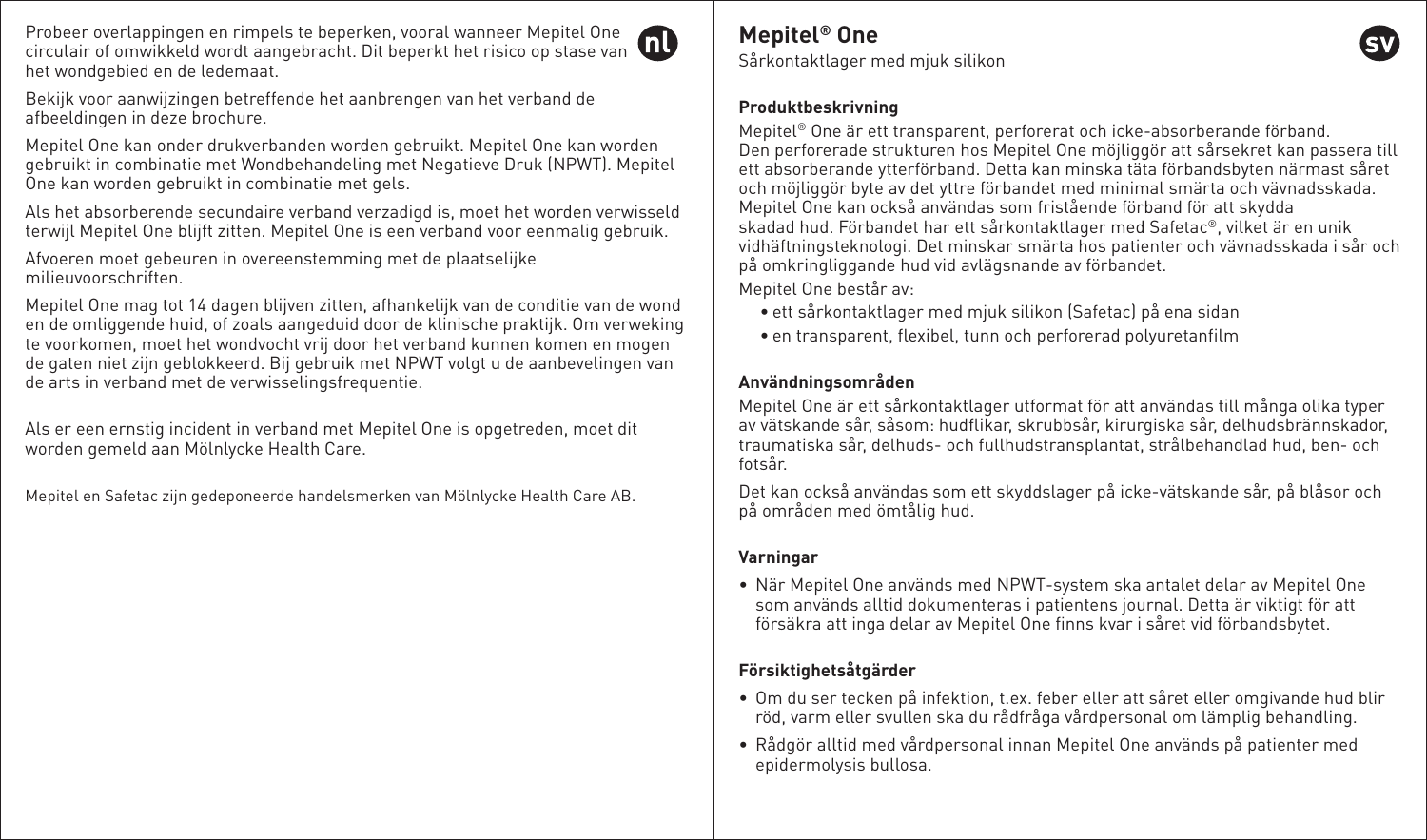• Undvik att lägga tryck på Mepitel One när det används på delhudsbrännskador med hög risk för snabb granulation eller vid ny hud i ansiktet. Ta av och sätt på förbandet åtminstone varannan dag.



- När Mepitel One används för fixering av hudtransplantat och skydd av blåsor ska förbandet inte bytas före den femte dagen efter applicering.
- Använd inte Mepitel One på patienter med känd överkänslighet mot silikon eller polyuretan.
- Får ej återanvändas. Om produkten återanvänds kan den ha nedsatt effekt och korskontaminering kan förekomma.
- Steril. Använd inte om innerförpackningen är skadad eller öppnad före användning. Får ej omsteriliseras.

### **Bruksanvisning**

Mepitel One kan användas av vårdpersonal eller lekmän.



Mepitel One med denna symbol kan hjälpa till vid applicering och avlägsnande av förbandet på hudflikar. För dessa sår finns en risk för att dra upp hudfliken igen när förbandet avlägsnas. Applicera förbandet så att pilen pekar i samma riktning som hudfliken. Börja appliceringen från

hudflikens bas. När förbandet avlägsnas ska man följa den tryckta symbolen och påbörja avlägsnandet i samma riktning som pilen.

- 1. Rengör såret i enlighet med klinisk praxis och torka omkringliggande hud noggrant
- 2. Välj en storlek på Mepitel One som täcker såret och minst 2 cm av den omkringliggande huden. Vid behov kan förbandet klippas. För större sår krävs större överlappning.
- 3. Ta bort de skyddande plastlagren och applicera Mepitel One med den vidhäftande sidan mot såret. Förbandet har applicerats på rätt sätt när man kan läsa texten som står på det. Jämna ut förbandet på plats på den omkringliggande huden för att se till att det omsluter väl. Om mer än ett Mepitel One-förband används ska förbanden överlappa varandra. Se till att hålen inte täpps till.
- 4. Applicera ett absorberande ytterförband ovanpå Mepitel One och fixera det.

Minimera överlappning och veck, särskilt när Mepitel One appliceras cirkulärt<br>eller runt något. Detta minskar risken för stas i sårområdet och kronnsdelen eller runt något. Detta minskar risken för stas i sårområdet och kroppsdelen.

Illustrationerna i denna bipacksedel ger råd om applicering.

Mepitel One kan användas under kompressionsprodukter. Mepitel One kan användas tillsammans med NPWT-system (undertrycksbehandling). Mepitel One kan användas tillsammans med geler.

När det absorberande ytterförbandet är mättat bör det bytas ut med Mepitel One fortfarande på plats. Mepitel One är ett förband för engångsbruk.

Avfall ska hanteras enligt lokala miljörutiner.

Mepitel One kan sitta kvar i upp till 14 dagar innan det byts, beroende på sårförhållanden och omgivande hud, eller i enlighet med klinisk praxis. För att förebygga maceration ska sårvätska kunna passera fritt genom förbandet och hålen ska inte täppas till. När förbandet används med NPWT-system ska läkarens rekommendationer om bytesfrekvens följas.

Om en allvarlig incident med koppling till Mepitel One inträffar ska detta rapporteras till Mölnlycke Health Care.

Mepitel och Safetac är registrerade varumärken som tillhör Mölnlycke Health Care AB.

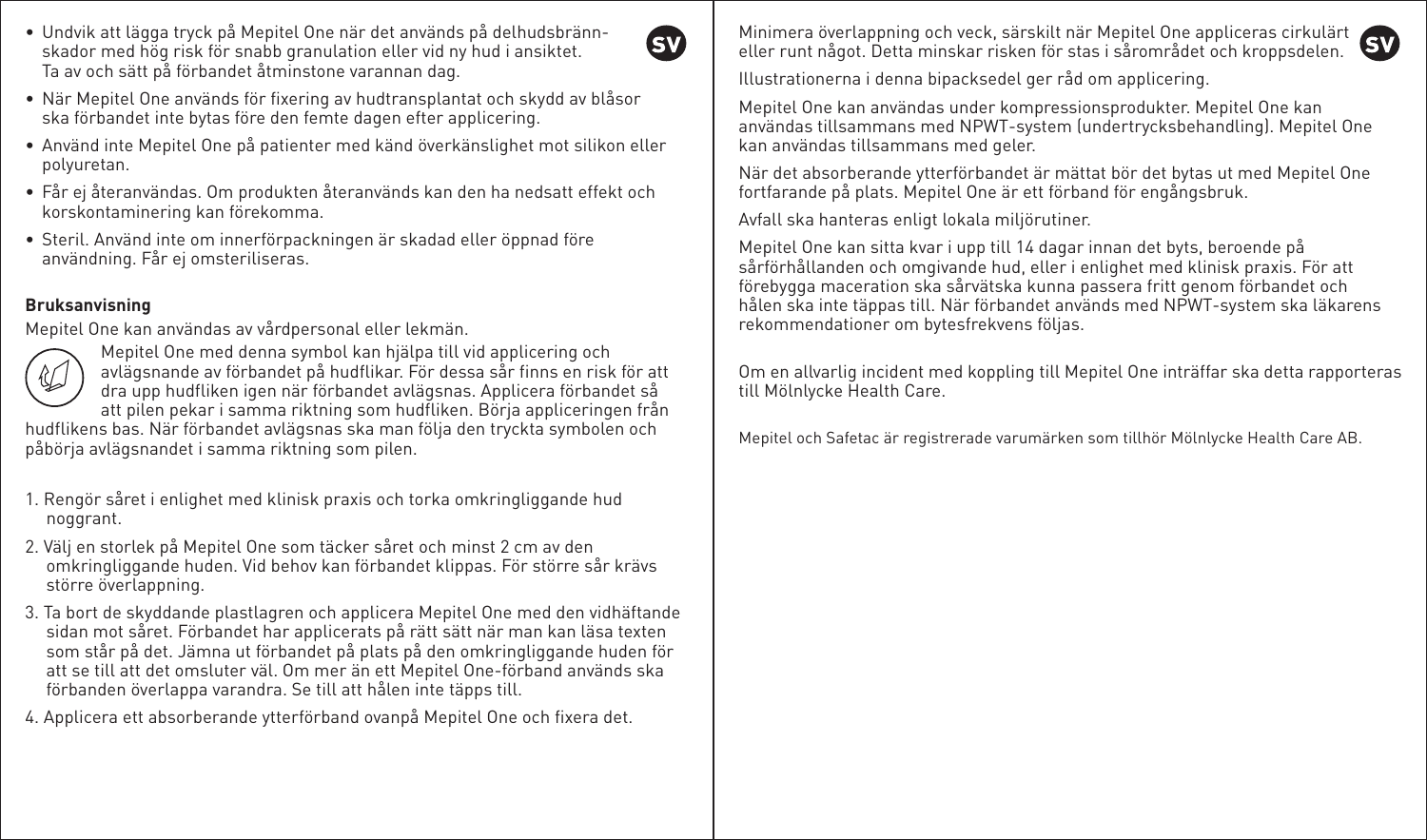Medicazione di contatto in silicone morbido

## **Descrizione del prodotto**

Mepitel® One è una medicazione trasparente, traforata e non assorbente. La struttura traforata di Mepitel One permette il passaggio dell'essudato verso una medicazione assorbente esterna. Questo può ridurre le frequenti sostituzioni della medicazione primaria posta a contatto della ferita e permette di sostituire la medicazione secondaria riducendo al minimo dolore e traumi. Mepitel One può essere utilizzata anche come medicazione primaria per proteggere la cute danneggiata. La medicazione possiede uno strato di contatto basato sull'esclusiva tecnologia Safetac®, che riduce al minimo il dolore del paziente e il trauma per la lesione e per la cute perilesionale quando la medicazione viene rimossa.

Mepitel One è costituita da:

- uno strato di contatto in morbido silicone (tecnologia Safetac) su un lato
- una sottile membrana di poliuretano trasparente, flessibile e traforata

#### **Indicazioni d'uso**

Mepitel One è una medicazione di contatto studiata per la gestione di una grande varietà di lesioni essudanti, come: skin tear, abrasioni cutanee, incisioni chirurgiche, ustioni a spessore parziale, lesioni traumatiche, innesti cutanei a spessore parziale e a pieno spessore, cute irradiata e ulcere dell'arto inferiore.

Può essere utilizzata anche come medicazione protettiva su lesioni non essudanti, vesciche o in aree caratterizzate da cute fragile.

#### **Avvertenze**

• Quando Mepitel One viene usata con un sistema NPWT, registrare sempre nelle note della cartella clinica del paziente il numero complessivo dei pezzi di Mepitel One utilizzati. Ciò è importante per evitare che Mepitel One venga lasciata nella ferita quando si sostituisce la medicazione.

### **Precauzioni**

- In caso di segni di infezione, per esempio febbre, oppure se la ferita o la cute circostante diventano rosse, calde o gonfie, consultare un medico per l'opportuno trattamento.
- Consultare sempre un medico prima di utilizzare Mepitel One su pazienti affetti da epidermolisi bollosa.
- Se si utilizza Mepitel One su ustioni a spessore parziale con elevate probabilità di granulazione rapida, oppure in seguito a trattamenti per il ringiovanimento della pelle del viso, non esercitare pressione sulla medicazione. Sollevare e riposizionare la medicazione almeno ogni due giorni.
- Quando si usa Mepitel One per la fissazione di innesti cutanei e per la protezione di vesciche, la medicazione deve essere sostituita solo dopo cinque giorni dall'applicazione.
- Non utilizzare Mepitel One su pazienti con sensibilità nota al silicone o al poliuretano.
- Non riutilizzare. Il riutilizzo del prodotto può comprometterne l'efficacia e causare una contaminazione crociata.
- Sterile. Non utilizzare se l'involucro interno è stato danneggiato o aperto prima dell'uso. Non risterilizzare.

#### **Istruzioni per l'uso**

Mepitel One può essere utilizzata da operatori sanitari qualificati ma anche da qualsiasi care giver.



m

Questo simbolo presente sulla medicazione Mepitel One ne facilita l'applicazione e la rimozione sulle skin tear. Per queste lesioni, sussiste il rischio che il lembo si riapra quando la medicazione viene rimossa. Applicare la medicazione con la freccia rivolta nella stessa direzione

del lembo. Iniziare l'applicazione dalla base del lembo. Quando si rimuove la medicazione, iniziare seguendo il simbolo stampato, nella direzione in cui è rivolta la freccia.

- 1. Pulire la ferita secondo la prassi clinica e asciugare accuratamente la cute perilesionale.
- 2. Scegliere la misura di Mepitel One più idonea in base alle dimensioni della ferita e in modo da coprire almeno 2 cm di cute oltre i bordi della ferita. Se necessario, la medicazione può essere tagliata. Per le ferite più estese, è necessaria un'area di sovrapposizione maggiore.
- 3. Togliere gli strati protettivi in plastica e applicare Mepitel One con la parte adesiva verso la ferita. La medicazione è applicata correttamente quando è possibile leggere il testo stampato su di essa. Applicare Mepitel One sulla cute perilesionale in modo da assicurare una buona aderenza. Se si utilizza più di un pezzo di Mepitel One, sovrapporre le medicazioni. Accertarsi di non chiudere i fori.
- 4. Applicare una medicazione assorbente esterna sopra Mepitel One e fissarla.

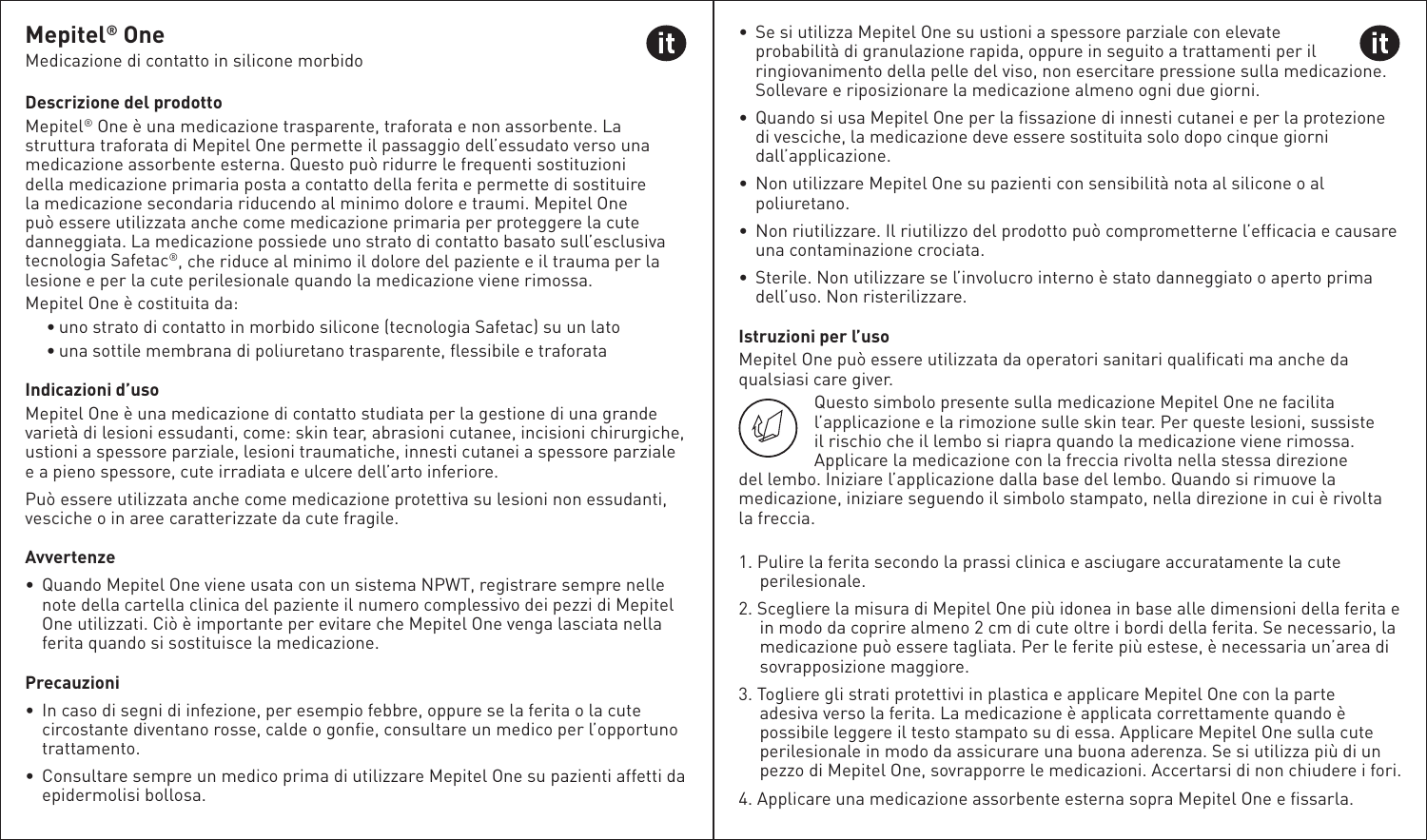Ridurre al minimo sovrapposizioni e grinze, soprattutto quando Mepitel One viene applicata in modo circolare o avvolta, per ridurre il rischio di stasi dell'area della ferita e dell'arto.



Le istruzioni per l'applicazione sono raffigurate in questo foglio illustrativo.

Mepitel One può essere utilizzata sotto prodotti compressivi. Mepitel One può essere utilizzata in concomitanza con sistemi NPWT (Negative Pressure Wound Therapy, terapia a pressione negativa). Mepitel One può essere utilizzata in combinazione con gel.

Quando la medicazione assorbente esterna è satura, deve essere sostituita tenendo in situ Mepitel One. Mepitel One è una medicazione monouso.

Il relativo smaltimento deve essere effettuato in conformità con le procedure locali in materia di tutela dell'ambiente.

Mepitel One può essere lasciata in situ fino a 14 giorni, secondo le condizioni della lesione e della cute circostante, o come indicato dalla pratica clinica. Per prevenire la macerazione, l'essudato deve passare liberamente attraverso la medicazione e i fori non devono essere chiusi. Quando la medicazione viene usata con un sistema NPWT, seguire le raccomandazioni del medico circa la frequenza di sostituzione.

Eventuali gravi incidenti in relazione a Mepitel One devono essere riferiti a Mölnlycke Health Care.

Mepitel e Safetac sono marchi registrati di Mölnlycke Health Care AB.

# **Mepitel® One**

Pehmeä silikoninen haavan kontaktipinta

#### **Tuotekuvaus**

Mepitel® One on läpinäkyvä, verkkomainen, imukyvytön sidos. Mepitel Onen verkkomainen rakenne päästää haavaeritteen lävitse ulompaan imevään sidokseen. Näin lähinnä haavaa olevaa kerrosta ei tarvitse välttämättä vaihtaa niin usein, ja ulomman sidoksen vaihtaminen aiheuttaa mahdollisimman vähän kipua ja vaurioita. Mepitel One -sidosta voidaan käyttää myös sellaisenaan vaurioituneen ihon suojana. Sidoksessa on haavan kontaktipintana ainutlaatuinen Safetac® kiinnittymisteknologia. Se vähentää potilaan tuntemaa kipua sekä haavalle sekä sitä ympäröivälle iholle aiheutuvia vaurioita sidoksen vaihdon yhteydessä. Mepitel One koostuu:

- pehmeästä silikonisesta haavan kontaktipinnasta (Safetac) toisella puolella
- läpinäkyvästä, joustavasta, ohuesta ja verkkomaisesta polyuretaanikalvosta

### **Käyttötarkoitus**

Mepitel One on haavan kontaktikerros, joka on suunniteltu erilaisille erittäville haavoille, kuten ihon repeytymille, hankautumille, leikkaushaavoille, toisen asteen palovammoille, traumaattisille haavoille, osittaisille ihosiirteille ja kokoihosiirteille, ihon sädetysvaurioille ja sääri- ja jalkahaavoille.

Sitä voidaan käyttää myös suojana erittämättömien haavojen, rakkuloiden ja hauraiden ihoalueiden päällä.

#### **Varoitukset**

• Kun Mepitel One -sidosta käytetään alipaineimuhoidon yhteydessä, merkitse käytettyjen Mepitel One -palojen määrä potilaan tietoihin. Tieto on tärkeä, jotta yhtään Mepitel One -sidosta ei jää haavaan, kun sidos vaihdetaan.

#### **Huomioitavaa**

- Jos havaitset infektion merkkejä, esim. potilaalle nousee kuumetta tai haava on muuttumassa punaiseksi, lämpimäksi tai turvonneeksi, ota yhteyttä terveydenhuollon ammattilaiseen asianmukaista hoitoa varten.
- Keskustele aina terveydenhuollon ammattilaisen kanssa ennen Mepitel Onen käyttämistä Epidermolysis Bullosa -potilaalla.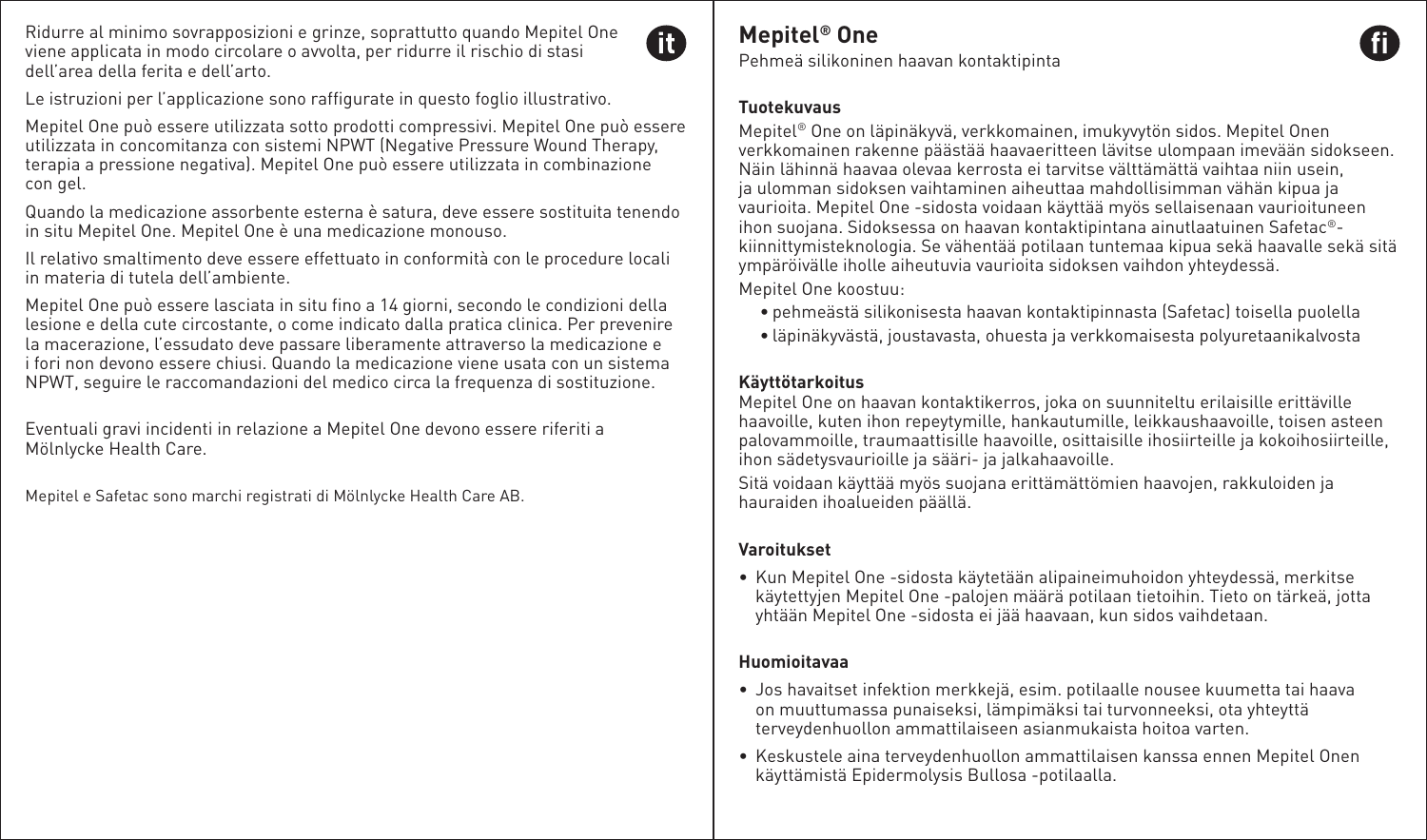- Vältä paineen kohdistamista Mepitel One -sidokseen, kun sitä käytetään toisen asteen palovammoissa, joissa on olemassa suuri nopean granulaation riski, tai ihon höyläyksen jälkeen. Nosta ja aseta sidos uuteen asentoon vähintään joka toinen päivä.
- Kun Mepitel Onea käytetään ihosiirteen kiinnitykseen ja rakkuloiden suojaamiseen, sen saa vaihtaa aikaisintaan 5 päivän kuluttua sidoksen asettamisesta.
- Älä käytä Mepitel Onea potilailla, joiden tiedetään olevan yliherkkiä silikonille tai polyuretaanille.
- Älä käytä tuotetta uudelleen. Uudelleen käytettäessä tuotteen toimintakyky voi heikentyä ja ristikontaminaatiota esiintyä.
- Steriili. Tuotetta ei saa käyttää, jos sisäpakkaus on vaurioitunut tai avattu ennen käyttöä. Ei saa steriloida uudelleen.

#### **Käyttöohjeet**

Mepitel Onea voivat käyttää terveydenhuollon ammattilaiset ja maallikot.



Mepitel Onessa oleva ohessa kuvattu symboli auttaa laittamaan ja poistamaan sidoksen, kun kyseessä on ihorepeämä. Näissä haavoissa on olemassa riski ihokielekkeen avautumisesta uudelleen, kun sidos irrotetaan. Laita sidos niin, että nuoli osoittaa samaan suuntaan kuin

ihokieleke. Aloita sidoksen laitto ihokielekkeen kiinni olevalta puolelta. Kun otat sidoksen pois, aloita poisto symbolin kohdalta siihen suuntaan, mihin nuoli osoittaa.

- 1. Puhdista haava kliinisen käytännön mukaisesti ja kuivaa ympäröivä ihoalue huolellisesti.
- 2. Valitse Mepitel One -sidoksesta sellainen koko, että se peittää haavan ja ulottuu ympäröivään ihoon vähintään 2 cm. Sidosta voi tarvittaessa leikata. Suurempien haavojen kohdalla sidoksen on ulotuttava pidemmälle ympäröivään ihoon.
- 3. Poista muoviset suojakerrokset ja aseta Mepitel One tahmea kiinnityspinta alaspäin haavan päälle. Sidos on oikein päin, kun voit lukea sidokseen painetun tekstin. Varmista hyvä kiinnitys tasoittamalla Mepitel One paikalleen ympäröivän ihon päälle. Jos käytetään useampaa Mepitel One -sidosta, laita sidosten reunat limittäin. Varmista, että reiät eivät tukkeudu.

4. Aseta ulompi imevä sidos Mepitel Onen päälle ja kiinnitä paikalleen.

Minimoi päällekkäisyys ja rypyt erityisesti, jos Mepitel One asetetaan ympyrän muotoon tai kääreeksi. Näin pienennetään staasin muodostumisriskiä haavan alueelle ja raajaan.

Katso pakkausselosteesta paikalleen asettamista ohjaavat kuvat.

GA

Mepitel One -sidosta voidaan käyttää kompressiosidosten alla. Mepitel One -sidosta voidaan käyttää yhdessä alipaineimuhoidon (NPWT) kanssa. Mepitel One -sidosta voidaan käyttää yhdessä geelien kanssa.

Kun ulompi imevä sidos on täynnä eritettä, se pitää vaihtaa Mepitel Onen jäädessä paikalleen. Mepitel One on kertakäyttöinen sidos.

Hävittäminen tulee tehdä paikallisten ympäristömääräysten mukaan.

Mepitel One voidaan jättää paikalleen enintään 14 päiväksi haavan ja ympäröivän ihon kunnon tai hoitokäytännön mukaisesti. Maseraation estämiseksi eritteen tulee päästä vapaasti sidoksen läpi, ja reiät eivät saa olla tukossa. Kun sidosta käytetään alipaineimuhoidon yhteydessä, noudata lääkärin suosituksia vaihtoväleistä.

Jos Mepitel Onen käytön yhteydessä ilmenee vakavia haittavaikutuksia, siitä on ilmoitettava Mölnlycke Health Carelle.

Mepitel ja Safetac ovat Mölnlycke Health Care AB:n rekisteröityjä tavaramerkkejä.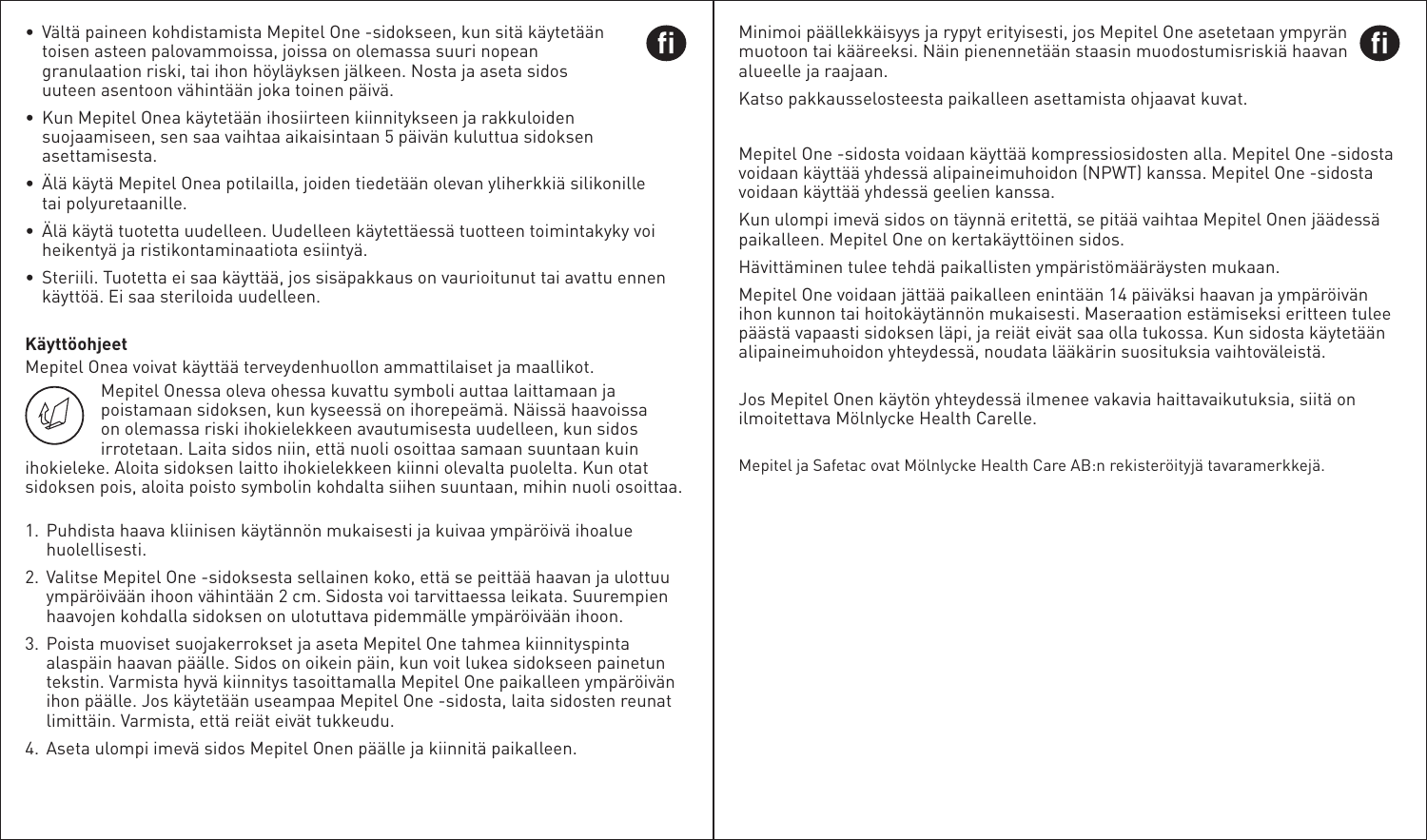Camada de contacto com a ferida em silicone macio

### **Descrição do produto**

O Mepitel® One é um penso transparente, perfurado e não absorvente. A estrutura perfurada do Mepitel One permite que o exsudado passe para um penso absorvente secundário. Isto pode reduzir as mudanças de penso frequentes mais próximas da ferida e permite a mudança do penso secundário com o mínimo de dor e trauma. O Mepitel One também pode ser utilizado como penso único para a proteção da pele danificada. O penso possui uma camada de contacto com a ferida Safetac®, uma tecnologia única de aderência que minimiza a dor nos doentes e o trauma nas feridas e na pele circundante aquando da remoção do penso.

O Mepitel One é constituído por:

- uma camada de contacto com a ferida em silicone macio (Safetac) por uma face
- uma película de poliuretano fina, perfurada, transparente e flexível

### **Utilização prevista**

O Mepitel One é uma camada de contacto com a ferida concebida para o tratamento de uma ampla gama de feridas com exsudado, tais como fissuras da pele, abrasões da pele, incisões cirúrgicas, queimaduras de segundo grau, feridas traumáticas, enxertos de espessura parcial ou integral, pele irradiada e úlceras do pé e da perna. Também pode ser utilizado como camada protetora em feridas sem exsudado, bolhas e em áreas de pele frágil.

#### **Avisos**

• Se utilizar o Mepitel One com TPNF, registe sempre o número de pedaços de Mepitel One utilizado nas notas do doente. Isto é importante para assegurar que nenhum Mepitel One é deixado na ferida quando o penso for mudado.

## **Precauções**

- Se identificar sinais de infeção, por exemplo, febre, vermelhidão da ferida ou da pele circundante, subida da temperatura ou edema, consulte um profissional de cuidados de saúde para obter um tratamento adequado.
- Consulte sempre um profissional de cuidados de saúde antes de utilizar o Mepitel One em doentes com Epidermólise Bolhosa.
- Se utilizar o Mepitel One em queimaduras de segundo grau em risco de granulação rápida ou após reestruturação facial, evite colocar pressão sobre o penso. Levante e posicione novamente o penso, no mínimo, a cada dois dias.
- Se o Mepitel One for utilizado para a fixação de enxertos de pele e proteção de bolhas, o penso não deverá ser mudado antes do quinto dia após a aplicação.
- Não utilizar o Mepitel One em doentes com sensibilidade conhecida ao silicone ou ao poliuretano.
- Não reutilizar. Se reutilizado, o desempenho do produto poderá deteriorar-se e poderá ocorrer contaminação cruzada.
- Estéril. Não utilizar se a embalagem interior estiver danificada ou tiver sido aberta antes da utilização. Não voltar a esterilizar.

## **Instruções de utilização**

O Mepitel One pode ser utilizado por profissionais de assistência médica ou outras pessoas.



O Mepitel One com este símbolo pode ajudá-lo a aplicar e remover o penso em fissuras da pele. Para estas feridas, existe um risco de reabertura da aba ao remover o penso. Aplique o penso com a seta a apontar na mesma direção da aba. Inicie a aplicação a partir da base da aba. Ao remover o

penso, inicie a remoção seguindo o símbolo impresso, na direção em que a seta está a apontar.

- 1. Limpe a ferida de acordo com a prática clínica e seque minuciosamente a pele circundante.
- 2. Escolha um tamanho de Mepitel One que cubra a ferida e pelo menos 2 cm da pele circundante. Se for necessário, o penso pode ser cortado. Em feridas maiores, poderá ser necessário uma sobreposição maior.
- 3. Retire as camadas protetoras de plástico e aplique o Mepitel One com o lado aderente sobre a ferida. O penso está aplicado corretamente quando é possível ler o texto impresso no mesmo. Alise o penso sobre a pele circundante para obter uma boa vedação. Caso seja utilizado mais do que um pedaço de Mepitel One, sobreponha os pensos. Certifique-se de que os orifícios não ficam bloqueados.
- 4. Aplique um penso absorvente secundário sobre Mepitel One e fixe.

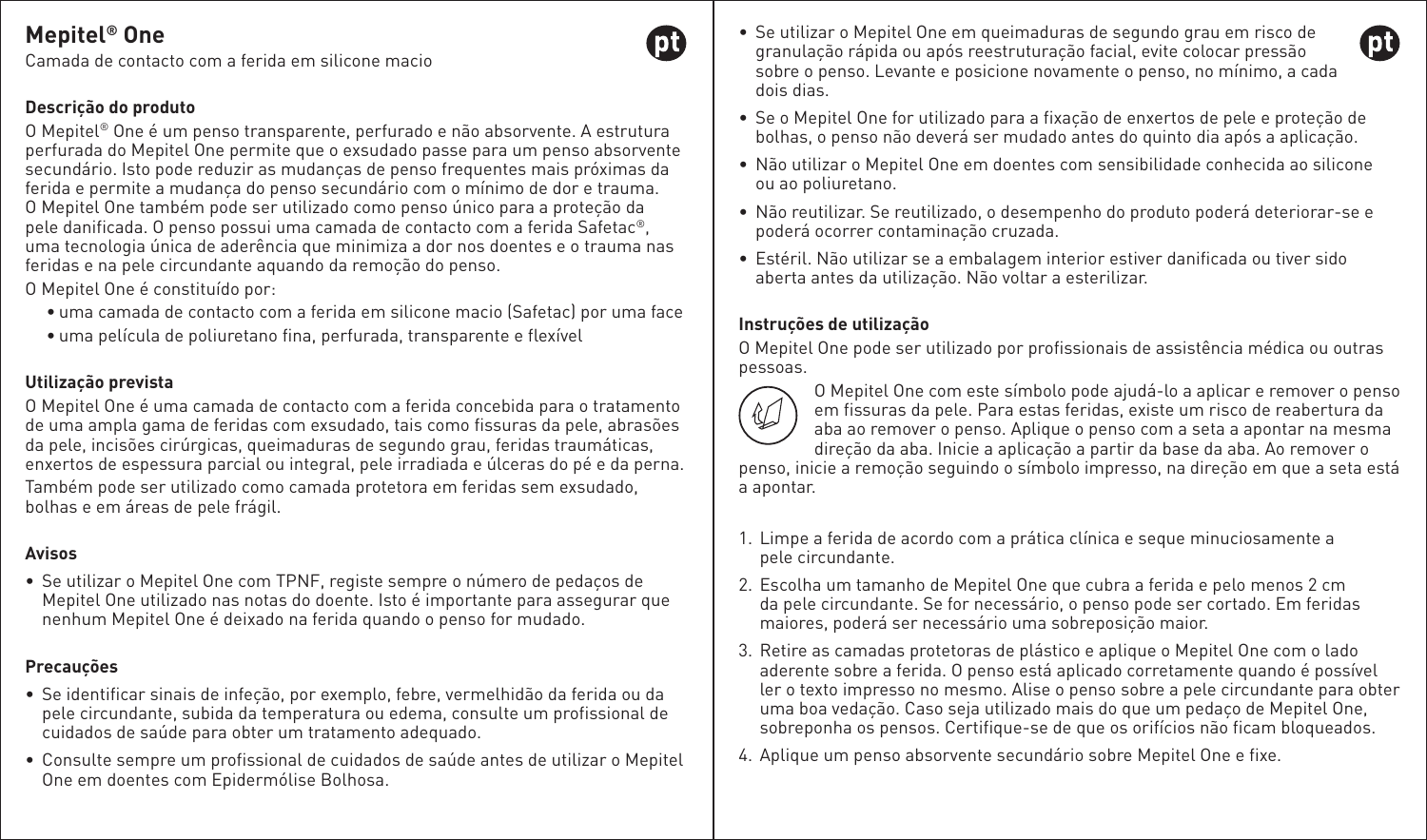Minimize a sobreposição e as rugas, especialmente quando o Mepitel One é aplicado de forma circular ou envolta. Deste modo, reduzirá o risco de estase da zona da ferida ou do membro.



Para obter instruções de aplicação, consulte as ilustrações neste folheto.

O Mepitel One pode ser utilizado sob produtos de compressão. O Mepitel One pode ser utilizado em conjunto com sistemas de terapia de pressão negativa para feridas (TPNF). O Mepitel One pode ser utilizado em combinação com géis.

Se o penso absorvente exterior estiver saturado, deverá ser mudado deixando o Mepitel One no lugar. O Mepitel One é um penso de utilização única.

A eliminação deverá atender aos procedimentos ambientais locais.

O Mepitel One pode permanecer no local até 14 dias, dependendo do estado da ferida e da pele circundante, ou conforme indicado pela prática clínica. Para evitar a maceração, o exsudado deverá passar livremente através do penso e os orifícios não devem ser bloqueados. Se for utilizado com TPNF, siga as recomendações do médico relativamente à frequência de mudança dos pensos.

Caso tenha ocorrido algum incidente grave relacionado com o Mepitel One, deverá ser comunicado à Mölnlycke Health Care.

Mepitel e Safetac são marcas registadas da Mölnlycke Health Care AB.

# **Mepitel® One**

Sårkontaktlag af blød silikone

#### **Produktbeskrivelse**

Mepitel® One er en transparent, perforeret og ikke-absorberede bandage. Mepitel Ones perforerede struktur gør, at ekssudat kan passere videre til en sekundær absorberende bandage. Det kan reducere hyppige bandageskift nærmest på såret og gøre det muligt at skifte den sekundære bandage med minimeret smerte og traume. Mepitel One kan også bruges alene til beskyttelse af beskadiget hud. Bandagen har et Safetac®-sårkontaktlag, som er en unik klæbeteknologi. Det minimerer smerte hos patienterne og traume mod såret og den omkringliggende hud ved bandageskift.

Mepitel One består af:

- et sårkontaktlag af blød silikone (Safetac®) på den ene side
- en gennemsigtig, fleksibel, tynd og perforeret polyuretanfilm

#### **Anvendelsesområde**

Mepitel One er et sårkontaktlag, der er beregnet til behandling af en lang række væskende sår, f.eks. rifter, hudafskrabninger, kirurgiske indsnit, overfladiske delhudsforbrændinger, traumatiske sår, transplantationer af delvis og fuld tykkelse, hud udsat for stråling samt ben- og fodsår.

Det kan desuden bruges som beskyttelseslag på sår, der ikke væsker, på blærer og på områder med skrøbelig hud.

#### **Advarsler**

• Ved anvendelse af Mepitel One sammen med sårbehandling med negativt tryk (NPWT) skal antallet af anvendte Mepitel One-stykker altid noteres i patientjournalen. Det er vigtigt for at sikre, at der ikke efterlades stykker af Mepitel One i såret, når bandagen skiftes.

### **Forholdsregler**

- Hvis der iagttages tegn på infektion, f.eks. feber eller at såret bliver rødt, varmt eller hævet, skal du kontakte sundhedsfagligt personale vedrørende passende behandling.
- Konsulter altid sundhedsfagligt personale før anvendelse af Mepitel One på patienter med epidermolysis bullosa.

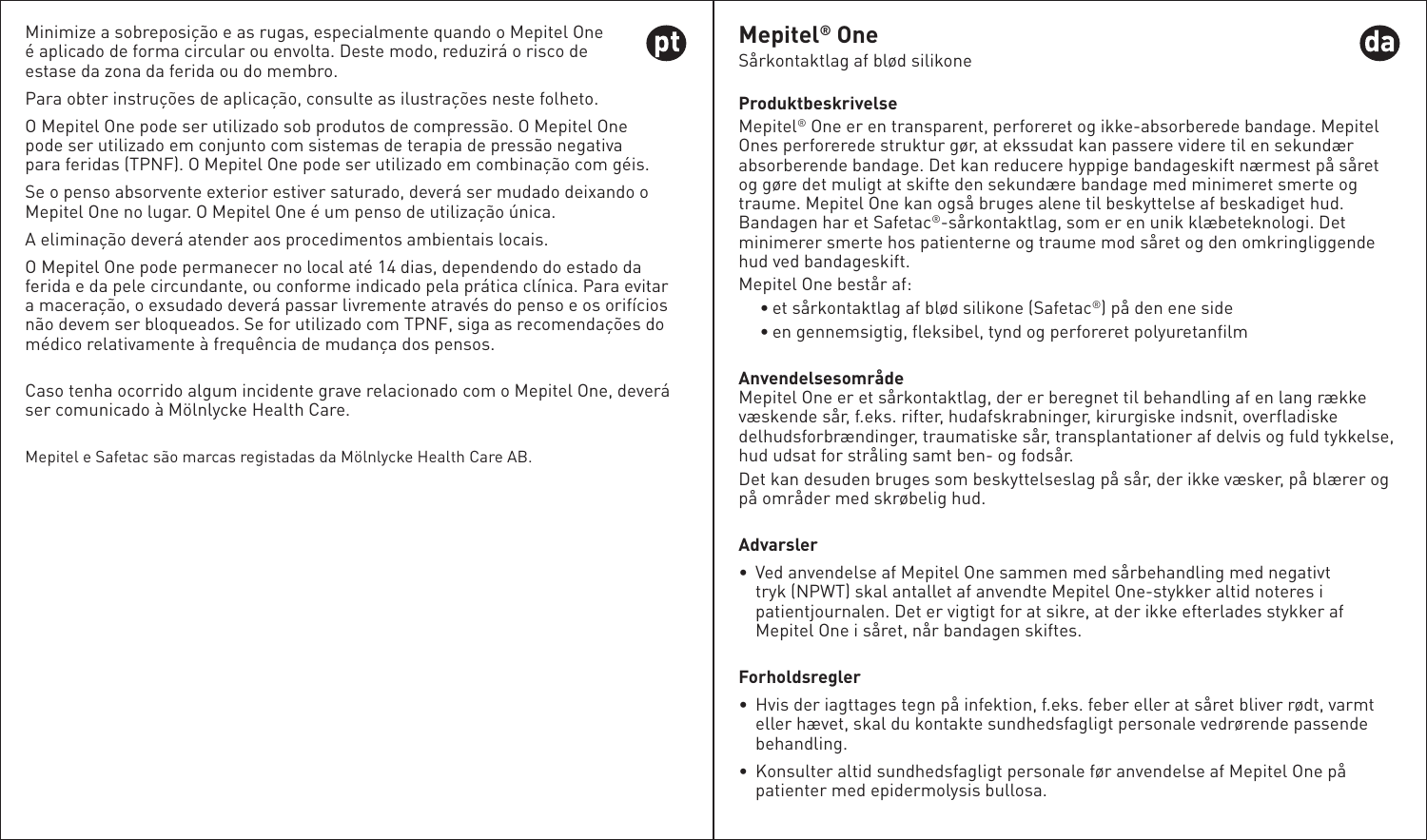- Undgå at lægge tryk på bandagen ved anvendelse af Mepitel One på overfladiske brandsår af partiel tykkelse med høj risiko for granulation eller efter facial overfladeheling. Løft og omplacer bandagen mindst hver anden dag.
- Ved anvendelse af Mepitel One til fiksering af hudtransplantater og beskyttelse af blærer bør bandagen ikke skiftes før på femtedagen efter appliceringen.
- Mepitel One må ikke anvendes på patienter med kendt overfølsomhed over for silikone eller polyuretan.
- Må ikke genanvendes. Hvis produktet genanvendes, kan det komme til at fungere dårligere, og der kan forekomme krydskontaminering.
- Steril. Må ikke anvendes, hvis den indvendige emballage er beskadiget eller har været åbnet før. Må ikke resteriliseres.

## **Brugervejledning**

Mepitel One er beregnet til at blive anvendt af sundhedspersonale eller ikkefagpersoner.



Mepitel One med dette symbol kan hjælpe dig med at applicere og fjerne bandagen på rifter. Ved sådanne sår er der risiko for, at flappen åbner sig igen ved fjernelse af bandagen. Applicer bandagen med pilen pegende i samme retning som flappen. Start appliceringen fra flappens nederste

del. Ved fjernelse af bandagen skal du starte aftagningen ved at følge det påtrykte symbol, i den retning, pilen peger.

- 1. Rens såret ifølge de kliniske retningslinjer, og tør omhyggeligt den omkringliggende hud.
- 2. Vælg Mepitel One i en størrelse, der dækker såret og den omkringliggende hud med mindst 2 cm. Bandagen kan om nødvendigt klippes i facon. Ved større sår er flere overlapninger nødvendigt.
- 3. Fjern de beskyttende plastlag, og applicer Mepitel One med den klæbende side mod såret. Bandagen er appliceret korrekt, når du kan læse den tekst, der er trykt på bandagen. Glat bandagen på plads på den omkringliggende hud for at sikre en god forsegling. Hvis der bruges mere end ét stykke Mepitel One, skal bandagerne overlappe. Sørg for, at hullerne ikke er blokeret.
- 4. Applicer en sekundær absorberende bandage oven på Mepitel One, og fikser den.

Minimer overlap og folder, specielt når Mepitel One appliceres cirkulært eller indpakket. Det reducerer risikoen for stase i sårområdet og lemmet.

Se illustrationerne i pakkeindlægget for appliceringsvejledning.

Œ

Mepitel One kan bruges under kompressionsprodukter. Mepitel One kan anvendes sammen med sårbehandling med negativt tryk (NPWT). Mepitel One kan anvendes sammen med geler.

Hvis den sekundære absorberende bandage bliver mættet, skal den skiftes, mens Mepitel One bliver på plads. Mepitel One er en engangsbandage.

Bortskaffelse skal ske i overensstemmelse med lokale miljømæssige procedurer.

Mepitel One kan sidde på såret i op til 14 dage, afhængigt af sårets og den omkringliggende huds tilstand eller som angivet i de kliniske retningslinjer. Maceration undgås ved at sikre, at ekssudat kan passere frit gennem bandagen og at hullerne ikke bliver blokeret. Når produktet anvendes sammen med sårbehandling med negativt tryk (NPWT), skal lægens anbefalinger angående hyppighed af bandageskift følges.

Enhver alvorlig ulykke i forbindelse med Mepitel One skal rapporteres til Mölnlycke Health Care.

Mepitel og Safetac er registrerede varemærker, som tilhører Mölnlycke Health Care AB.

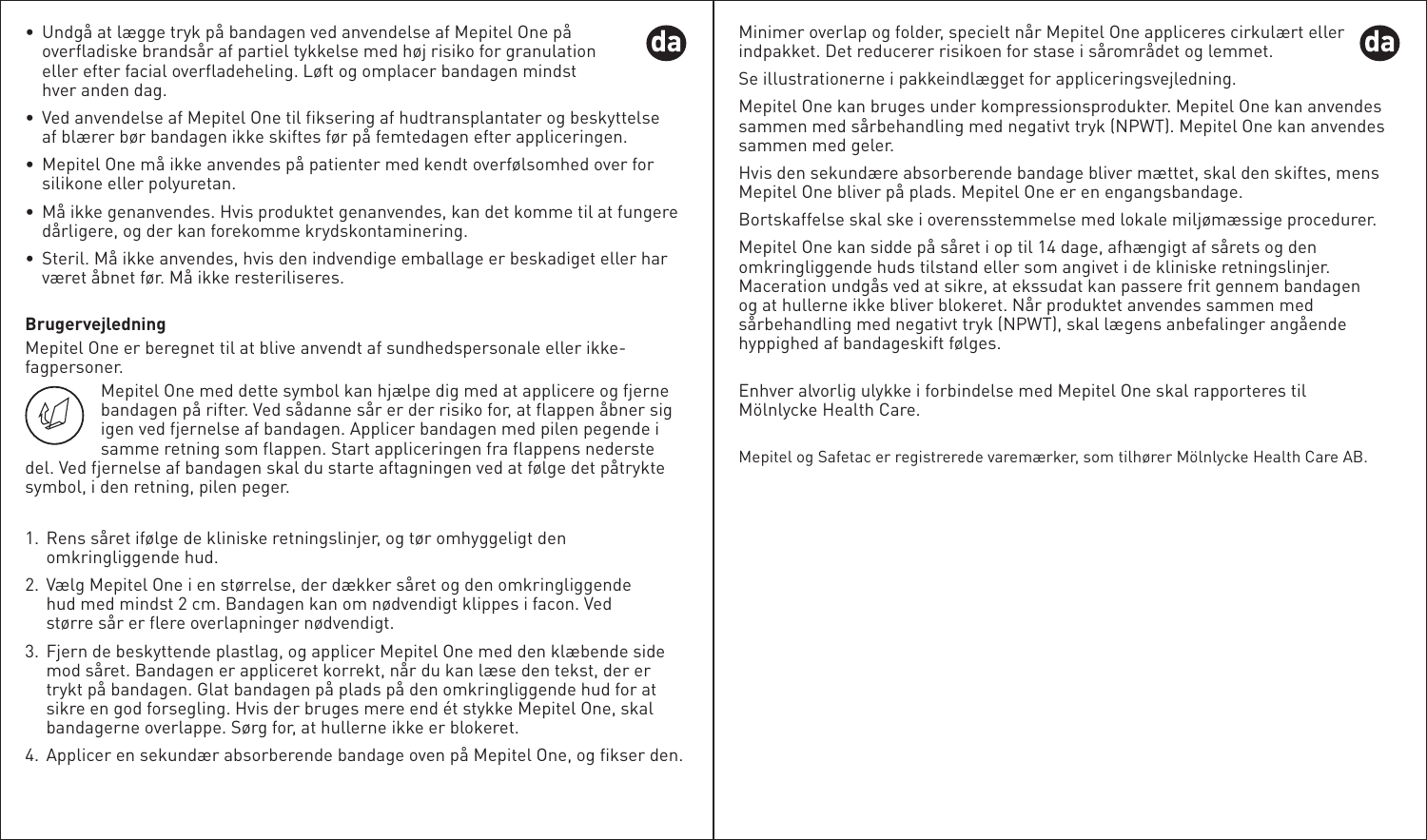Μαλακό στρώμα επαφής τραύματος από σιλικόνη

## **Περιγραφή προϊόντος**

Το Mepitel® One είναι ένα διαφανές, διάτρητο και μη απορροφητικό επίθεμα. Η διάτρητη δομή του Mepitel One επιτρέπει την μετακίνηση του εξιδρώματος μέσα σε ένα εξωτερικό απορροφητικό επίθεμα. Αυτό μπορεί να μειώσει τις συχνές αλλαγές του επιθέματος που είναι πλησιέστερο στο τραύμα και επιτρέπει την αλλαγή του εξωτερικού επιθέματος ελαχιστοποιώντας τον πόνο. Το επίθεμα Mepitel One μπορεί επίσης να χρησιμοποιηθεί μόνο του για την προστασία του κατεστραμμένου δέρματος. Το επίθεμα έχει ένα στρώμα επαφής με την πληγή Safetac® που είναι μια αποκλειστική τεχνολογία αυτοκόλλητου και η οποία ελαχιστοποιεί τον πόνο των ασθενών και την πρόκληση τραυματισμού στις πληγές και στο παρακείμενο δέρμα κατά την αφαίρεση του επιθέματος.

Το Mepitel One αποτελείται από:

- ένα μαλακό στρώμα επαφής με την πληγή (Safetac) στην μία πλευρά
- μία διάφανη, εύκαμπτη, λεπτή και διάτρητη μεμβράνη πολυουρεθάνης

## **Ενδεδειγμένη χρήση**

Το Mepitel One είναι ένα στρώμα επαφής με την πληγή που έχει σχεδιαστεί για τη διαχείριση ενός μεγάλου φάσματος πληγών με εκκρίσεις, όπως τραυματικές ρήξεις του δέρματος, δερματικές εκδορές, χειρουργικές τομές, εγκαύματα μερικού πάχους, πληγές από τραύματα, μοσχεύματα μερικού ή πλήρους πάχους, ακτινοβολημένο δέρμα, έλκη στους μηρούς και τα πόδια.

Μπορεί επίσης να χρησιμοποιηθεί ως προστατευτικό στρώμα σε πληγές που δεν παρουσιάζουν εξίδρωμα, σε φλύκταινες και σε περιοχές με ευαίσθητο δέρμα.

## **Προειδοποιήσεις**

• Όταν το Mepitel One χρησιμοποιείται σε συνδυασμό με θεραπεία NPWT, καταγράφετε πάντοτε τον αριθμό των Mepitel One που χρησιμοποιήθηκαν στο φάκελο του ασθενούς, προκειμένου να διασφαλιστεί ότι δεν θα μείνει κάποιο κομμάτι Mepitel One στην πληγή, όταν αντικατασταθεί ο επίδεσμος.

## **Προφυλάξεις**

el

- Εάν παρατηρήσετε ενδείξεις λοίμωξης, π.χ. πυρετό ή το τραύμα ή το παρακείμενο δέρμα γίνεται κόκκινο, ζεστό ή διογκωμένο, συμβουλευτείτε τον επαγγελματία υγείας για την κατάλληλη θεραπεία.
- Πάντα να συμβουλεύεστε έναν επαγγελματία της υγείας πριν χρησιμοποιήσετε το Mepitel One σε ασθενείς με πομφολυγώδη επιδερμόλυση.
- Όταν χρησιμοποιείτε το Mepitel One σε εγκαύματα μερικού πάχους με υψηλό κίνδυνο ταχείας κοκκιοποίησης ή έπειτα από επέμβαση αποκατάστασης των ουλών του προσώπου, αποφεύγετε την άσκηση πίεσης επάνω στο επίθεμα. Σηκώστε και επανατοποθετήστε το επίθεμα τουλάχιστον κάθε δεύτερη ημέρα.
- Όταν χρησιμοποιείτε το Mepitel One για τη στερέωση μοσχευμάτων δέρματος και την προστασία φλυκταινών, δεν πρέπει να αλλάξετε τον επίδεσμο πριν από την πέμπτη ημέρα μετά την τοποθέτηση.
- Μην χρησιμοποιήσετε το Mepitel One σε ασθενείς που γνωρίζετε ότι έχουν ευαισθησία στη σιλικόνη ή την πολυουρεθάνη.
- Μην επαναχρησιμοποιείτε. Σε περίπτωση επαναχρησιμοποίησης, η απόδοση του προϊόντος μπορεί να μειωθεί και να προκύψει διασταυρούμενη μόλυνση.
- Αποστειρωμένο. Να μην χρησιμοποιείται εάν η εσωτερική συσκευασία έχει υποστεί ζημιά ή έχει ανοιχθεί πριν από τη χρήση. Να μην επαναποστειρώνεται.

## **Οδηγίες χρήσης**

Το Mepitel One μπορεί να χρησιμοποιηθεί από επαγγελματίες του κλάδου της υγείας και μη ειδικούς.



Το Mepitel One με αυτό το σύμβολο μπορεί να σας βοηθήσει κατά την εφαρμογή και την αφαίρεση του επιθέματος στις τραυματικές ρήξεις του δέρματος. Σε αυτές τις πληγές, κατά την αφαίρεση του επιθέματος υπάρχει κίνδυνος να ξανανοίξει το πτερύγιο. Εφαρμόστε το επίθεμα με το βέλος να

δείχνει προς την ίδια κατεύθυνση με το πτερύγιο. Ξεκινήστε την εφαρμογή από τη βάση του πτερυγίου. Αρχίστε την αφαίρεση του επιθέματος από το τυπωμένο σύμβολο και προς την κατεύθυνση που δείχνει το βέλος.

- 1. Καθαρίστε την πληγή σύμφωνα με την κλινική πρακτική και στεγνώστε καλά το παρακείμενο δέρμα.
- 2. Επιλέξτε το μέγεθος του Mepitel One που καλύπτει την πληγή και το παρακείμενο δέρμα κατά τουλάχιστον 2 εκατοστά. Εάν είναι αναγκαίο, το επίθεμα μπορεί να κοπεί. Για μεγαλύτερα τραύματα, απαιτείται περισσότερη επικάλυψη.

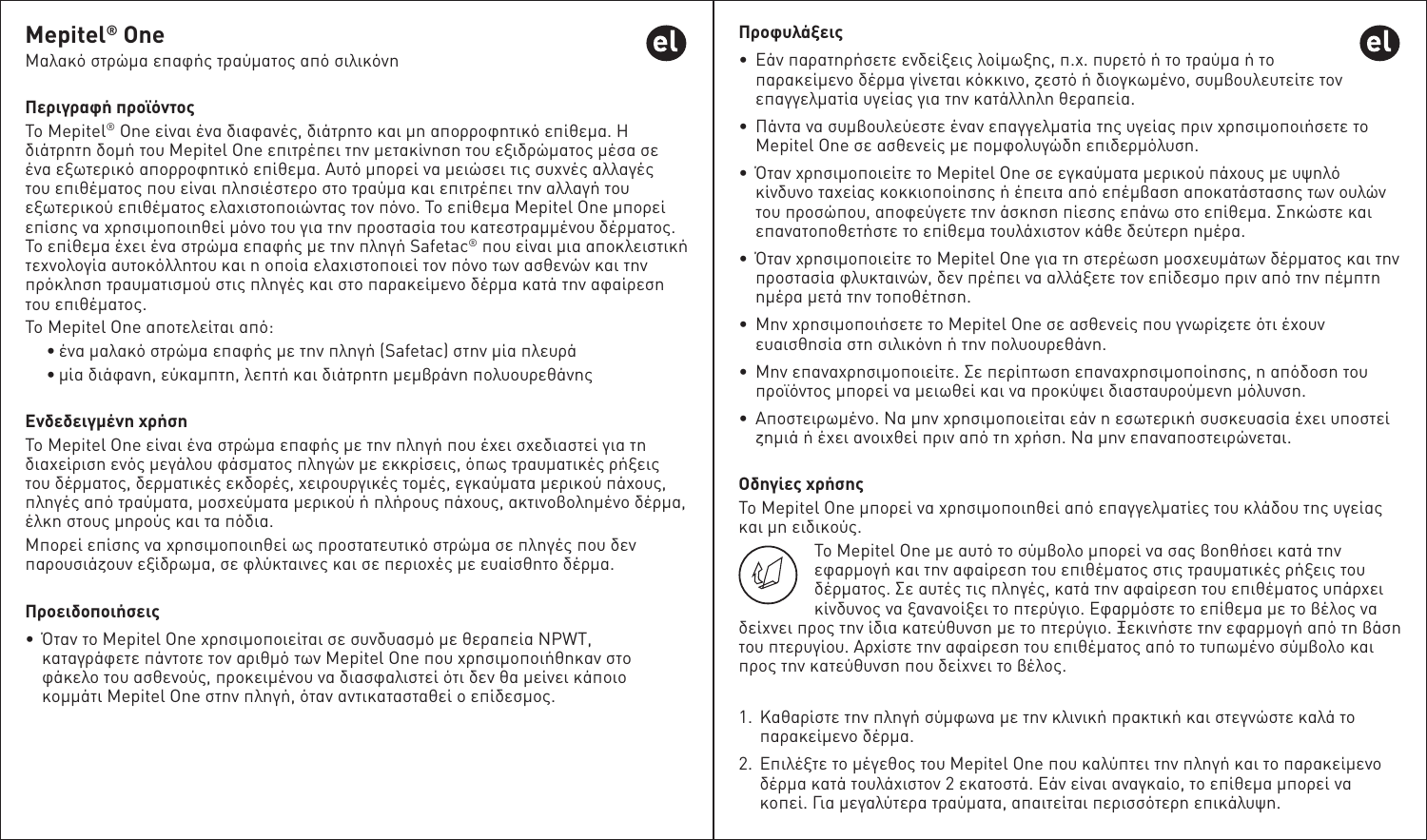- 3. Αφαιρέστε τα προστατευτικά πλαστικά στρώματα και εφαρμόστε το A Mepitel One με την αυτοκόλλητη πλευρά στο τραύμα. Το επίθεμα έχει εφαρμοστεί με τον σωστό τρόπο, όταν μπορείτε να διαβάσετε το κείμενο που είναι τυπωμένο στο επίθεμα. Ομαλύνετε το επίθεμα στη θέση του επάνω στο παρακείμενο δέρμα για να εξασφαλίσετε καλή σφράγιση. Εάν χρησιμοποιήσετε περισσότερα από ένα επίθεμα Mepitel One, επικαλύψτε τα επιθέματα και βεβαιωθείτε ότι δεν φράσσονται οι οπές.
- 4. Εφαρμόστε έναν εξωτερικό απορροφητικό επίδεσμο πάνω από το Mepitel One και στερεώστε.

Ελαχιστοποιήστε την επικάλυψη και τις ρικνώσεις, ιδίως κατά την εφαρμογή του Mepitel One σε κυκλική διάταξη ή περιέλιξη, έτσι ώστε να μειώσετε τον κίνδυνο στάσης της περιοχής του τραύματος και του άκρου.

Για τις οδηγίες εφαρμογής, ανατρέξτε στις εικόνες στο φυλλάδιο.

Το Mepitel One μπορεί να συνδυαστεί και με ελαστικά προϊόντα. Το Mepitel One μπορεί να χρησιμοποιηθεί σε συνδυασμό με Θεραπεία Τραυμάτων με Αρνητική Πίεση (NPWT). Το Mepitel One μπορεί να χρησιμοποιηθεί σε συνδυασμό με γέλες.

Σε περίπτωση κορεσμού του εξωτερικού απορροφητικού επιδέσμου, πρέπει να το αλλάξετε ενώ το Mepitel One να παραμένει στη θέση του. Το Mepitel One είναι επίδεσμος μίας χρήσης.

Η απόρριψη πρέπει να γίνεται σύμφωνα με τους τοπικούς περιβαλλοντικούς κανονισμούς.

Το Mepitel One μπορεί να παραμείνει στη θέση του μέχρι 14 ημέρες, ανάλογα με την κατάσταση του τραύματος και του παρακείμενου δέρματος ή σύμφωνα με την ενδεικνυόμενη κλινική πρακτική. Για να αποφύγετε τον κίνδυνο διαβροχής, το εξίδρωμα πρέπει να διέρχεται ελεύθερα μέσα από το επίθεμα και οι οπές δεν πρέπει να φράσσονται. Όταν χρησιμοποιείτε θεραπεία NPWT, ακολουθήστε τη σύσταση του κλινικού ιατρού σχετικά με τη συχνότητα αντικατάστασης.

Σε περίπτωση που συμβεί κάποιο σοβαρό συμβάν σε σχέση με το Mepitel One, θα πρέπει να επικοινωνείτε με την Mölnlycke Health Care.

Το Mepitel και το Safetac είναι σήματα κατατεθέντα της Mölnlycke Health Care AB.

## **Mepitel® One**

Miękka silikonowa warstwa kontaktowa

#### **Opis produktu**

Mepitel® One jest przezroczystym, perforowanym i niechłonnym opatrunkiem. Perforowana struktura Mepitel One umożliwia przedostanie się wysięku do zewnętrznego opatrunku chłonnego. Pozwala to zredukować częstość zmian opatrunku kontaktowego - wyścielającego łożysko rany, umożliwiając wymianę opatrunku zewnętrznego minimalizując w ten sposób ból i traumę. Opatrunku Mepitel One można również używać jako samodzielnego opatrunku do ochrony uszkodzonej skóry. Opatrunek ten ma warstwę kontaktową Safetac®, która jest oparta na unikalnej technologii adhezyjnej. Minimalizuje ona ból oraz urazy rany i otaczającej ją skóry podczas zdejmowania opatrunku.

Mepitel One składa się z:

- miękkiej silikonowej warstwy kontaktowej (Safetac) z jednej strony
- i przeźroczystej, elastycznej, cienkiej i perforowanej błony poliuretanowej

#### **Zastosowanie**

Mepitel One to opatrunek kontaktowy zaprojektowany do postępowania z szerokim zakresem ran z wysiękiem, takich jak: rozdarcia skóry, otarcia skóry, nacięcia chirurgiczne, oparzenia drugiego stopnia, rany urazowe, przeszczepy skóry o częściowej i pełnej grubości, skóra po radioterapii, owrzodzenia goleni i stóp. Może być również używany jako opatrunek ochronny na rany bez wysięku, pęcherze oraz jako ochrona delikatnej i wrażliwej skóry.

### **Ostrzeżenia**

• W przypadku stosowania z systemami NPWT, należy zawsze odnotowywać liczbę użytych sztuk opatrunku Mepitel One w kartotece pacjenta. Jest to ważne w celu upewnienia się, że żadna sztuka opatrunku Mepitel One nie została pozostawiona w ranie podczas wymiany opatrunku.

## **Środki ostrożności**

• Jeśli pojawiają się oznaki infekcji, np. gorączka, rana lub otaczająca skóra jest zaczerwieniona, ciepła lub obrzęknięta, należy skonsultować się z wykwalifikowanym personelem medycznym odnośnie właściwego leczenia.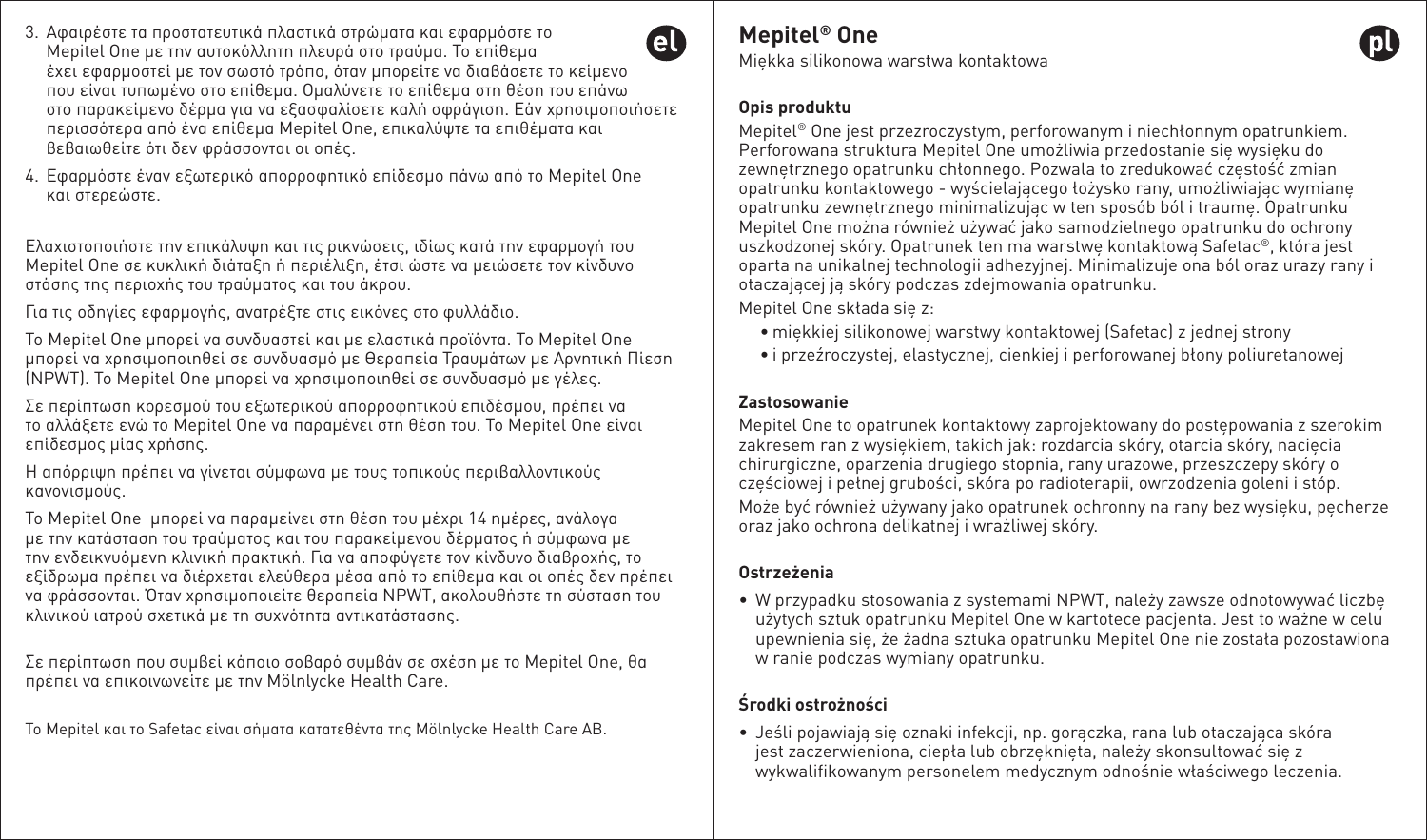• Zawsze konsultować się z wykwalifikowanym personelem służby zdrowia przed zastosowaniem opatrunku Mepitel One u pacjentów z pęcherzowym oddzielaniem się naskórka (EB).



- W przypadku stosowania Mepitel One na oparzenia obejmujące niepełną grubość skóry, z dużym ryzykiem szybkiego ziarninowania lub po zabiegach odmładzania skóry, unikać wywierania nacisku na ten opatrunek. Unieść opatrunek i zmienić jego położenie przynajmniej co drugi dzień.
- W przypadku, gdy opatrunek Mepitel One stosowany jest do umocowywania przeszczepów skórnych lub ochrony pęcherzy, opatrunku nie należy zmieniać przed upływem pięciu dni od założenia.
- Nie stosować opatrunków Mepitel One u pacjentów ze znaną nadwrażliwością na silikon lub poliuretan.
- Nie używać ponownie. W przypadku ponownego użycia działanie produktu może ulec pogorszeniu, może również wystąpić zakażenie krzyżowe.
- Sterylne. Nie stosować w przypadku, gdy opakowanie wewnętrzne zostało otwarte lub uszkodzone przed użyciem. Nie sterylizować ponownie.

#### **Instrukcja użytkowania**

Opatrunek Mepitel One przeznaczony jest do użytku przez wykwalifikowany personel medyczny oraz osoby niebędące profesjonalistami.



Symbol znajdujący się na opatrunku Mepitel One ułatwi jego aplikację oraz zdejmowanie w przypadku rozdarć/ naderwań skóry. W przypadku takich ran istnieje niebezpieczeństwo ponownego naderwania fragmentu skóry podczas zdejmowania opatrunku. Nałożyć opatrunek tak, aby kierunek

strzałki był zgodny z kierunkiem naderwanego fragmentu skóry. Rozpocząć aplikację od podstawy naderwanego fragmentu skóry. Podczas zdejmowania opatrunku, zacząć zdejmować zgodnie z nadrukowanym symbolem, w kierunku wskazywanym przez strzałkę.

- 1. Oczyścić ranę zgodnie z zasadami dobrej praktyki klinicznej i starannie osuszyć otaczającą skórę.
- 2. Dobrać odpowiedni rozmiar opatrunku Mepitel One, który pokryje ranę i otaczającą ją skórę na co najmniej 2 cm. W razie potrzeby opatrunek można dociąć. W przypadku dużych ran, opatrunek powinien bardziej zachodzić na skórę otaczającą brzegi rany.
- 3. Zdjąć plastikowe warstwy zabezpieczające i nałożyć Mepitel One stroną przywierającą na ranę. Opatrunek jest nakładany we właściwy sposób, jeżeli można przeczytać tekst nadrukowany na opatrunku. Wygładzić opatrunek na otaczającej skórze tak, aby dobrze uszczelnić brzegi. W przypadku stosowania więcej niż jednego opatrunku Mepitel One, powinny one na siebie zachodzić. Upewnić się, że otwory nie są zablokowane.
- 4. Nałożyć zewnętrzny opatrunek chłonny na opatrunek Mepitel One i przymocować.

Minimalizować powierzchnię zachodzenia i zagięcia, zwłaszcza gdy opatrunek Mepitel One jest nakładany koliście lub jest owinięty. Pozwoli to zredukować ryzyko zastoju okolicy rany i kończyny.

Informacje dotyczące aplikacji: patrz ilustracje znajdujące się na tej ulotce.

Opatrunek Mepitel One może być stosowany w połączeniu z produktami uciskowymi. Mepitel One może być stosowany w połączeniu z systemami do terapii podciśnieniowej (NPWT). Opatrunek Mepitel One można stosować w połączeniu z żelami.

Gdy opatrunek wtórny osiągnie maksymalną chłonność należy go wymienić, pozostawiając opatrunek Mepitel One na miejscu. Mepitel One jest opatrunkiem jednokrotnego użytku.

Utylizacja powinna być przeprowadzona zgodnie z lokalnymi zasadami ochrony środowiska.

Mepitel One może być pozostawiony na miejscu do 14 dni w zależności od stanu rany i otaczającej skóry, lub zgodnie ze wskazaniami praktyki klinicznej. Aby zapobiec maceracji, wysięk powinien swobodnie przechodzić przez opatrunek, a otwory nie powinny być zablokowane. W przypadku stosowania z systemami NPWT, postępować zgodnie z zaleceniami personelu medycznego w zakresie częstotliwości zmian.

Wszelkie poważne zdarzenia związane z Mepitel One należy zgłaszać firmie Mölnlycke Health Care.

Mepitel i Safetac® są zarejestrowanymi znakami towarowymi firmy Mölnlycke Health Care AB.

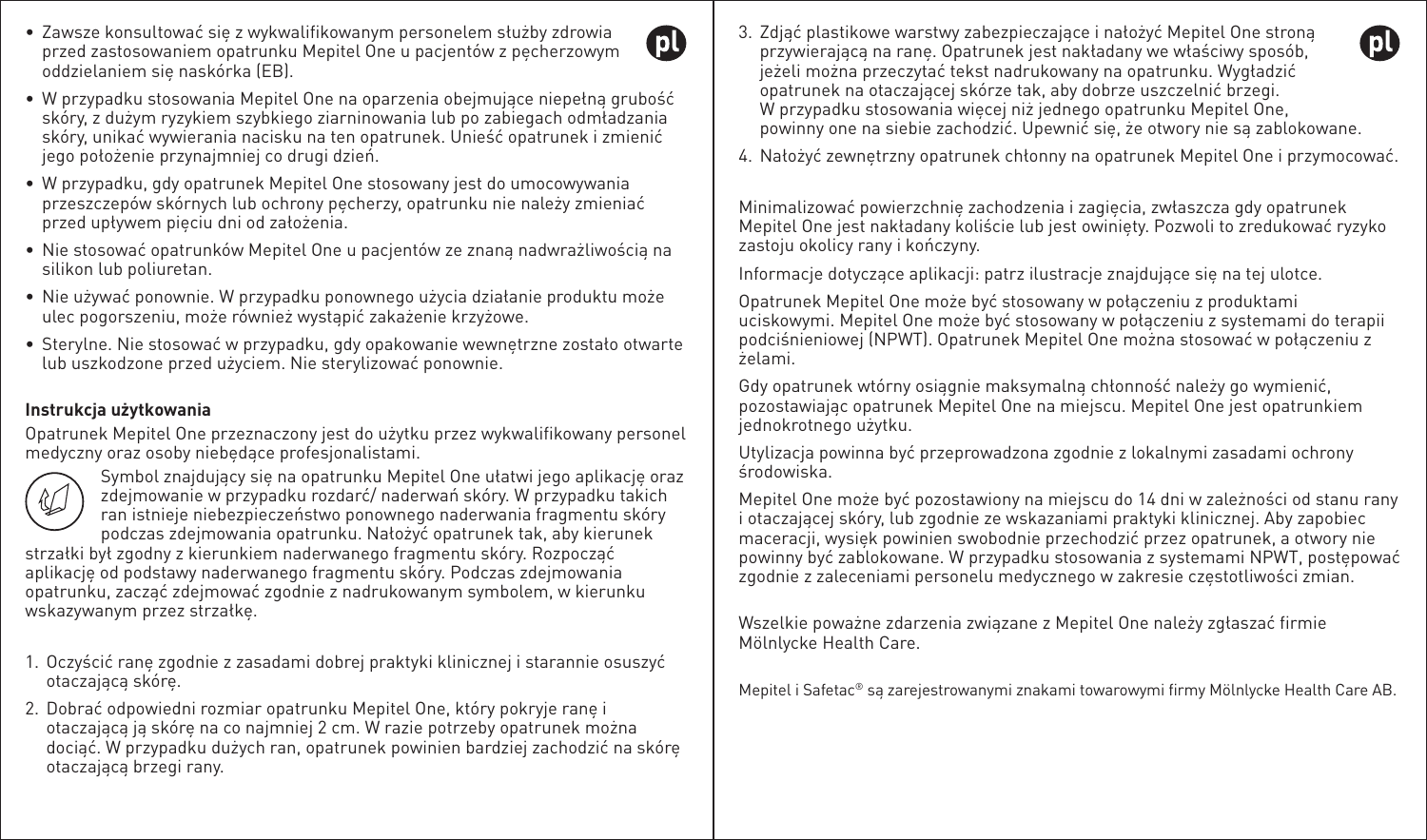Měkké silikonové kontaktní krytí na rány

## **Popis výrobku**

Mepitel® One je průhledné, perforované a neabsorpční krytí. Perforovaná struktura Mepitel One umožňuje prostupnost exsudátu do vnějšího absorpčního krytí. Díky tomu je možno snížit frekvenci výměny krytí v bezprostřední blízkosti rány a provádět výměnu vnějšího krytí s minimální bolestivostí a traumatem. Krytí Mepitel One je rovněž možno používat jako samostatné krytí na ochranu poškozené kůže. Krytí má speciální kontaktní vrstvu na ránu Safetac® s unikátní adhezivní technologií. Minimalizuje bolest u pacientů a trauma v ráně a jejím okolí při sundávání krytí. Mepitel One se skládá z:

- měkké silikonové kontaktní vrstvy na ránu (Safetac) z jedné strany
- průhledné, pružné, tenké a perforované polyuretanové síťky

## **Určené použití**

Mepitel One je kontaktní krytí na rány určené na ošetření široké škály exsudujících ran, např. praskliny, odřeniny, chirurgické řezy, popáleniny druhého stupně, traumatické rány, kožní štěpy u popálenin druhého a třetího stupně, ozařovaná kůže, vředy na nohou a chodidlech.

Může být použito také jako ochranná vrstva na neexsudující rány, puchýře a na křehkou kůži.

## **Varování**

• Pokud krytí Mepitel One používáte spolu s NPWT, vždy v záznamech pacienta uveďte použitý počet kusů krytí Mepitel One. Je důležité, aby při výměně žádné krytí Mepitel One nezůstalo v ráně.

## **Upozornění**

- Pokud zjistíte známky infekce, např. horečka nebo rána a okolní kůže jsou zarudlé, oteklé nebo je v místě rány zvýšená teplota, poraďte se s lékařem o vhodné léčbě.
- Před použitím krytí Mepitel One u pacientů s Epidermolysis Bullosa se vždy poraďte s lékařem.
- Při používání krytí Mepitel One na popáleniny druhého stupně s vysokým rizikem rychlé granulace nebo po plastice obličeje na krytí netlačte. Krytí vyhlazujte a vyrovnávejte minimálně každý druhý den.
- Při použití krytí Mepitel One k fixaci kožních štěpů a ochraně puchýřů by se krytí mělo vyměnit do pěti dnů od aplikace.
- Krytí Mepitel One nepoužívejte u pacientů se známou přecitlivělostí na silikon nebo polyuretan.
- Nelze opětovně použít. Při opětovném použití se charakteristiky produktu mohou zhoršit a může se vyskytnout křížová kontaminace.
- Sterilní. Nepoužívejte, pokud je vnitřní obal před použitím poškozen nebo otevřen. Nesterilizujte opakovaně.

### **Návod k použití**

Krytí Mepitel One mohou používat kvalifikovaní zdravotníci i laici.



GS.

Krytí Mepitel One s tímto symbolem vám pomůže při aplikaci a odstraňování krytí u kožních trhlin. U tohoto typu ran existuje riziko znovuotevření rány při odstraňování krytí. Krytí aplikujte tak, aby šipka ukazovala ve směru natržené kůže. Aplikaci začněte od základny kožní

trhliny. Při převazu začněte krytí odstraňovat podle natištěného symbolu ve směru, kterým ukazuje šipka.

- 1. Ránu běžným způsobem vyčistěte a důkladně osušte okolní pokožku.
- 2. Vyberte si rozměr krytí Mepitel One, který překryje ránu a minimálně ještě 2 cm okolní pokožky. V případě potřeby je krytí možno přistřihnout. U větších ran je zapotřebí větší překrytí.
- 3. Odstraňte ochrannou plastovou vrstvu a krytí Mepitel One položte lepivou stranou přes ránu. Krytí je položeno správně, pokud je možno přečíst text vytištěný na krytí. Vyhlaďte krytí na okrajích rány tak, aby dobře přilnulo k okolní kůži. Pokud používáte více kusů krytí Mepitel One, aplikujte je s překrytím. Zkontrolujte, zda otvory nejsou zablokovány.
- 4. Krytí Mepitel One překryjte vnějším absorpčním krytím a zafixujte.

Minimalizujte překrytí a záhyby, zejména při cirkulární aplikaci krytí Mepitel One. Tím se sníží riziko vzniku stází v oblasti rány a na končetině.

Pro další pokyny k použití viz ilustrace v tomto letáku.

Krytí Mepitel One může být použito pod kompresními výrobky. Krytí Mepitel One lze použít spolu s podtlakovou terapií ran (NPWT). Mepitel One lze použít v kombinaci s gely.

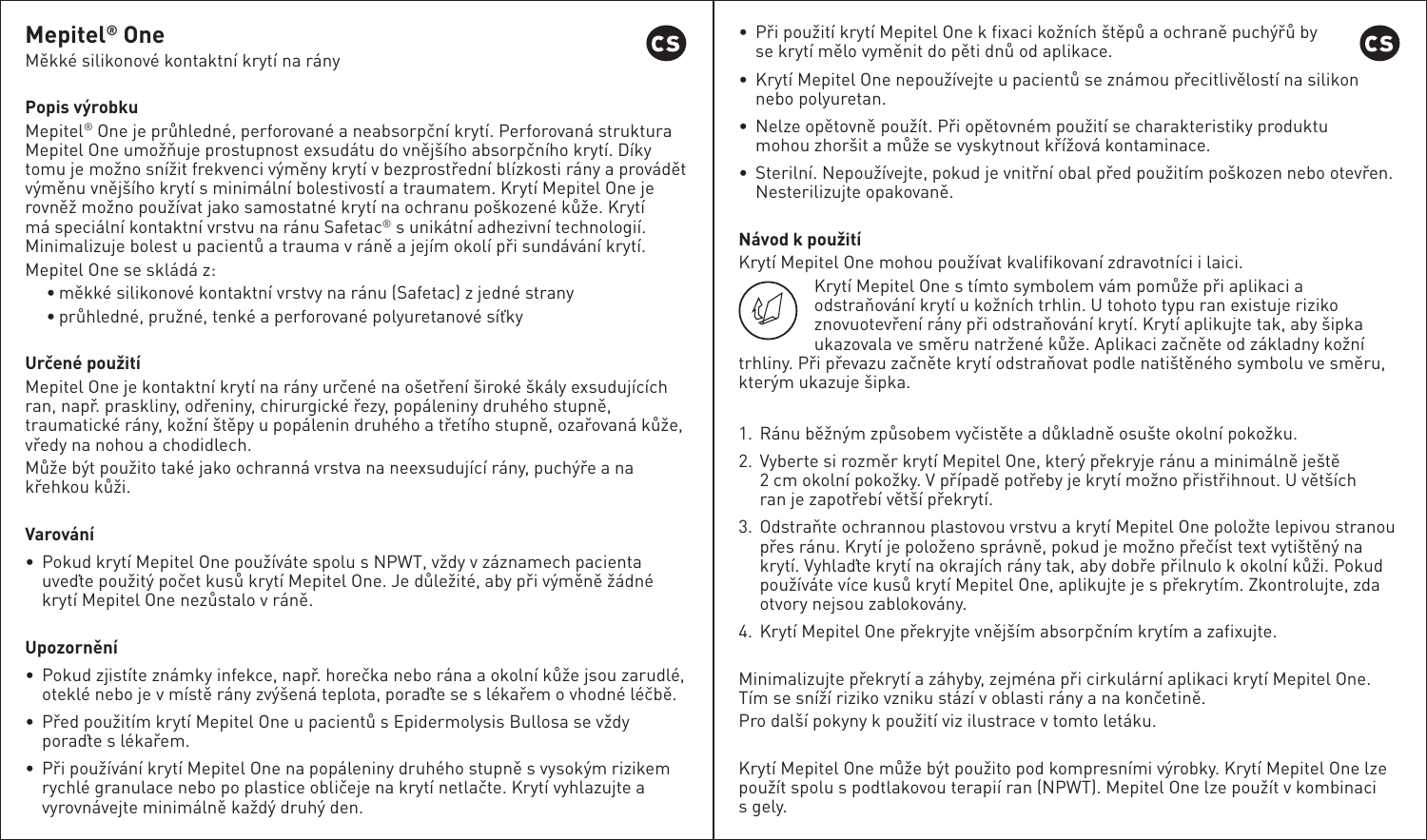Pokud je sekundární absorpční krytí nasyceno, vyměňte ho, aniž byste sundali krytí Mepitel One. Krytí Mepitel One je jednorázové.



Likvidace by měla probíhat podle platných předpisů na ochranu životního prostředí.

Krytí Mepitel One lze ponechat na místě až 14 dnů v závislosti na stavu rány a okolní kůže nebo podle zavedené klinické praxe. Aby se zabránilo maceraci, exsudát by měl volně procházet krytím a otvory by neměly být zablokovány. Pokud se používá s NPWT, dodržujte doporučení lékaře ohledně frekvence výměny.

Pokud dojde k závažné události v souvislosti s krytím Mepitel One, je nutno ji oznámit společnosti Mölnlycke Health Care.

Mepitel a Safetac jsou registrovanými obchodními značkami Mölnlycke Health Care AB.

#### **Mepitel® One** Lágy szilikon sebfedő réteg

#### Termékleírás

A Mepitel® One átlátszó, perforált, nem nedvszívó kötszer. A Mepitel One perforált szerkezete lehetővé teszi a sebváladék elvezetését egy külső nedvszívó kötszerbe. Ily módon csökkenthető a sebhez legközelebbi kötszer cseréjének gyakorisága, és minimalizálható a külső kötszer cseréje okozta fájdalom és trauma. A Mepitel One önmagában is használható, károsodott bőr védelmére. A kötszer egyedülálló Safetac® öntapadó technológiás sebfedő réteggel rendelkezik, amely a kötszer eltávolításakor minimálisra csökkenti a beteg fájdalmát, valamint a sebet és a környező bőrt érő traumát.

A Mepitel One a következőkből áll:

- lágy szilikon sebfedő réteg (Safetac) az egyik oldalon
- átlátszó, rugalmas, vékony, perforált poliuretán film

## **Rendeltetési cél**

A Mepitel One sebfedő réteg sokféle váladékozó sebtípus, például bőrszakadások, bőrhorzsolások, műtéti vágások, másodfokú égési sérülések, traumás sebek, félvastag és teljes vastagságú beültetett graftok, sugársérült bőr, valamint a láb és a lábfej fekélyeinek kezelésére szolgál.

Védőrétegként is alkalmazható nem váladékozó sebeken, hólyagokon és sérülékeny bőrfelületeken.

## **Figyelmeztetések**

• NPWT rendszerrel együtt történő alkalmazás esetén mindig jegyezze fel a beteg dokumentációjában, hogy hány darab Mepitel One-t helyezett fel. Ez annak a biztosításához fontos, hogy a kötszer cseréjekor egy Mepitel One se maradjon a seben.

## **Óvintézkedések**

- Fertőzés jelei, például láz, illetve a seb vagy a környező bőr vörösessé, meleggé vagy duzzadttá válása esetén forduljon egészségügyi szakemberhez a megfelelő kezelés érdekében.
- Ha a beteg epidermolysis bullosában szenved, a Mepitel One alkalmazása előtt forduljon egészségügyi szakemberhez.

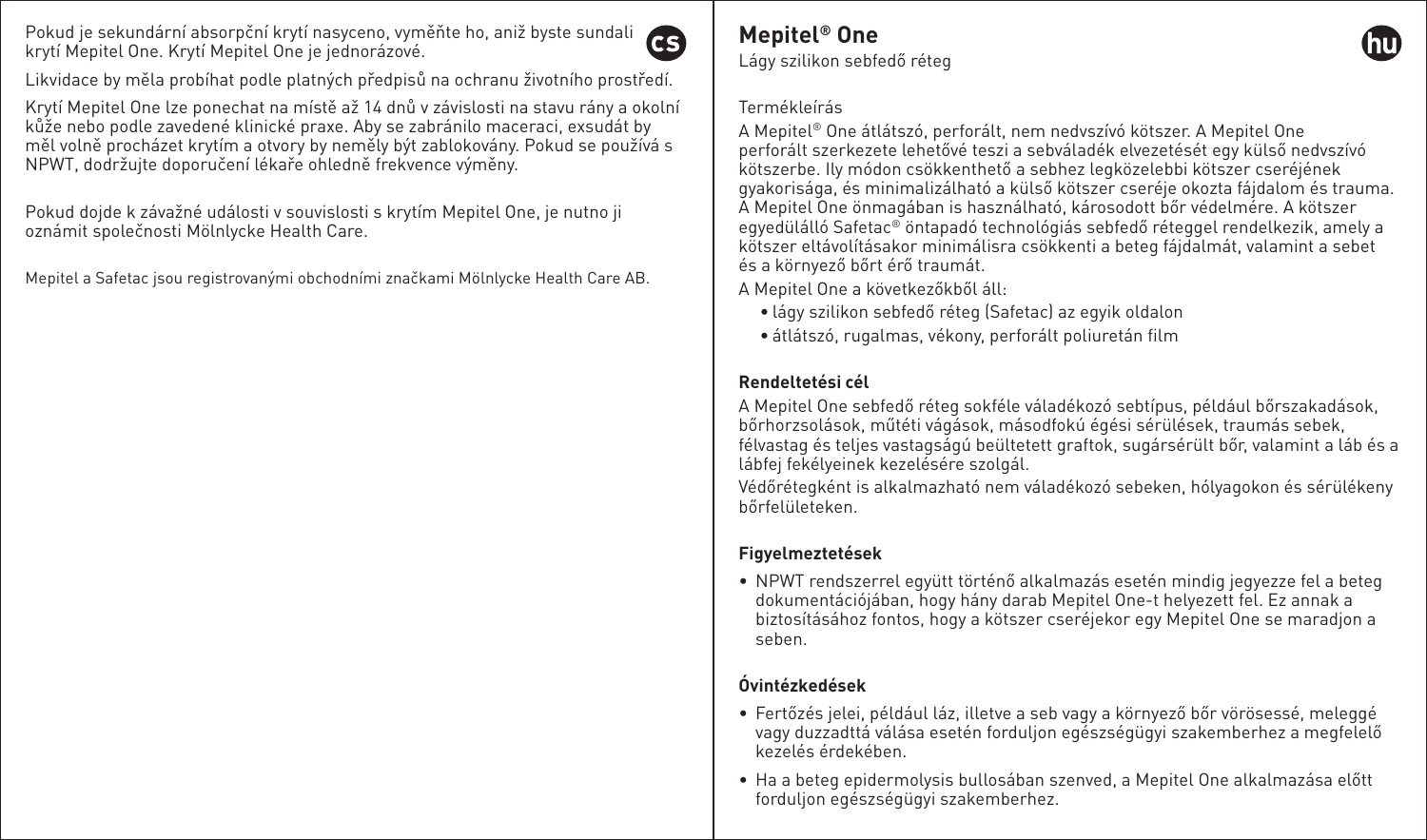- Ne alkalmazzon nyomást a Mepitel One kötszere, ha azt gyors sarjszövetképződés nagy kockázatával járó másodfokú égési sérülésen, illetve arcrekonstrukció után alkalmazza. A kötést legalább kétnaponta le kell venni, és újra fel kell helyezni.
- A bőrgraftok rögzítésére vagy hólyagok védelmére alkalmazott Mepitel One-t a felhelyezést követő ötödik nap előtt nem szabad cserélni.

GT)

- A Mepitel One nem alkalmazható olyan betegeknél, akiknél szilikonnal vagy poliuretánnal szemben ismert érzékenység áll fenn.
- Ne használja fel többször ugyanazt a terméket! Ismételt felhasználás esetén a termék minősége romolhat, és keresztfertőzés léphet fel.
- Steril. Ne használja fel a terméket, ha a belső csomagolás sérült, vagy a felhasználást megelőzően kinyílt. Tilos újrasterilizálni!

#### **Használati utasítás**

A Mepitel One egészségügyi szakemberek és laikus személyek általi használatra szolgál.



A Mepitel One ezzel a szimbólummal segít a felszakadt bőrre felhelyezni, illetve onnan eltávolítani a kötszert. Ilyen sebek esetén fennáll a veszélye, hogy a kötszer eltávolításakor a bőrlebeny újra kinyílik. Úgy helyezze fel a kötszert, hogy a nyíl ugyanabba az irányba mutasson, mint a bőrlebeny.

A felhelyezést a bőrlebeny tövénél kezdje. A kötszer eltávolításakor a nyomtatott szimbólumnak megfelelően haladion a nyíllal jelzett irányba.

- 1. Tisztítsa meg a sebet a klinikai gyakorlatnak megfelelően, és gondosan szárítsa meg a környező bőrt.
- 2. Válasszon olyan méretű Mepitel One kötszert, amely legalább 2 cm-rel túlnyúlik a seb szélein a környező bőrre. A kötszer szükség esetén vágható. Nagyobb sebeken több átfedés szükséges.
- 3. Távolítsa el a műanyag védőrétegeket, és illessze a Mepitel One kötszert tapadós oldalával a sebre. A megfelelően felhelyezett kötszeren olvashatóvá válik a rányomtatott szöveg. Simítsa a kötszert a helyére a környező bőrön, hogy jól rátapadjon. Ha több darab Mepitel One-t helyez fel, akkor ezek között átfedést kell kialakítani. Ügyeljen rá, hogy a nyílások ne záródjanak el.
- 4. Helyezzen a Mepitel One-ra egy külső nedvszívó kötszert.

Csökkentse minimálisra az átfedéseket és a ráncolódást, különösen ha körkörösen vagy göngyölve alkalmazza a Mepitel One-t. Ezzel csökkenthető a pangás kockázata a sebterületen és a végtagban.



Alkalmazási útmutatásként lásd a tájékoztatóban szereplő ábrákat.

A Mepitel One kompressziós termékek alatt is alkalmazható. A Mepitel One negatív nyomásos sebkezelő (NPWT) rendszerrel együtt is alkalmazható. A Mepitel One géllel együtt is alkalmazható.

Ha a külső nedvszívó kötés megtelt, akkor ki kell cserélni, miközben a Mepitel One a helyén marad. A Mepitel One egyszer használatos kötés.

A termék hulladékkezelését a helyi környezetvédelmi előírások szerint kell végezni.

A Mepitel One a seb és a környező bőr állapotától, valamint a klinikai gyakorlattól függően akár 14 napig a helyén hagyható. A maceráció megelőzése érdekében a sebváladéknak szabadon át kell jutnia a kötésen, és a nyílásoknak átjárhatóknak kell lenniük. Ha a kötszert NPWT rendszerrel együtt alkalmazza, kövesse a klinikus cserére vonatkozó javaslatait.

A Mepitel One-nal kapcsolatos minden komoly incidenst jelenteni kell a Mölnlycke Health Care felé.

A Mepitel és a Safetac a Mölnlycke Health Care AB bejegyzett védjegyei.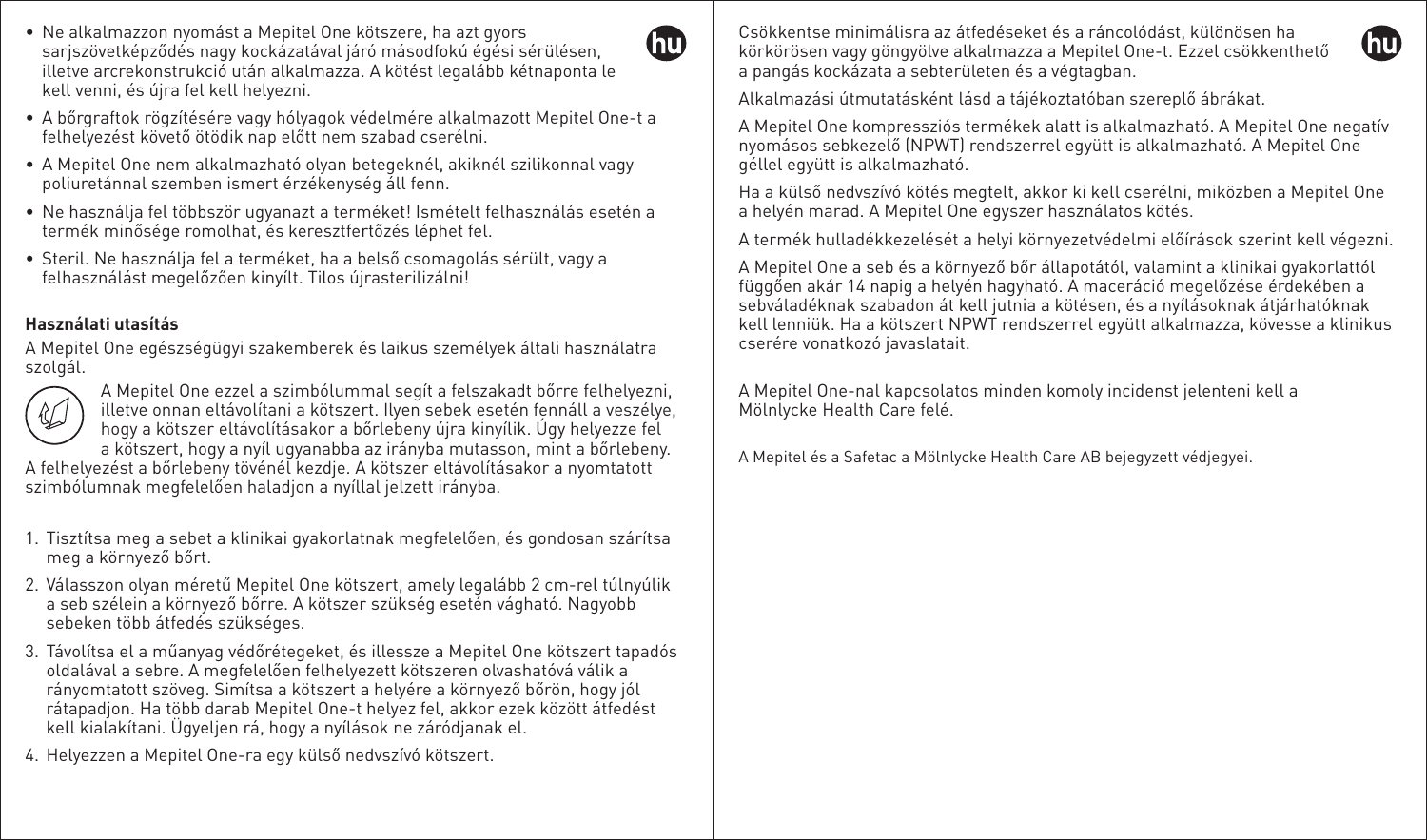Sårkontaktlag med mykt silikon

#### **Produktbeskrivelse**

Mepitel® One er en transparent, perforert og ikke-absorberende bandasje. Den perforerte strukturen i Mepitel One lar sårvæsken passere ut i en absorberende sekundærbandasje. Dette kan redusere hyppige bandasjeskift ved at Mepitel One blir liggende mens sekundærbandasjen skiftes, for å minimere smerte og skade. Mepitel One kan også brukes alene til å beskytte skadet hud. Bandasjen har et Safetac® sårkontaktlag, som er en unik hefteteknologi. Det minimerer smerte hos pasienten og skade på såret og den omkringliggende huden ved fjerning av bandasje.

Mepitel One består av:

- et sårkontaktlag med myk silikon (Safetac) på én side
- en transparent, fleksibel, tynn og perforert polyuretanfilm

## **Bruksområder**

Mepitel One er et sårkontaktlag utviklet for behandling av en rekke ulike væskende sår, som: hudflenger, skrubbsår, kirurgiske snitt, delhudsbrannskader, traumeskader, delhuds- og fullhudstransplantat, stråleskadet hud, legg- og fotsår. Produktet kan også brukes som et beskyttende lag på ikke-væskende sår, blemmer

og på områder med ømfintlig hud.

### **Advarsler**

• Ved bruk av Mepitel One sammen med NPWT skal antallet Mepitel One-stykker som benyttes, alltid noteres i pasientjournalen. Dette er viktig for å sikre at Mepitel One ikke blir værende i såret når bandasjen skiftes.

## **Forholdsregler**

- Rådfør deg med helsepersonell for passende behandling hvis du ser tegn på infeksjon, f.eks. feber eller hvis såret eller den omkringliggende huden blir rød, varm eller opphovnet.
- Rådfør deg alltid med helsepersonell før du bruker Mepitel One på pasienter med Epidermolysis Bullosa.
- Ved bruk av Mepitel One på delhudsbrannskader med høy fare for rask dannelse av granulasjonsvev eller etter laserbehandling i ansiktet. Løft og reposisjoner bandasjen minst annenhver dag.
- Ved bruk av Mepitel One til fiksering av hudtransplantat og beskyttelse av blemmer, bør ikke bandasjen skiftes før etter fem dager.
- Mepitel One må ikke brukes på pasienter med kjent sensitivitet for silikon eller polyuretan.
- Skal ikke gjenbrukes. Dersom produktet brukes om igjen, kan bandasjens egenskaper forringes, og det kan forekomme krysskontaminering.
- Steril. Skal ikke brukes dersom inneremballasjen er skadet eller åpnet før bruk. Skal ikke steriliseres på nytt.

### **Bruksanvisning**

Mepitel One kan brukes av helsepersonell eller legpersoner.



Mepitel One med dette symbolet kan hjelpe deg med å legge og fjerne bandasjen på hudflenger. I slike sår er det en fare for å åpne flengen når man fjerner bandasjen. Legg bandasjen med pilen pekende i samme retning som flengen. Begynn påføringen ved roten av flengen. Bandasjen

skal fjernes ved å følge det trykte symbolet i pilens retning.

- 1. Rengjør såret i henhold til klinisk praksis, og tørk omkringliggende hud grundig.
- 2. Velg en Mepitel One-størrelse som dekker såret og den omkringliggende huden med minst 2 cm. Bandasjen kan klippes om nødvendig. For større sår kreves det større overlapping ut på omkringliggende hud.
- 3. Fjern de beskyttende plastlagene og påfør Mepitel One med den heftende siden mot såret. Bandasjen legges riktig når du kan lese teksten som står på bandasjen. Stryk bandasjen på plass på den omkringliggende huden for å forsegle godt. Ved bruk av flere enn én Mepitel One skal bandasjene overlappes. Påse at hullene ikke blokkeres.
- 4. Legg på en absorberende sekundærbandasje over Mepitel One, og fest den.

Minimer overlapp og rynker, spesielt når Mepitel One påføres sirkulært eller surres. Dette vil redusere faren for stase i sårområdet og kroppsdelen.

Se illustrasjonene i heftet for påføringsveiledning.



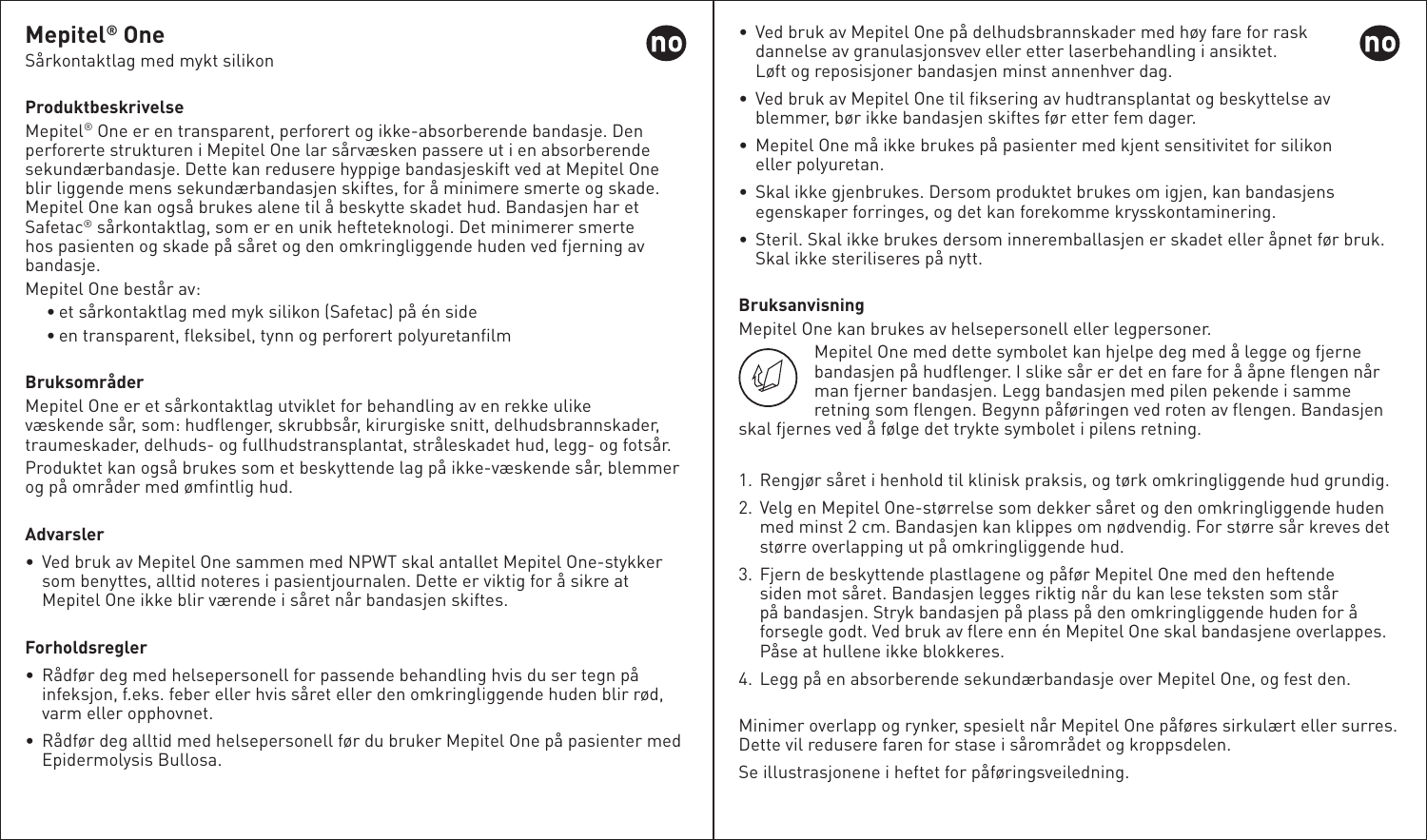Mepitel One kan brukes under kompresjonsbehandling. Mepitel One kan brukes sammen med et NPWT-system (Negative Pressure Wound Therapy – sårbehandling med undertrykk). Mepitel One kan brukes sammen med gel.



Når den ytre absorberende bandasjen er gjennomtrukket, skal den skiftes uten å fjerne Mepitel One. Mepitel One er en engangsbandasje.

Avfall håndteres i samsvar med lokale miljøprosedyrer.

Mepitel One kan sitte på i opptil 14 dager avhengig av sårets tilstand og den omkringliggende huden, eller i henhold til klinisk praksis. For å unngå maserasjon skal sårvæsken kunne passere uhindret gjennom bandasjen, og hullene skal ikke blokkeres. Ved bruk sammen med NPWT skal klinikerens anbefaling av skiftefrekvens følges.

Hvis det forekommer en alvorlig hendelse i forbindelse med Mepitel One, skal denne rapporteres til Mölnlycke Health Care.

Mepitel og Safetac er registrerte varemerker fra Mölnlycke Health Care AB.

## **Mepitel® One**

Plast iz mehkega silikona na stični strani z rano

#### **Opis izdelka**

Mepitel® One je prosojna, perforirana in nevpojna obloga. Perforirana struktura obloge Mepitel One omogoča prehajanje izločka v zunanjo vpojno oblogo. To zmanjšuje pogostost menjave obvez najbližje rani ter omogoča menjavo zunanje obloge z manj bolečine in poškodb. Oblogo Mepitel One je mogoče uporabiti tudi kot samostojno oblogo za zaščito poškodovane kože. Obloga ima na stični strani z rano plast Safetac®, ki je edinstvena lepilna tehnologija. Ta pri odstranitvi obveze zmanjšuje bolečino, ki jo občuti bolnik, in dodatne poškodbe ran.

Obloga Mepitel One je sestavljena iz:

- plasti iz mehkega silikona na stični strani z rano (Safetac)
- prosojnega, prožnega, tankega in preluknjanega filma iz poliuretana

### **Predvidena uporaba**

Mepitel One je plast za stik z rano, zasnovana za zdravljenje širokega razpona ran z izločki, kot so: raztrganine kože, odrgnine kože, kirurški rezi, opekline delne debeline, travmatske rane, presadki delne in polne debeline, obsevana koža, razjede na nogah in stopalih.

Uporabljamo jo lahko tudi kot zaščitno plast pri ranah brez izločka, žuljih in na območjih ranljive kože.

### **Opozorila**

• Kadar uporabljate oblogo Mepitel One skupaj z NPWT, v bolnikovo kartoteko vedno zabeležite število uporabljenih kosov oblog Mepitel One. To je pomembno, saj se tako zagotovi, da pri menjavi obveze v rani ne ostane kakšna obloga Mepitel One.

## **Previdnostni ukrepi**

- Če opazite znake vnetja, npr. pri povišani telesni temperaturi ali če rana oziroma okoliška koža postane rdeča, topla ali otekla, se obrnite na zdravstveno osebje, ki bo zagotovilo ustrezno zdravljenje.
- Pred uporabo obloge Mepitel One pri bolnikih z bulozno epidermolizo se vedno posvetujte z usposobljenim zdravstvenim osebjem.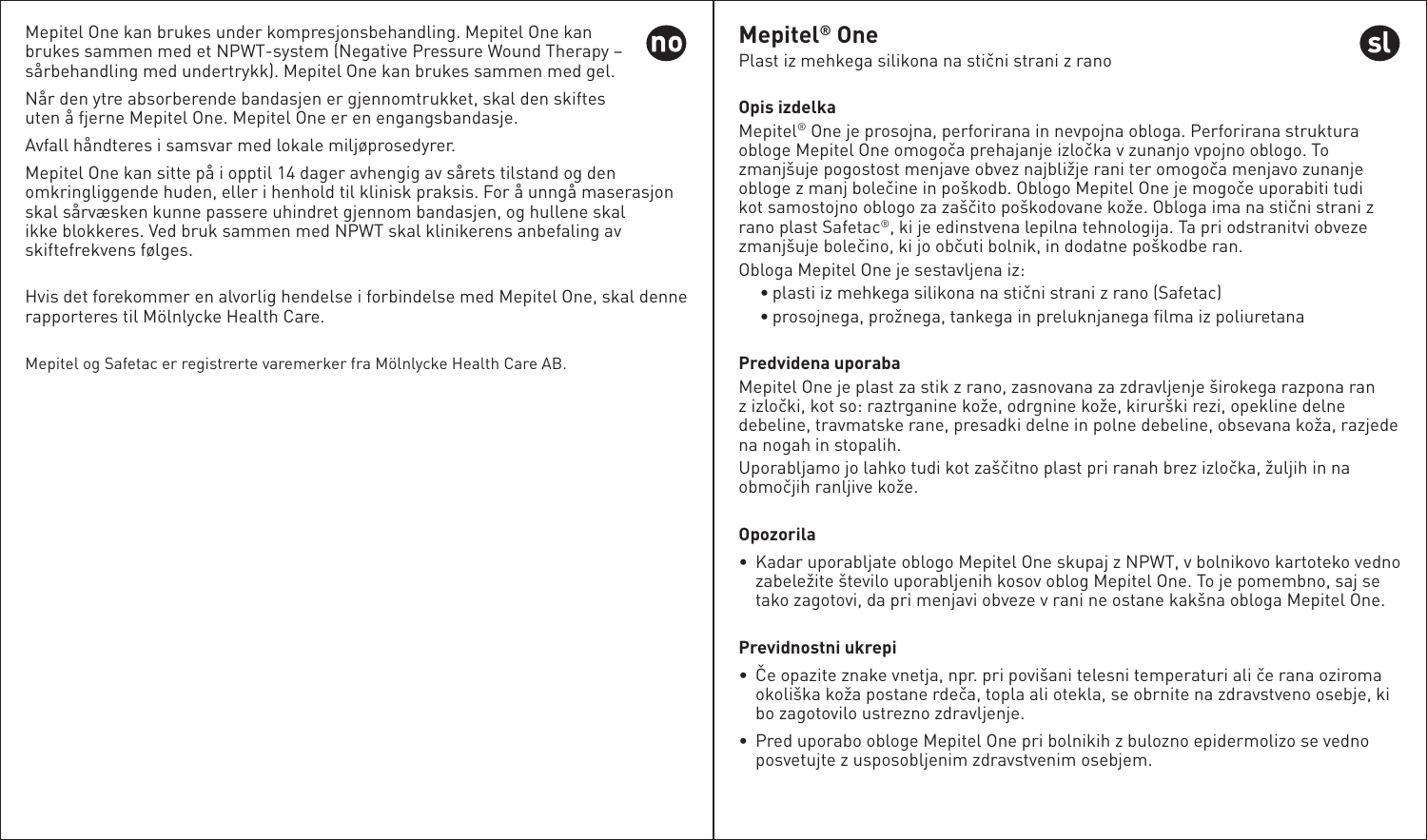- Kadar oblogo Mepitel One uporabljate pri opeklinah delne debeline z visokim tveganjem hitre granulacije ali po preoblikovanju obraza, pazite, da ne bo prihajalo do pritiska na oblogo. Oblogo dvignite in ponovno namestite vsaj vsak drugi dan.
- Če oblogo Mepitel One uporabljate za fiksacijo kožnih presadkov ali zaščito kožnih mehurjev, je ne smete menjati prej kot peti dan po namestitvi.

G)

- Obloge Mepitel One ne uporabljate na bolnikih z znano preobčutljivostjo na silikon ali poliuretan.
- Ne uporabljajte znova. Ponovna uporaba izdelka lahko privede do poslabšanja lastnosti izdelka in navzkrižne okužbe.
- Sterilno. Ne uporabljajte izdelka, če je notranja ovojnina poškodovana ali odprta. Ne sterilizirajte ponovno.

### **Navodila za uporabo**

Oblogo Mepitel One lahko uporabljajo strokovno zdravstveno osebje in nestrokovnjaki.



Mepitel One s tem simbolom vam lahko pomaga namestiti oblogo na kožne raztrganine in jo odstraniti. Pri teh ranah obstaja tveganje, da bi se pri odstranitvi obloge zavihek kože znova odprl. Oblogo namestite tako, da je puščica usmerjena v smeri zavihka. Namestitev začnite od izhodišča

zavihka. Pri odstranjevanju obloge upoštevajte natisnjeni simbol in odstranitev izvedite v smeri, v katero kaže puščica.

- 1. Očistite rano skladno s klinično prakso in temeljito osušite okolno kožo.
- 2. Izberite velikost obloge Mepitel One, ki prekriva rano in še vsaj 2 cm okolne kože. Po potrebi lahko oblogo obrežete. Pri večjih ranah je potrebno prekrivanje večjega področja.
- 3. Odstranite zaščitne plastične sloje in nanesite oblogo Mepitel One tako, da je proti rani obrnjena lepljiva stran. Obloga je pravilno nameščena, kadar lahko berete besedilo, natisnjeno na oblogi. Poravnajte in zgladite oblogo po okolni koži, da se je bo trdno oprijela. Če uporabite več kosov obloge Mepitel One, naj se ti prekrivajo. Pazite, da niso luknje blokirane.
- 4. Prek obloge Mepitel One nanesite zunanjo vpojno oblogo in jo pritrdite.

Pazite, da je čim manj prekrivanja in gub, še posebej, če oblogo Mepitel One nanašate krožno ali ovito. Tako boste zmanjšali tveganje za zastajanje na območju rane in okončine.

Za navodila o uporabi glejte ilustracije v teh navodilih za uporabo.

Oblogo Mepitel One lahko uporabljate pod kompresijskimi izdelki. Oblogo Mepitel One lahko uporabljate skupaj s terapijo ran z negativnim tlakom (NPWT). Oblogo Mepitel One lahko uporabljate v kombinaciji z geli.

Ko se zunanja vpojna obloga prepoji z izločkom, jo je treba zamenjati, pri čemer pa oblogo Mepitel One pustite na mestu. Mepitel One je obloga za enkratno uporabo.

Izdelek zavrzite v skladu z lokalnimi smernicami o varovanju okolja.

Oblogo Mepitel One lahko pustite nameščeno do 14 dni, odvisno od stanja rane in okoliške kože, kot predpisuje klinična praksa. Zaradi preprečevanja maceracije mora izloček prosto prehajati skozi obvezo in luknje ne smejo biti blokirane. Pri uporabi skupaj z NPWT upoštevajte zdravnikova priporočila glede pogostosti menjave.

Če pride v povezavi z oblogo Mepitel One do kakršnega koli resnega incidenta, je treba o tem obvestiti družbo Mölnlycke Health Care.

Mepitel in Safetac sta zaščiteni trgovski znamki Mölnlycke Health Care AB.

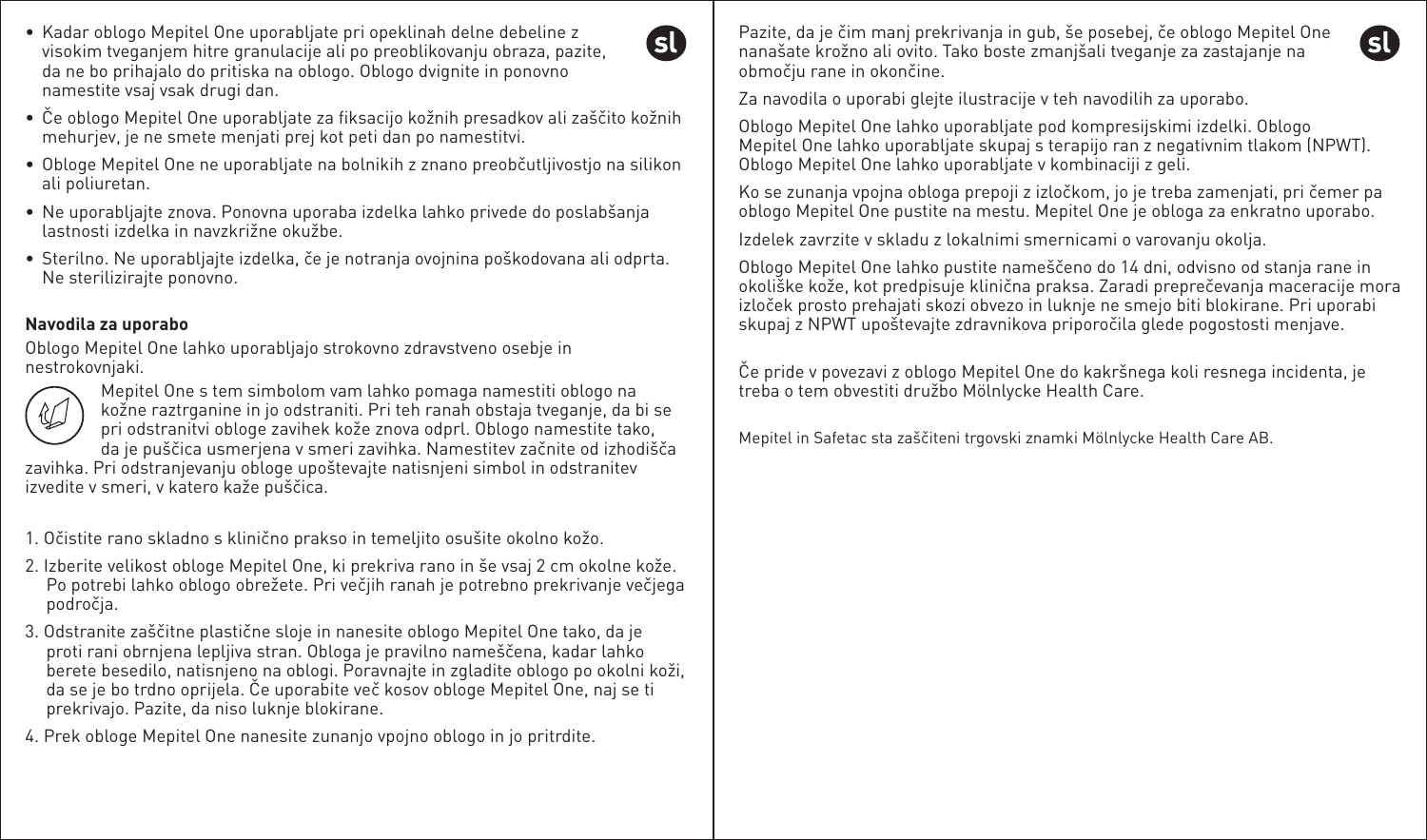Мек силиконов слой в контакт с раната

#### **Описание на продукта**

Mepitel® One е прозрачна, перфорирана и неабсорбираща превръзка. Перфорираната структура на Mepitel One позволява на ексудата да преминава във външна абсорбираща превръзка. Това може да намали честата смяна на превръзки, които са най-близо до раната, и да позволи смяна на външната превръзка при минимална болка и травма. Mepitel One може да се използва като самостоятелна превръзка за защита на наранена кожа. Превръзката има слой Safetac®, който е в контакт с раната и е с уникална технология за залепване. Тя минимизира болката за пациента и травмирането на раните и околната кожа при сваляне на превръзката.

Mepitel One се състои от:

- мек силикон, който е в контакт с раната (Safetac) от едната страна
- прозрачен, гъвкав, тънък и перфориран полиуретанов филм

#### **Предназначение**

Mepitel One е контактен слой за рана, предназначен за превързване на голям спектър от ексудиращи рани като: кожни разкъсвания, кожни охлузвания, хирургически разрези, частични дълбоки изгаряния, травматични рани, присадки с частична и запазена дебелина, облъчена кожата, язви на крака и стъпалото.

Той може да се използва и като защитен слой при неексудиращи рани, мехури и участъци с ранима кожа.

#### **Предупреждения**

• Когато използвате Mepitel One с NPWT, винаги документирайте броя на използваните парчета Mepitel One в досието на пациента. Това е важно, за да се гарантира, че при смяна на превръзката в раната няма останала превръзка Mepitel One.

#### **Предпазни мерки**

• Ако видите следи от инфекция, например ако раната или околната кожа стане червена, топла или подута, се консултирайте с медицински специалист за подходящо лечение.

- Винаги се консултирайте с медицински специалист, преди да използвате Mepitel One при пациенти с булозна епидермолиза.
- Когато използвате Mepitel One върху частични дълбоки изгаряния с висок риск от бърза гранулация или след лицева кожна пластика, избягвайте прилагането на натиск върху превръзката. Повдигайте и позиционирайте отново превръзката поне на всеки втори ден.
- Когато използвате Mepitel One за фиксиране на кожни присадки и защита на мехури, превръзката не трябва да се сменя преди петия ден след поставянето й.
- Не използвайте Mepitel One при пациенти с доказана чувствителност към силикон или полиуретан.
- Да не се използва повторно. При повторна употреба действието на продукта може да се влоши, може да се получи кръстосана контаминация.
- Стерилно. Да не се използва, ако вътрешната опаковка е повредена или отворена преди употреба. Не стерилизирайте повторно.

#### **Инструкция за употреба**

Mepitel One може да се използва от здравни специалисти и от неспециалисти.



Mepitel One с този символ може да ви помогне за поставянето и свалянето на превръзката от кожни разкъсвания. При тези рани съществува риск от повторно отваряне на висящата кожа при сваляне на превръзката. Поставете превръзката със стрелката, насочена в

същата посока, като висящата кожа. Започнете с поставянето на превръзката от основата на висящата кожа. Когато сваляте превръзката, започнете процедурата от отпечатания символ, в посоката, в която сочи стрелката.

- 1. Почистете раната в съответствие с клиничната практика и старателно подсушете околната кожа.
- 2. Изберете размер на Mepitel One, който покрива раната и околната кожа с поне 2 cm. При необходимост превръзката може да бъде изрязана. При по-големи рани се изисква повече припокриване.
- 3. Отлепете защитните найлонови слоеве и приложете Mepitel One с лепкавата страна към раната. Превръзката е поставена правилно, когато можете да прочетете текста, отпечатан на превръзката. Загладете превръзката на място върху околната кожа, за да постигнете добро запечатване. Ако се използва повече от едно парче Mepitel One, застъпете превръзките. Уверете се, че отворите не са запушени.



ba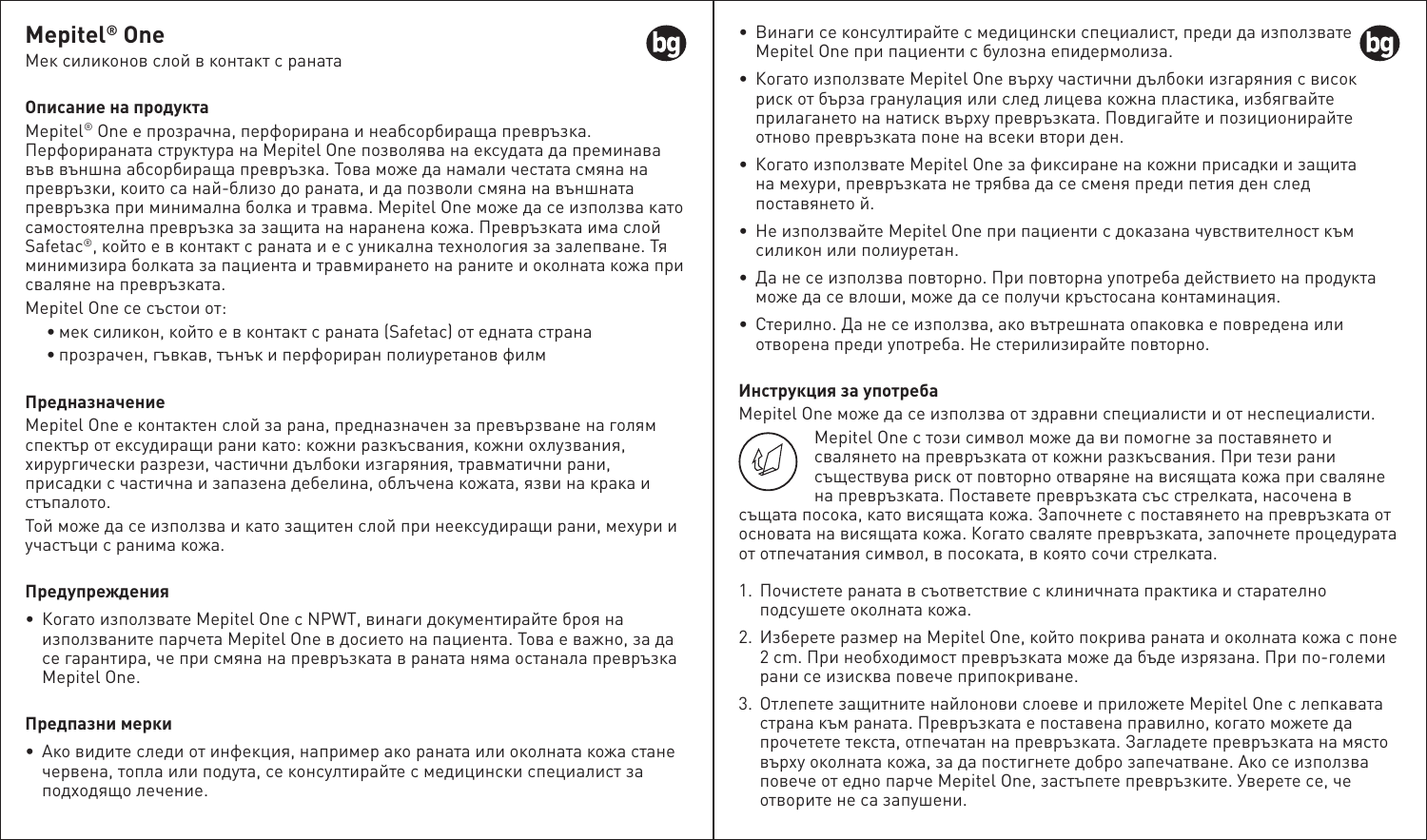4. Поставете външна абсорбираща превръзка върху Mepitel One и фиксирайте.



Намалете до минимум припокриването и нагъването, особено когато Mepitel One се прилага в кръг или с увиване. Това ще намали рискът от застой в областта на раната и крайника.

За инструкции за поставяне вижте илюстрациите в тази листовка.

Mepitel One може да се прилага под компресиращи продукти. Mepitel One може да се използва заедно с терапия на рани с отрицателно налягане (NPWT). Mepitel One може да се прилага в комбинация с гелове.

Ако външната абсорбираща превръзка е напоена, тя трябва да се смени, като Mepitel One остане на място. Mepitel One е превръзка за еднократна употреба.

Изхвърлянето трябва да се осъществява според местните процедури за опазване на околната среда.

Mepitel One може да престои върху раната до 14 дни в зависимост от състоянието на раната и околната кожа или според клиничната практика. За предотвратяване на мацерация ексудатът трябва свободно да преминава през превръзката и отворите не трябва да бъдат запушени. Когато се използва заедно с NPWT, следвайте препоръките на лекаря за честотата на смяна.

При възникване на сериозен инцидент, свързан с Mepitel One, същият трябва да бъде докладван на Mölnlycke Health Care.

Mepitel и Safetac са регистрирани търговски марки на Mölnlycke Health Care AB.

# **Mepitel® One**

Strat de contact cu plaga din silicon moale

#### **Descrierea produsului**

Mepitel<sup>®</sup> One este un pansament transparent, perforat si neabsorbant. Structura perforată a Mepitel One permite transferul exsudației către un strat absorbant exterior al pansamentului. În acest fel se reduce frecvenţa înlocuirii pansamentului aflat cel mai aproape de plagă, în vreme ce pansamentul exterior poate fi schimbat cu minimum de durere şi traumatism. De asemenea, Mepitel One poate fi utilizat ca pansament independent pentru protejarea tegumentului compromis. Pansamentul are un strat Safetac® de contact cu plaga, o tehnologie adezivă unică. Aceasta minimizează durerea pacienților și traumatismul plăgilor și al tegumentului perilezional în momentul îndepărtării pansamentului.

Mepitel One este alcătuit din:

- un strat de contact cu plaga fabricat din silicon moale (Safetac) pe o parte
- o peliculă transparentă, flexibilă, subțire și perforată din poliuretan

#### **Domeniul de utilizare**

Mepitel One este un strat de contact cu plaga, destinat gestionării unei serii ample de plăgi exsudative, cum ar fi: rupturi tegumentare, excoriaţii tegumentare, incizii chirurgicale, arsuri pe grosime parțială, plăgi traumatice, grefe pe grosime partială şi completă, arsuri solare ale pielii, ulceraţii ale gambei şi piciorului.

Poate fi folosit și ca strat protector pe plăgile neexsudative, bășici și portiuni de tegument fragil.

#### **Avertizări**

• Dacă Mepitel One se utilizează cu un sistem NPWT, notati întotdeauna în dosarul pacientului numărul de bucăți de Mepitel One utilizate. Acest lucru este important pentru a vă asigura că niciun pansament Mepitel One nu a rămas pe plagă atunci când se schimbă pansamentul.

### **Precauţii**

• Dacă observati semne de infectie, adică rana sau tegumentul perilezional se înroşeşte, se încălzeşte ori se umflă, adresaţi-vă imediat unui cadru medical pentru a primi tratamentul adecvat.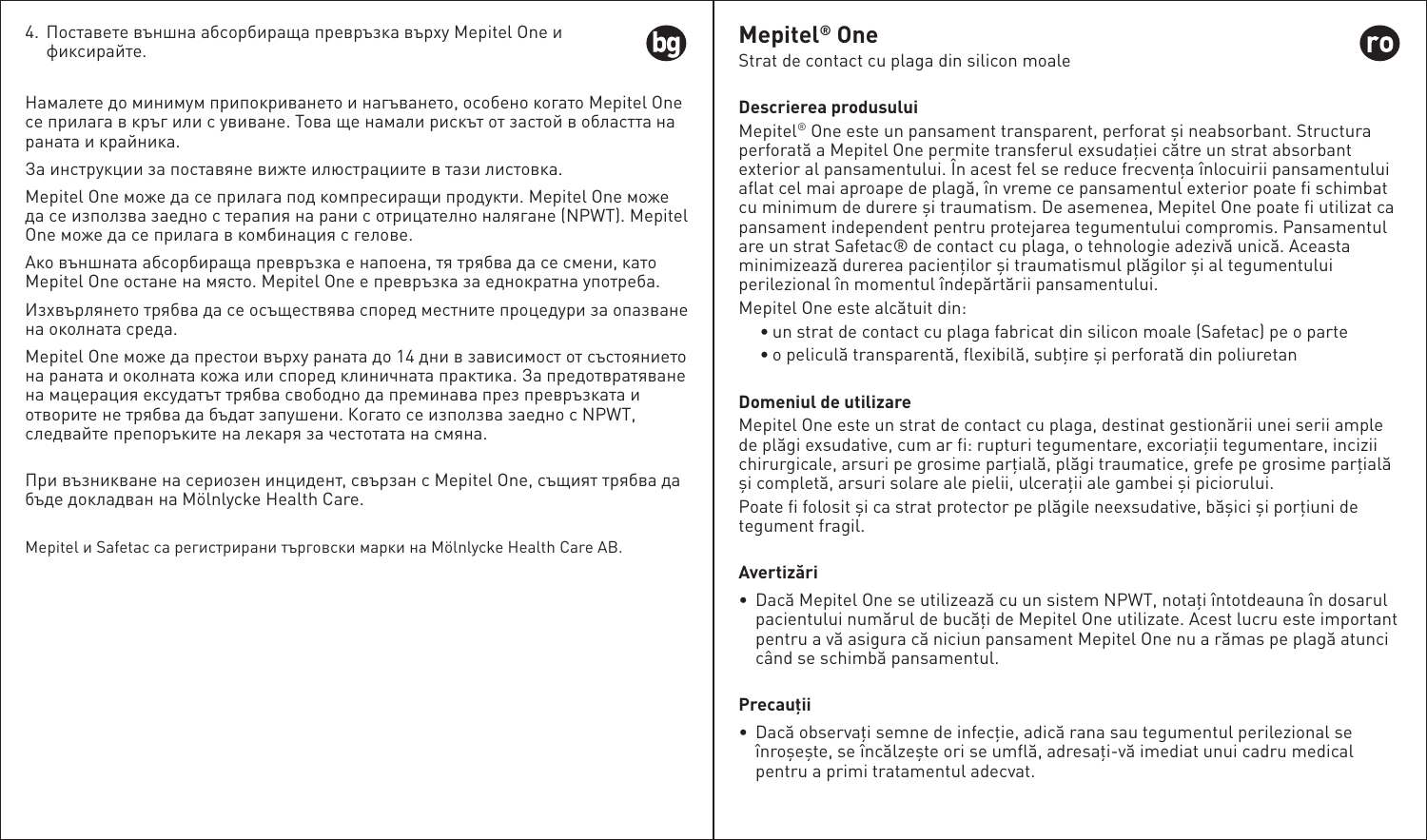- Consultati întotdeauna un cadru medical înainte de a utiliza Mepitel One la pacienții care suferă de Epidermolysis Bullosa.
- **ro**
- Nu aplicati presiune pe pansament când utilizati Mepitel One pe arsuri pe grosime parțială cu risc ridicat de granulare rapidă sau după refacerea tegumentului facial. Ridicati și repoziționați pansamentul cel puțin o dată la două zile.
- Când utilizaţi Mepitel pentru fixarea grefelor tegumentare şi protejarea băşicilor, pansamentul nu trebuie schimbat mai devreme de a cincea zi după aplicare.
- Nu folosiți Mepitel One la pacienții cu sensibilitate cunoscută la silicon sau poliuretan.
- A nu se reutiliza. În caz de reutilizare, performantele produsului se pot reduce si este posibilă contaminarea încrucişată.
- Steril. A nu se folosi dacă ambalajul interior a fost deteriorat sau deschis înainte de utilizare. A nu se resteriliza.

### **Instrucţiuni de utilizare**

Mepitel One poate fi utilizat de cadrele sanitare sau de persoanele nespecializate în domeniul sanitar.



Mepitel One cu acest simbol vă poate ajuta să aplicați și să îndepărtați pansamentul de pe rupturile tegumentare. Pentru aceste plăgi, există pericolul redeschiderii lamboului la îndepărtarea pansamentului. Aplicati pansamentul cu săgeata orientată în aceeași direcție ca lamboul. Începeți

aplicarea pornind de la baza lamboului. Când îndepărtați pansamentul, începeți procedura de îndepărtare urmând simbolul imprimat, în directia în care este orientată săgeata.

- 1. Curătați plaga conform practicii clinice și uscați bine tegumentul perilezional.
- 2. Alegeti dimensiunea Mepitel One în asa fel încât acesta să acopere rana și cel puțin 2 cm de tegument perilezional. Dacă este nevoie, pansamentul poate fi tăiat. Pentru rănile mai mari este necesară o suprafață de acoperire mai mare.
- 3. Îndepărtati straturile de plastic de protectie și aplicati Mepitel One cu partea colantă pe plagă. Pansamentul este aplicat în direcția corecță atunci când puteti citi textul imprimat pe el. Neteziti pansamentul în poziție pe tegumentul perilezional, asigurând o fixare etansă. Dacă utilizați mai multe bucăți de Mepitel One, suprapuneţi pansamentele. Asiguraţi-vă că găurile nu sunt blocate.
- 4. Aplicaţi un pansament absorbant exterior deasupra pansamentului Mepitel One şi fixati.

Reduceți la minimum suprapunerile și cutele, în special atunci când aplicați în mod circular sau înfăşurat. În acest fel, veţi reduce riscul de stază a zonei lezionale si a membrului.

Pentru instrucțiuni referitoare la aplicare, consultați imaginile de pe broșură.

Mepitel One poate fi utilizat sub produse de compresie. Mepitel One poate fi utilizat împreună cu terapia plăgilor prin presiune negativă (NPWT). Mepitel One poate fi utilizat în combinație cu geluri.

Când pansamentul absorbant exterior este saturat, acesta trebuie schimbat, lăsând pansamentul Mepitel One în poziție. Mepitel One este un pansament de unică folosintă.

Eliminarea trebuie efectuată conform procedurilor locale de protecție a mediului.

Mepitel One poate fi lăsat pe loc până la 14 zile, în funcție de starea plăgii și a tegumentului perilezional sau în conformitate cu practica clinică. Pentru a preveni macerarea, exsudația trebuie să treacă liber prin pansament, iar găurile nu trebuie să fie blocate. Dacă se utilizează împreună cu un sistem NPWT, urmati recomandările medicului clinician referitoare la frecventa schimbării.

Dacă s-a produs vreun incident grav legat de Mepitel One, raportați acest lucru către Mölnlycke Health Care.

Mepitel şi Safetac sunt mărci comerciale înregistrate ale Mölnlycke Health Care AB.

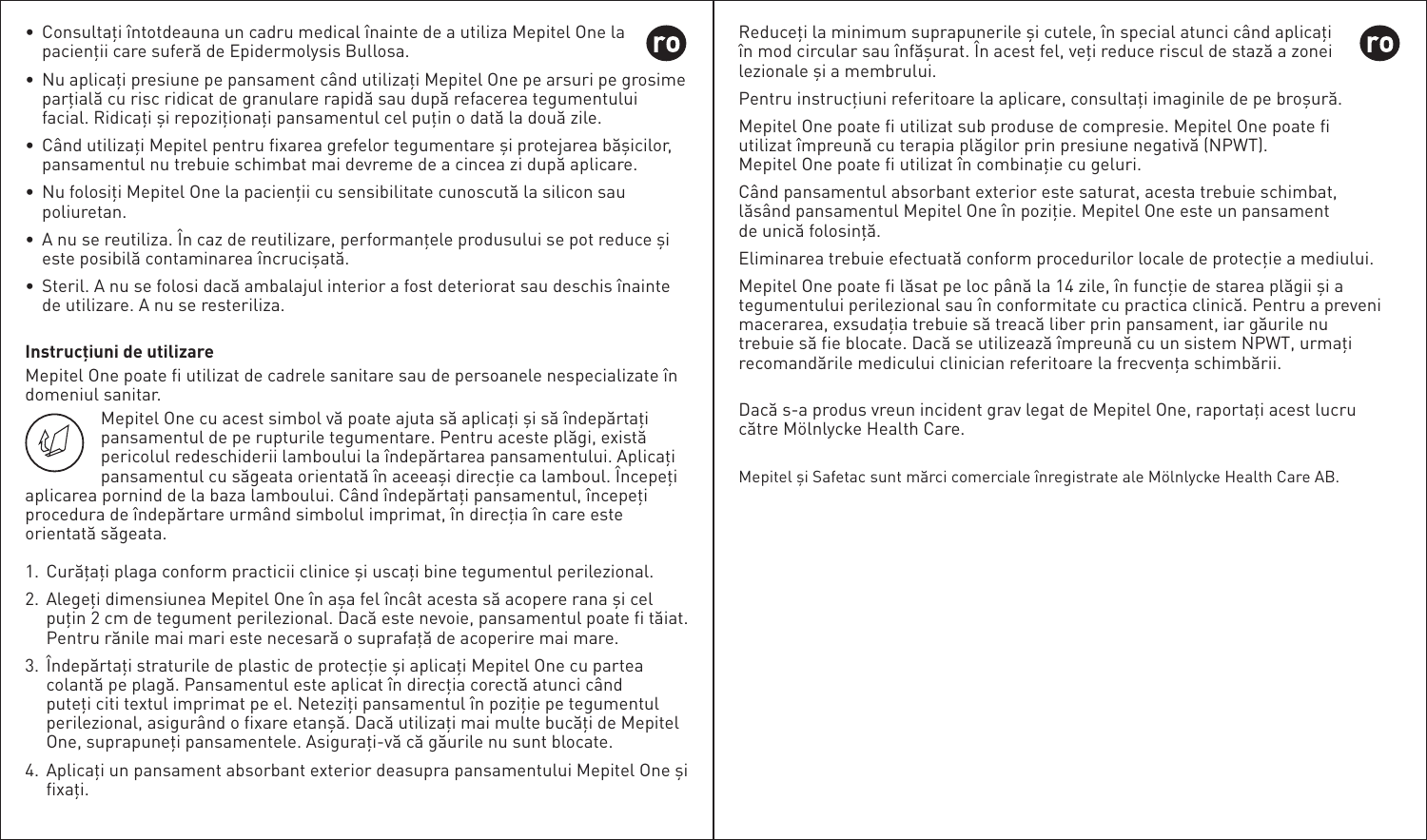Vrstva na kontaktné krytie z mäkkého silikónu

### **Popis produktu**

Mepitel® One je priehľadné, perforované a neabsorpčné krytie. Perforovaná štruktúra krytia Mepitel One umožňuje prenos exsudátu z rany na vonkajšie absorpčné krytie. To umožňuje obmedziť častú výmenu krytia najbližšie k rane a vymieňať vonkajšie krytie s minimálnou bolesťou a traumou. Mepitel One možno tiež použiť ako samostatné krytie na ochranu poškodenej pokožky. Krytie má kontaktnú vrstvu na rany Safetac®, ktorá je jedinečnou adhezívnou technológiou. Minimalizuje bolesť pacienta a poškodenie rán a okolitej pokožky pri odstránení krytia. Mepitel One tvorí:

- kontaktná vrstva z mäkkého silikónu (Safetac) na jednej strane
- priehľadný, pružný, tenký a perforovaný polyuretánový film

## **Účel použitia**

Mepitel One je kontaktná vrstva určená na starostlivosť o širokú škálu exsudujúcich rán, ako sú napríklad: roztrhnutia pokožky, odretia pokožky, chirurgické rezy, popáleniny druhého stupňa, traumatické rany, povrchové a hlboké štepy, ožiarená pokožka, vredy na nohách a chodidlách.

Môže sa použiť aj ako ochranná vrstva na neexsudujúce rany a/alebo na oblasti s citlivou pokožkou.

### **Upozornenia**

• Keď sa Mepitel One používa s NPWT, v dokumentácii pacienta vždy zaznamenajte počet spotrebovaných kusov krytia Mepitel One. Je to dôležité na zaručenie, aby pri výmene krytia žiaden kus krytia Mepitel One nezostal v rane.

## **Preventívne opatrenia**

- Ak spozorujete symptómy infekcie, ako je napr. horúčka alebo že rana sčervená, je teplá alebo opuchnutá, poraďte sa s profesionálnym zdravotníckym pracovníkom.
- Pred použitím krytia Mepitel One u pacientov s Epidermolysis Bullosa sa poraďte s profesionálnym zdravotníckym pracovníkom.
- Pri použití krytia Mepitel One na popáleniny druhého stupňa s vysokým rizikom rýchlej granulácie alebo pri obnovovacej liečbe tváre nepôsobte na krytie tlakom. Zdvihnite a posuňte krytie aspoň každý druhý deň.
- Ak sa Mepitel One použije na fixovanie transplantátov pokožky a na ochranu pľuzgierov, krytie sa nemá vymieňať skôr ako 5 dní po aplikovaní.
- Mepitel One nepoužívajte u pacientov so známou precitlivenosťou na silikón alebo polyuretán.
- Nepoužívajte opakovane. Pri opätovnom použití účinnosť krytia klesá a môže dôjsť ku krížovej kontaminácii.
- Sterilné. Nepoužívajte, ak je pred použitím poškodený alebo otvorený vnútorný obal. Nepodrobujte opakovanej sterilizácii.

## **Návod na použitie**

Krytie Mepitel One môžu používať zdravotnícki pracovníci aj laici.



Mepitel One s týmto symbolom môže pomôcť pri aplikovaní a odstránení krytia na roztrhnutiach pokožky. Pri týchto ranách je riziko opätovného otvorenia záhybu pri odstraňovaní krytia. Krytie aplikujte tak, aby šípka smerovala rovnakým smerom ako záhyb. Aplikovanie začnite od základne

záhybu. Pri odstraňovaní záhybu začnite od vytlačeného symbolu v smere šípky.

- 1. Ranu očistite bežným klinickým postupom a jej okolie dôkladne osušte.
- 2. Vyberte veľkosť výrobku Mepitel One tak, aby bola prekrytá rana a okolitá pokožka minimálne 2 cm. Ak je to potrebné, krytie je možné strihať. Pri veľkých ranách sa vyžaduje väčšie prekrytie.
- 3. Odstráňte ochranné plastové vrstvy a aplikujte Mepitel One lepivou stranou na ranu. Krytie je aplikované správnym spôsobom, keď môžete prečítať text na krytí. Vyhlaďte krytie na okolitej pokožke, aby rana bola dobre utesnená. Ak sa použije viac kusov krytia Mepitel One, prekryte ich. Dbajte na to, aby otvory neboli blokované.
- 4. Na Mepitel One aplikujte vonkajšie absorpčné krytie a zafixujte.

Minimalizujte prekrytia a záhyby, najmä ak sa Mepitel One aplikuje dookola alebo ovinutý. Zníži sa tým riziko upchatia oblasti rany a končatiny.

Pri aplikácii si pomôžte obrázkami v tejto písomnej informácii.



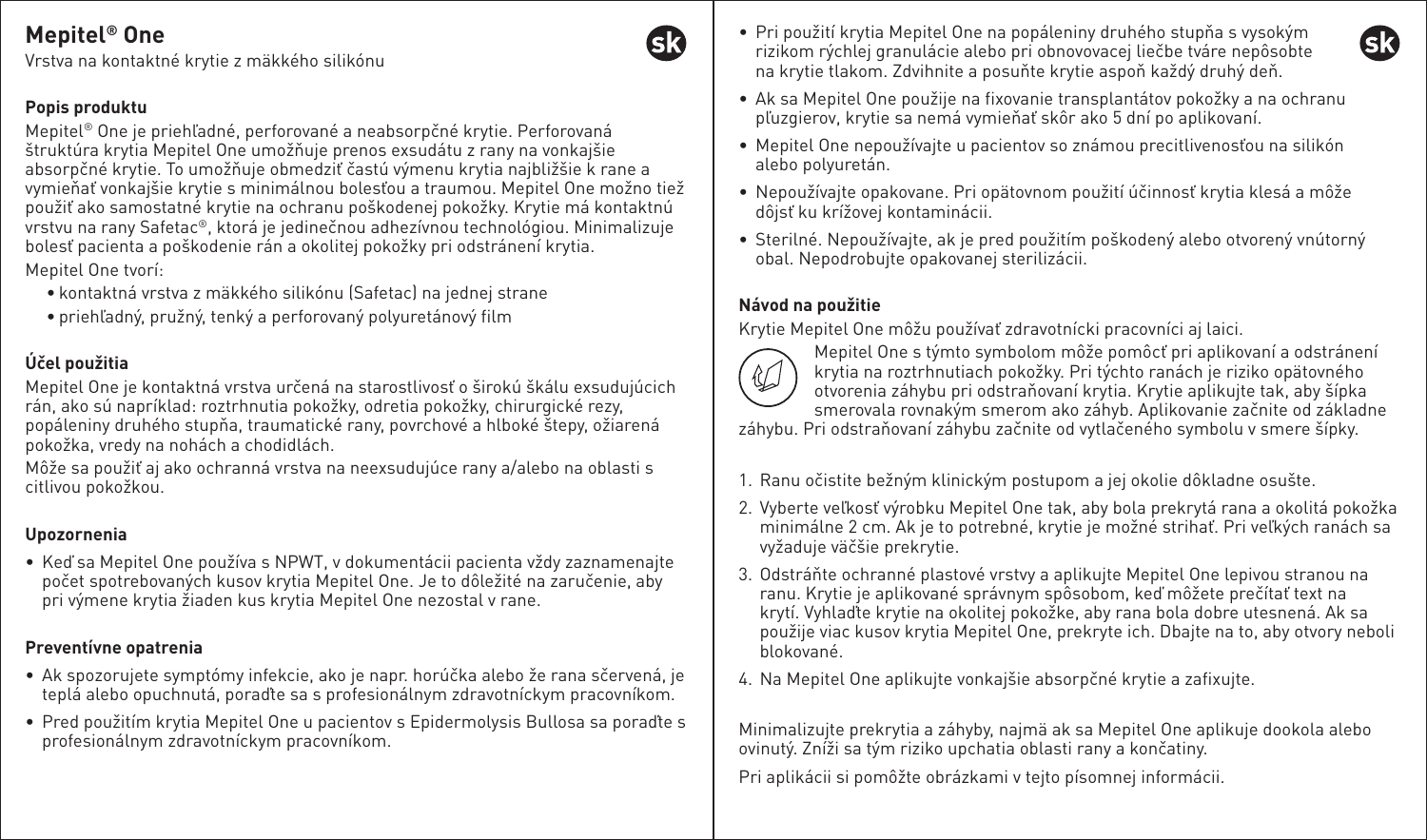Mepitel One možno použiť pod tlakové/kompresné produkty. Mepitel One sa môže použiť spolu s liečbou rany podtlakom (NPWT). Mepitel One možno použiť v kombinácii s gélmi.



Po nasýtení vonkajšieho absorpčného krytia sa toto krytie musí vymeniť, pričom Mepitel One zostáva na mieste. Mepitel One je určený len na jedno použitie.

Pri likvidácii postupujte podľa miestnych predpisov na ochranu životného prostredia.

Mepitel One sa môže ponechať na mieste až 14 dní v závislosti od stavu rany a okolitej pokožky alebo podľa klinickej praxe. Na zabránenie macerácii má exsudát voľne prechádzať cez krytie a otvory nemajú byť blokované. Pri použití s NPWT sa riaďte odporúčaniami klinického lekára týkajúcimi sa frekvencie výmeny.

Ak dôjde k výskytu závažného incidentu v súvislosti s krytím Mepitel One, nahláste to spoločnosti Mölnlycke Health Care.

Mepitel a Safetac sú registrované ochranné známky spoločnosti Mölnlycke Health Care AB.

# **Mepitel® One**

Yumuşak silikon yara temas tabakası

#### **Ürün açıklaması**

Mepitel® One şeffaf, delikli ve emici olmayan bir pansumandır. Mepitel One'ın delikli yapısı, eksüdanın bir dış emici sargıya geçmesine izin verir. Bu, yaraya en yakın sargı değişikliklerini azaltabilir ve en aza indirilmiş ağrı ve travma ile dış sargının değiştirilmesine izin verir. Mepitel One ayrıca hasarlı cildin korunması için bağımsız bir pansuman olarak da kullanılabilir. Pansuman kendine özgü bir yapıştırıcı teknolojisi olan bir Safetac® yara temas tabakasına sahiptir. Hastanın ağrısını ve yaralarda travmayı ve pansumanı çıkarırken etrafındaki bölgeyi en aza indirir. Mepitel One şunlardan oluşur:

- bir tarafta yumuşak silikon yara temas tabakası (Safetac)
- şeffaf, esnek, ince ve delikli poliüretan film

#### **Kullanım amacı**

Mepitel One, aşağıdakiler gibi geniş bir yelpazede yayılan yaraların tedavisi için tasarlanmış bir yara temas tabakasıdır. Cilt yırtıkları, deri sıyrıkları, cerrahi insizyonlar, kısmi kalınlıkta yanıklar, travmatik yaralar, kısmi ve tam kalınlıkta greftler, yayılan deri, bacak ve ayak ülserleri.

Ayrıca yayılmayan yaralar, kabarcıklar ve hassas bölgeler üzerinde koruyucu bir tabaka olarak kullanılabilir.

### **Uyarılar**

• Mepitel One'ı NPWT ile kullanırken, her zaman hastanın notlarında kullanılan Mepitel One'ın parça sayısını belgeleyin. Bu, pansuman değiştiğinde yarada hiçbir Mepitel One kalmamasını sağlamak için önemlidir.

### **Önlemler**

- Enfeksiyon belirtileri görüyorsanız, örn. ateş ya da yara ya da çevreleyen cilt kızarır, ısınır ya da şişer, uygun tedavi için bir sağlık uzmanına danışın.
- Epidermolysis Bullosa hastalarında Mepitel One'ı kullanmadan önce mutlaka bir sağlık uzmanına danışın.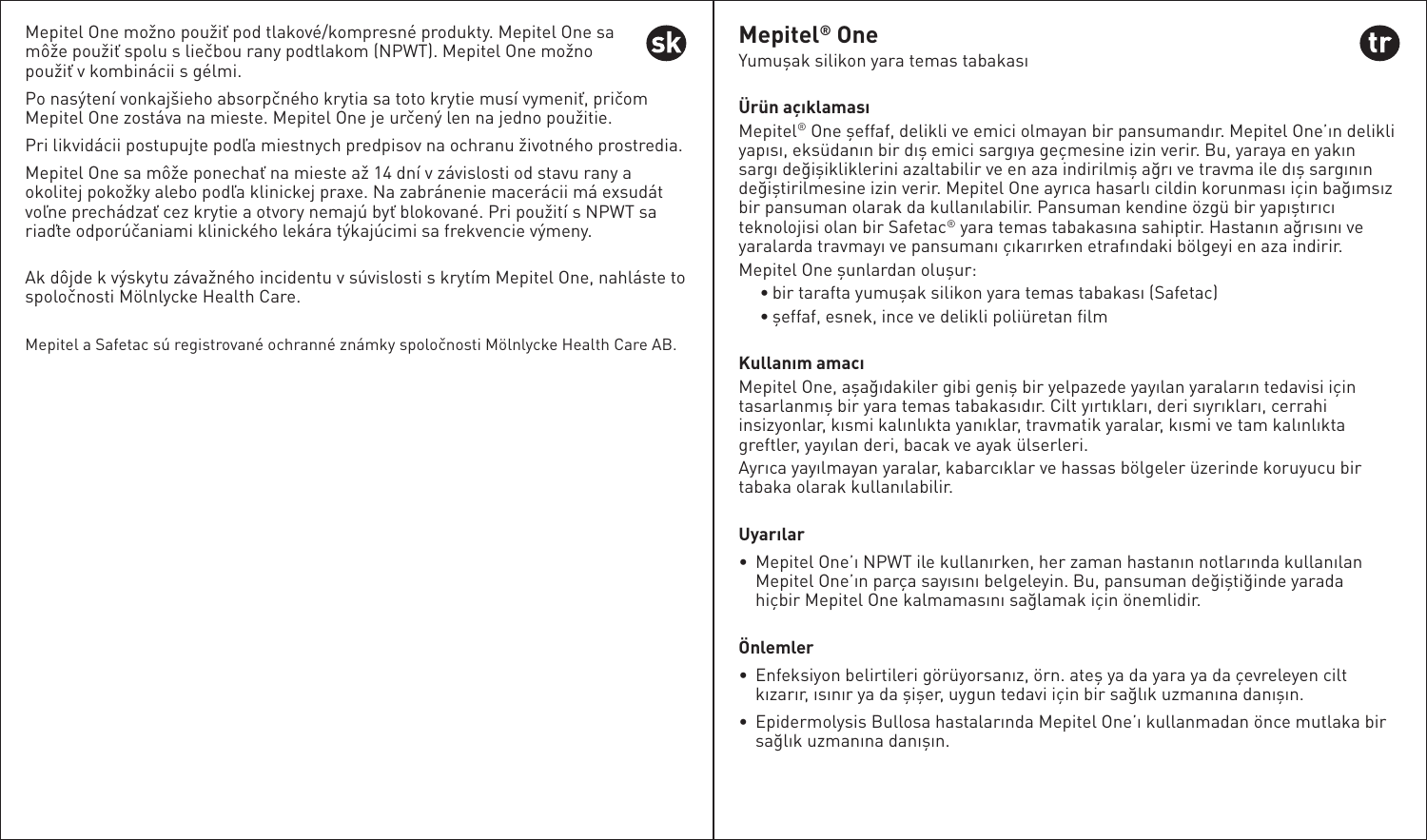- Mepitel One'ı, hızlı granülasyon riski olan veya yüz yenilenmesinden sonra kısmi kalınlıkta yanıklarda kullanırken, pansuman üzerine baskı uygulamayın. Sargıyı en az iki günde bir kaldırın ve yeniden yerleştirin.
- Mepitel One'ı deri greftlerinin fiksasyonu ve kabarcıkların korunması için kullanırken, uygulamadan sonraki beşinci günden önce pansuman değiştirilmemelidir.
- Silikon veya poliüretan duyarlılığı bilinen hastalarda Mepitel One'ı kullanmayın.
- Tekrar kullanmayınız. Ürün tekrar kullanılırsa, performansı bozulabilir ve çapraz kontaminasyon görülebilir.
- Sterildir. İç ambalaj hasarlı veya kullanmadan önce açılmışsa kullanmayın. Yeniden sterilize etmeyin.

## **Kullanım talimatları**

Mepitel One sağlık profesyonelleri veya meslekten olmayan kişiler tarafından kullanılabilir



Mepitel One, bu sembolle birlikte, deri yırtıkları üzerindeki pansumanı uygulamanıza ve çıarmanıza yardımcı olabilir. Bu yaralar için, pansuman çıkarılırken kanadı tekrar açma riski vardır. Pansumanı, okla aynı yöne bakacak şekilde kanat yönünde uygulayın. Uygulamayı kanat tabanından başlatın. Pansumanı çıkarırken, ok işaretini gösteren basılı sembolü takip ederek çıkartmaya başlayın.

- 1. Yarayı klinik uygulamalara uygun biçimde temizleyin ve çevresindeki cildi iyice kurutun.
- 2. Yarayı ve yarayı çevreleyen cildi en az 2 cm kapatan bir Mepitel One boyu seçin. Gerektiğinde pansuman kesilebilir. Daha büyük yaralar için daha fazla sargı gerekir.
- 3. Koruyucu plastik tabakaları çıkarın ve Mepitel One'ı yapışkan tarafıyla yaraya uygulayın. Pansuman üzerine basılmış metni okuyabildiğinizde pansuman doğru bir şekilde uygulanır. İyi bir sızdırmazlık sağlamak için pansumanı çevreleyen cilde yerleştirin. Birden fazla Mepitel One parçası kullanılıyorsa, pansumanlarla örtüşür. Deliklerin engellenmediğinden emin olun.
- 4. Mepitel One üzerine bir dış emici pansuman uygulayın ve sabitleyin.

Özellikle Mepitel One dairesel veya sargılı olarak uygulandığında, üst üste gelmesini ve kırışmayı en aza indirin. Bu, yara bölgesinin ve uzuvun staz riskini azaltacaktır.

Uygulama rehberi için bu broşürdeki resimlere bakın.

Œ

Mepitel One, kompresyon ürünleri altında kullanılabilir. Mepitel One, Negatif Basınçlı Yara Terapisi (NPWT) ile birlikte kullanılabilir. Mepitel One, jeller ile kombinasyon halinde kullanılabilir.

Dış emici pansuman satüre edildiğinde, Mepitel One yerinde bırakılarak değiştirilmelidir. Mepitel One tek kullanımlık bir pansumandır.

Bertaraf işlemi, yerel çevresel prosedürlere göre yapılmalıdır.

Mepitel One yaranın ve çevredeki cildin durumuna göre veya klinik uygulama ile belirtildiği gibi 14 güne kadar yerinde bırakılabilir. Maserasyonun önlenmesi için eksüda, pansumandan serbestçe geçmeli ve delikler bloke edilmemelidir. NPWT ile kullanıldığında, klinisyenin değişim sıklığı ile ilgili tavsiyelerini izleyin.

Mepitel One ile ilgili ciddi bir olay meydana geldiğinde, Mölnlycke Health Care'e bildirilmelidir.

Mepitel ve Safetac, Mölnlycke Health Care AB firmasının tescilli ticari markalarıdır.

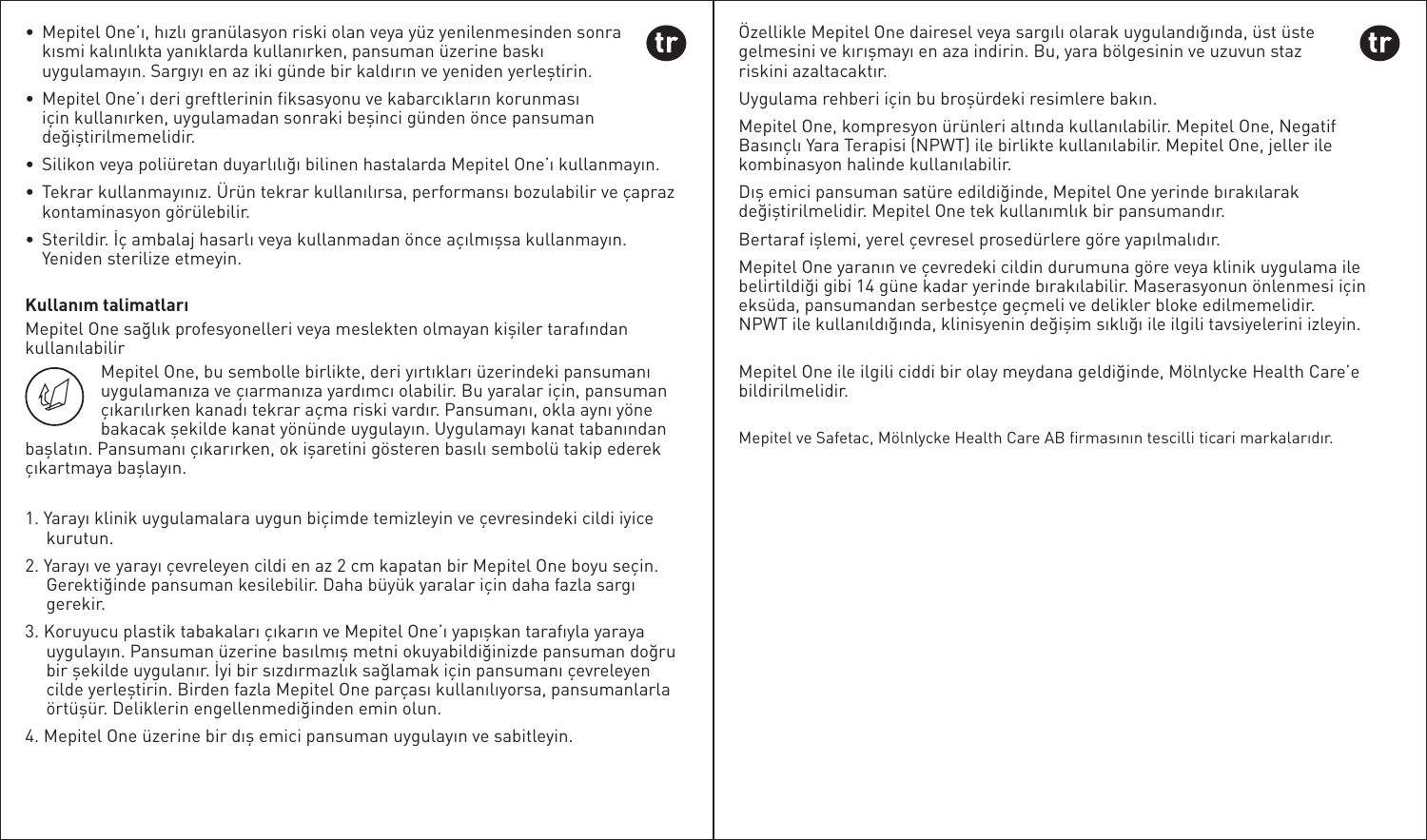Tiesiogiai ant žaizdos dedamas minkšto silikono tvarstis

### Produkto aprašymas

Mepitel® One yra skaidrus, perforuotas ir nesugeriantis tvarstis. Dėl Mepitel One perforuotos struktūros eksudatas pereina į išorinį sugeriantį tvarstį. Tai gali padėti sumažinti poreikį dažnai keisti tiesiai ant žaizdos uždėtus tvarsčius, o išorinį tvarstį galima pakeisti sukeliant kuo mažiau skausmo ir kuo mažiau traumuojant. Mepitel One taip pat galima naudoti kaip atskirą tvarstį, skirtą pažeistai odai apsaugoti. Tvarstis turi Safetac® su žaizda besiliečiantį sluoksnį, kuris yra unikali lipni medžiaga. Ją naudojant sumažinamas pacientų skausmas ir žaizdų bei aplinkinės odos traumavimas nuimant tvarstį.

Mepitel One sudaro:

- ant žaizdos dedamas minkšto silikono sluoksnis (Safetac) vienoje pusėje;
- permatoma, lanksti, plona ir perforuota poliuretaninė plėvelė.

## **Paskirtis**

Mepitel One yra su žaizda besiliečiantis sluoksnis, skirtas įvairioms eksuduojančioms žaizdoms uždengti, pavyzdžiui: odos įplyšimams, odos nutrynimams, chirurginiams pjūviams, vidutinio gylio nudegimams, trauminėms žaizdoms, dalinio ir viso storio persodintiems audiniams, apšvitintai odai, kojų ir pėdų opoms.

Jį taip pat galima naudoti kaip apsauginį sluoksnį neeksuduojančioms žaizdoms, pūslėms ir gležnos odos plotams uždengti.

### **Įspėjimai**

• Kai Mepitel One naudojate su NSŽGT, visada paciento užrašuose pažymėkite, kiek Mepitel One vienetų sunaudojote. Tai yra svarbu, norint užtikrinti, kad keičiant tvarstį Mepitel One nebus paliktas ant žaizdos.

#### **Atsargumo priemonės**

- Jei matote infekcijos požymių, pvz., pasireiškė karščiavimas ar žaizda arba aplinkinė oda paraudo, įkaito ar patino, kreipkitės į sveikatos priežiūros specialistą dėl tinkamo gydymo.
- Prieš naudodami Mepitel One pacientams, kuriems nustatyta pūslinė epidermolizė, visada pasitarkite su sveikatos priežiūros specialistu.
- Kai Mepitel One naudojate ant dalinio storio odos nudegimų (kai yra didelis greitos granuliacijos pavojus) arba ant persodintos veido odos, tvarsčio nespauskite. Bent kas antrą dieną pakelkite ir pakoreguokite tvarsčio padėtį.
- Mepitel One naudojant odos transplantatams fiksuoti ir pūslėms apsaugoti, tvarsčio nereikia keisti anksčiau, nei praėjus penkioms dienoms po uždėjimo.
- Nenaudokite Mepitel One pacientams, kurie yra jautrūs sidabrui arba poliuretanui.
- Pakartotinai nenaudoti. Naudojant pakartotinai, gali pablogėti produkto savybės ir įvykti kryžminis užkrėtimas.
- Sterilus. Nenaudoti, jei prieš naudojant buvo pažeista ar atidaryta vidinė pakuotė. Pakartotinai nesterilizuoti.

### **Naudojimo instrukcija**

Mepitel One galima naudoti sveikatos priežiūros specialistams arba ne specialistams.



M

Mepitel One su šiuo simboliu gali padėti uždėti ir nuimti tvarstį nuo odos įplėšimų. Tvarkant šias žaizdas, kai nuimamas tvarstis, kyla pavojus pakartotinai atverti atvartą. Uždėkite tvarstį taip, kad rodyklė būtų nukreipta ta pačia kryptimi kaip atvartas. Pradėkite dėti nuo atvarto

pagrindo. Kai tvarstį nuimate, pradėkite nuo šio išspausdinto simbolio ir nuimkite rodyklės nurodyta kryptimi.

- 1. Išvalykite žaizdą pagal klinikinius reikalavimus ir kruopščiai nusausinkite aplinkinę odą.
- 2. Pasirinkite tokio dydžio Mepitel One tvarstį, kad jis uždengtų žaizdą ir užeitų ant aplinkinės odos dar bent 2 cm. Jei reikia, galima atkirpti tvarsčio. Ant didesnių žaizdų tvarstį reikia užleisti daugiau.
- 3. Nuimkite apsauginius plastikinius sluoksnius ir Mepitel One lipniąja puse uždėkite ant žaizdos. Tvarstis yra uždėtas tinkamai, kai ant tvarsčio galite perskaityti išspausdintą tekstą. Išlyginkite tvarstį ant aplinkinės odos, kad jis sandariai priliptų. Jei naudojate daugiau nei vieną Mepitel One, tvarsčius užleiskite vieną ant kito. Įsitikinkite, kad nėra užkimštos skylutės.
- 4. Ant Mepitel One uždėkite išorinį sugeriantį tvarstį ir užfiksuokite.

Kuo mažiau užleiskite tvarstį ir sumažinkite raukšles, ypač, kai Mepitel One dedate susuktą arba suvyniotą. Tai padės sumažinti stazės pavojų žaizdos vietoje ir ant galūnės.

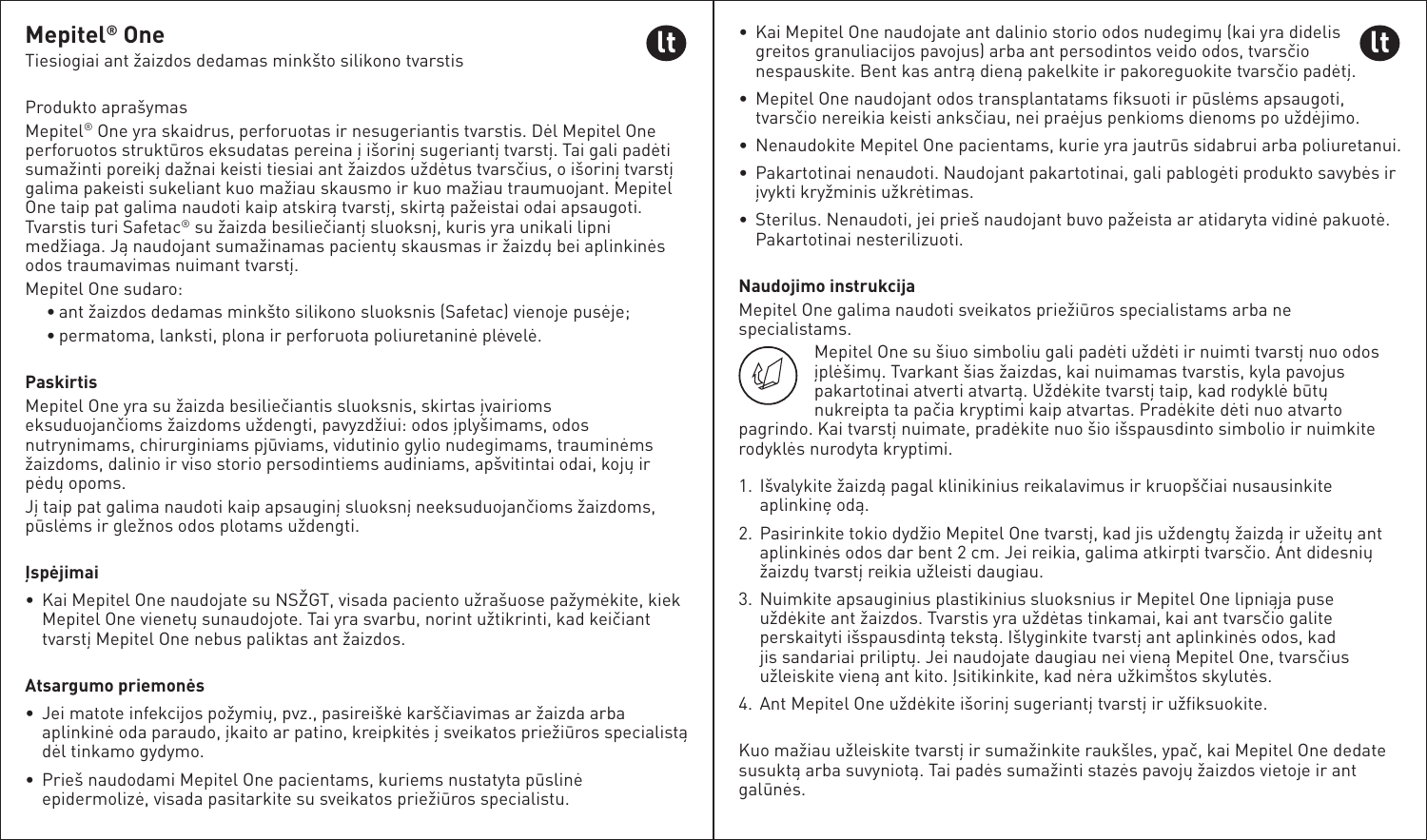Kaip naudoti žiūrėkite šiame informaciniame lapelyje pateiktuose paveikslėliuose.



Mepitel One galima dėti po kompresiniais produktais. Mepitel One galima naudoti su neigiamo slėgio žaizdų gydymo terapijos (NSŽGT) sistema. Mepitel One galima naudoti kartu su geliu.

Permirkusį išorinį sugeriantį tvarstį reikia keisti nenuimant Mepitel One. Mepitel One yra vienkartinis tvarstis.

Utilizuoti pagal vietinius aplinkosaugos reikalavimus.

Mepitel One ant žaizdos galima palikti iki 14 dienų, tai priklauso nuo žaizdos ir aplinkinės odos būklės, arba naudoti, kaip priimta klinikinėje praktikoje. Norint išvengti maceracijos, eksudatas turi laisvai tekėti per tvarstį, o skylutės neturi būti užkimštos. Kai naudojate NSŽGT, laikykitės gydytojo rekomendacijų dėl keitimo dažnumo.

Kilus reikšmingam su Mepitel One susijusiam incidentui, apie jį reikia pranešti Mölnlycke Health Care.

Mepitel ir Safetac yra registruotieji Mölnlycke Health Care AB prekių ženklai.

## **Mepitel® One**

Mīksta silikona brūču kontaktpārsējs

#### **Produkta apraksts**

Mepitel® One ir caurspīdīgs, perforēts un neabsorbējošs pārsējs. Mepitel One perforētā struktūra nodrošina eksudāta iekļūšanu sekundārajā absorbējošajā pārsējā. Tādējādi var samazināt brūcei vistuvāk esošā pārsēja maiņas biežumu un mainīt tikai sekundāro pārsēju, samazinot pacientam izraisītās sāpes un traumēšanas risku. Mepitel One var arī izmantot arī vienu pašu bojātas ādas aizsardzībai. Pārsējs satur Safetac® brūces kontaktslāni, kas ir unikāla adhēzijas tehnoloģija. Tā mazina sāpes pacientam, kā arī brūču un apkārtējās ādas traumēšanas risku pārsēja noņemšanas laikā.

Mepitel One uzbūve:

- mīksts silikona brūces kontaktslānis (Safetac) vienā pusē;
- caurspīdīga, elastīga un plāna, perforēta poliuretāna plēve.

## **Paredzētā lietošana**

Mepitel One ir brūces kontaktpārsējs, kas paredzēts dažādu eksudējošu brūču ārstēšanai, piemēram, ādas plīsumi, ādas noberzumi, ķirurģiski iegriezumi, vidēji dziļi apdegumi, traumatiskas brūces, vidēji dziļi un dziļi transplantanti, jonizējošā starojuma iedarbības izraisīti ādas bojājumi, kāju un pēdu čūlas. To var izmantot arī kā aizsargslāni uz neeksudējošām brūcēm, tulznām un uz trauslas ādas laukumiem.

## **Brīdinājumi**

• Izmantojot Mepitel One kopā ar NPWT, vienmēr norādiet izmantoto Mepitel One vienību skaitu pacienta dokumentācijā. Tas ir svarīgi, lai pārliecinātos, ka, nomainot pārsēju, brūcē netiek atstāts neviens Mepitel One pārsējs.

## **Piesardzības pasākumi**

- Ja redzamas infekcijas pazīmes, piemēram, drudzis vai brūce ir apsārtusi, karsta vai uztūkusi, jākonsultējas ar veselības aprūpes speciālistu, lai saņemtu atbilstošu ārstēšanu.
- Vienmēr konsultējieties ar ārstu, pirms izmantojat Mepitel One pacientiem, kam diagnosticēta bulozā epidermolīze (Epidermolysis Bullosa).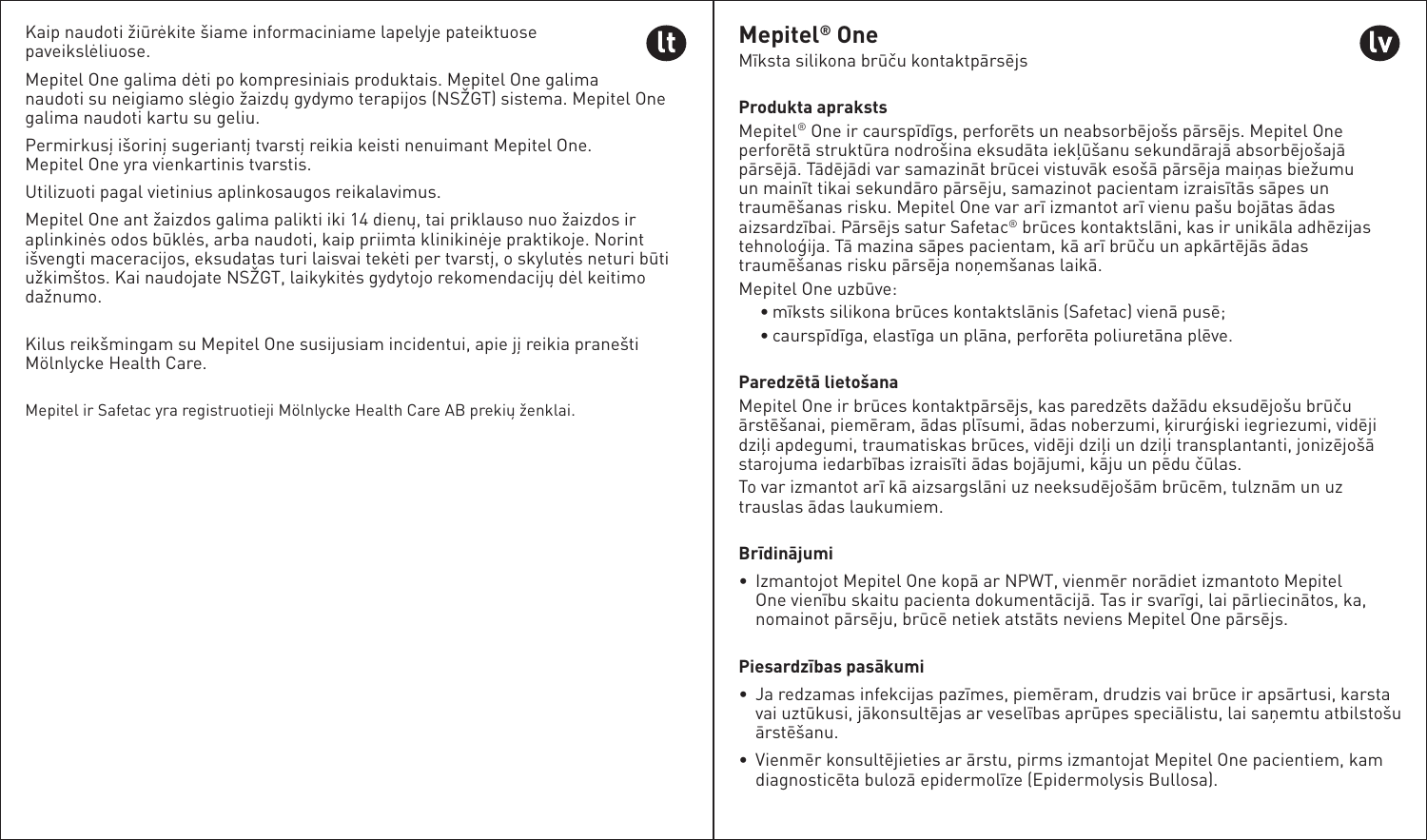- Nepakļaujiet pārsēju spiedienam, ja izmantojat Mepitel One uz vidēji dziļiem apdegumiem ar augstu straujas granulācijas risku vai pēc sejas ķirurģiskām operācijām. Paceliet un pārvietojiet pārsēju vismaz katru otro dienu.
- Ja izmantojat Mepitel One ādas transplantātu fiksācijai un čulgu aizsardzībai, mainiet pārsēju ne agrāk kā piektajā dienā pēc uzlikšanas.

(M

- Neizmantojiet Mepitel One pacientiem ar zināmu jutīgumu pret silikonu vai poliuretānu.
- Nelietojiet atkārtoti. Atkārtoti lietojot izstrādājumu, tā efektivitāte var pasliktināties, turklāt iespējama krusteniska inficēšanās.
- Sterils. Nelietojiet, ja iekšējais iepakojums pirms lietošanas ir bojāts vai ir bijis atvērts. Nesterilizējiet atkārtoti.

## **Lietošanas pamācība**

Mepitel One var pielietot veselības aprūpes profesionāļi un cilvēki bez specifiskām zināšanām.



Mepitel One ar šādu simbolu var atvieglot pārsēju uzlikšanu uz ādas plīsumiem un noņemšanu no tiem. Šāda veida brūcēm pastāv risks atkārtoti atvērties, noņemot pārsēju. Uzklājiet pārsēju, bultiņai esot pavērstai atloka virzienā. Sāciet piestiprināt pārsēju no atloka pamatnes.

Noņemot pārsēju, sāciet noņemšanu atbilstoši uzdrukātajam simbolam bultiņas norādītajā virzienā.

- 1. Iztīriet brūci atbilstoši klīniskai praksei un rūpīgi nosusiniet apkārtējo ādu.
- 2. Izvēlieties tāda izmēra Mepitel One, kas pārklāj brūci un apkārtējo ādu vismaz par 2 cm. Ja nepieciešams, pārsēju var griezt. Lielāku brūču gadījumā pārsējam jāpārklāj lielāks veselās ādas laukums.
- 3. Noņemiet aizsargplēves un uzklājiet Mepitel One ar līpošo pusi uz brūces. Pārsējs ir uzklāts pareizi, ja varat izlasīt uz pārsēja uzdrukāto tekstu. Izlīdziniet pārsēju, lai tas piegulētu apkārtējai ādai, droši nosedzot brūci. Ja tiek izmantots vairāk nekā viens Mepitel One pārsējs, to malām ir jāpārklājas. Pārliecinieties, ka netiek aizsegtas pārsēja atveres.
- 4. Uz Mepitel One uzklājiet un nostipriniet sekundāru absorbējošu pārsēju.

Līdz minimumam samaziniet pārsēja pārklāšanos un nelīdzenumus, jo īpaši, ja Mepitel One jāuzklāj uz apaļas brūces vai jāaptin ap brūci. Tas mazinās stāzes veidošanās risku brūces zonā un bojātajā ķermeņa daļā.

Norādes par uzklāšanu skatiet šis lietošanas instrukcijas ilustrācijās.

Mepitel One var izmantot zem spiedošiem pārsējiem. Mepitel One var lietot kopā ar negatīvā spiediena terapijas (NPWT) sistēmu. Mepitel One drīkst izmantot kopā ar geliem.

Kad ārējais absorbējošais pārsējs ir piesūcies, tas jānomaina, atstājot Mepitel One vietā. Mepitel One ir vienreizlietojams pārsējs.

Izstrādājums jālikvidē saskaņā ar vietējiem vides aizsardzības noteikumiem.

Mepitel One var atstāt uz brūces līdz 14 dienām atkarībā no brūces un apkārtējās ādas stāvokļa vai atbilstoši klīniskajai praksei. Lai novērstu macerāciju, eksudātam jāspēj brīvi izkļūt caur pārsēju un atveres nedrīkst aizklāt. Izmantojot kopā ar NPWT, ievērojiet ārsta ieteikumus par maiņas biežumu.

Ja saistībā ar Mepitel One ir noticis jebkāds nopietns incidents, par to jāziņo ražotājam Mölnlycke Health Care.

Mepitel un Safetac ir Mölnlycke Health Care AB reģistrētas preču zīmes.

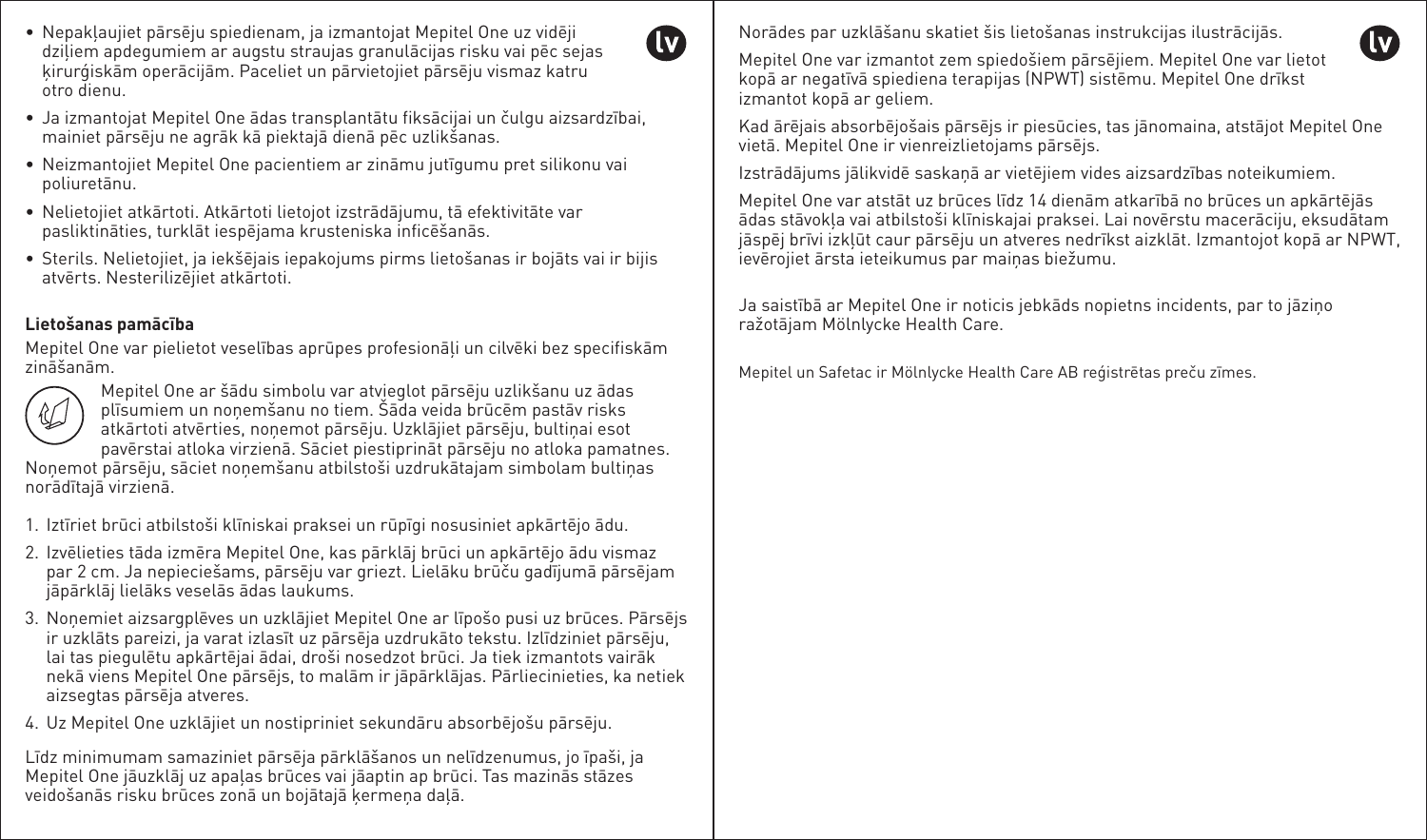Pehme silikooniga kaetud haavavõrk

### **Toote kirjeldus**

Mepitel® One on läbipaistev, perforeeritud ja mitteimav haavavõrk. Mepitel One'i perforeeritud struktuur juhib eksudaadi välimisse imavasse haavasidemesse. See võib vähendada haava lähedal oleva haavasideme sagedast vahetamist ning võimaldab välimist haavasidet vahetada minimaalse valu ja traumaga. Mepitel One'i saab kasutada ka eraldiseisva haavasidemena kahjustatud naha kaitseks. Haavavõrgul on Safetac®-i kontaktkiht, mis on ainulaadne kleepuv tehnoloogia. See minimeerib patsientidel haavasidemete eemaldamisel valu ning haavade ja ümbritseva naha traumeerimist.

Mepitel One koosneb:

- ühel pool olevast pehmest silikooniga kaetud kontaktkihist (Safetac);
- läbipaistvast, elastsest, õhukesest ja aukudega polüuretaankihist.

#### **Kasutamine**

Mepitel One'il on kontaktkiht, mis on mõeldud mitmesuguste eksudaati eritavate haavade jaoks, näiteks: naharebendid, nahamarrastused, kirurgilised sisselõiked, osalise paksusega põletused, traumaatilised haavad, osalise ja täispaksusega siirikud, siirdatud nahk, kiiritatud nahk, jala- ja jalalaba haavandid.

Samuti võib seda kasutada kaitsekihina eksudaadita haavadel, villidel ja suurtel õrna nahaga piirkondadel.

### **Hoiatused**

• Kasutades Mepitel One'i koos NPWT-ga, märkige kasutatud Mepitel One'i haavavõrgu tükkide arv alati patsiendi märkmetesse. See on oluline, et haavasideme vahetamisel ei jääks haavale ühtki Mepitel One'i.

## **Ettevaatusabinõud**

- Kui märkate põletikumärke, nt palavik, haav või ümbritsev nahk on punane, kuum või paistes, pidage sobiva ravi üle nõu tervishoiutöötajaga.
- Enne Mepitel One'i kasutamist bulloosse epidermolüüsiga patsientidel pidage alati nõu tervishoiutöötajaga.
- Kui kasutate Mepitel One'i osalise paksusega põletustel, kus esineb kiire granulatsiooni oht, või pärast näopindade taastamist, vältige haavasidemele surve avaldamist. Tõstke ja paigutage haavavõrk ülepäeviti ümber.
- Kui Mepitel One'i kasutatakse nahasiirikute fikseerimiseks või villide kaitseks, siis tuleks võrk vahetada viiendal päeval pärast paigaldamisest.
- Mepitel One'i ei tohi kasutada silikooni või polüuretaani suhtes tundlikel patsientidel.
- Ärge taaskasutage. Taaskasutamisel võib toote usaldusväärsus halveneda ja võib tekkida ristsaastumine.
- Steriilne. Ärge kasutage, kui sisemine pakend on enne kasutamist kahjustatud või avatud. Ärge resteriliseerige.

#### **Kasutusjuhend**

Mepitel One on ette nähtud kasutamiseks tervishoiutöötajatele või patsientidele.



'ell

Selle sümboliga Mepitel One aitab teil haavasidet nahakahjustustele peale asetada ja sealt eemaldada. Nende haavade korral on oht avada haavasideme eemaldamise ajal haavaservi. rõhktoodete Paigaldage haavavõrk peale nii, et nool oleks lahtise haavaservaga samas suunas.

Alustage pealekandmist serva alumisest osast. Eemaldage haavavõrk trükitud sümbolit järgides, noolega näidatud suunas.

- 1. Järgige haava puhastamisel kliinilise praktika tavasid ja kuivatage ümbritsev nahk hoolikalt.
- 2. Valige sellise suurusega Mepitel One'i haavavõrk, mis katab haava ja seda ümbritsevat nahka vähemalt 2 cm ulatuses. Vajaduse korral võite haavavõrgu parajaks lõigata. Suuremate haavade korral tuleb tagada suurem ülekate.
- 3. Eemaldage kaitsekile ning paigaldage Mepitel One haavale nii, et kleepuv pool jääks vastu haava. Haavavõrk on õigesti paigaldatud, kui saate haavavõrgule trükitud teksti lugeda. Siluge haavavõrk ümbritsevale nahale, et tagada tugev kinnitumine. Kui kasutate mitut Mepitel One'i haavavõrgu tükki, asetage need üksteise peale. Veenduge, et augud ei oleks blokeeritud.
- 4. Paigaldage Mepitel One'i peale välimine imav haavaside ja fikseerige.

Minimeerige ülekate ja kortsud, eriti kui Mepitel One paigaldatakse

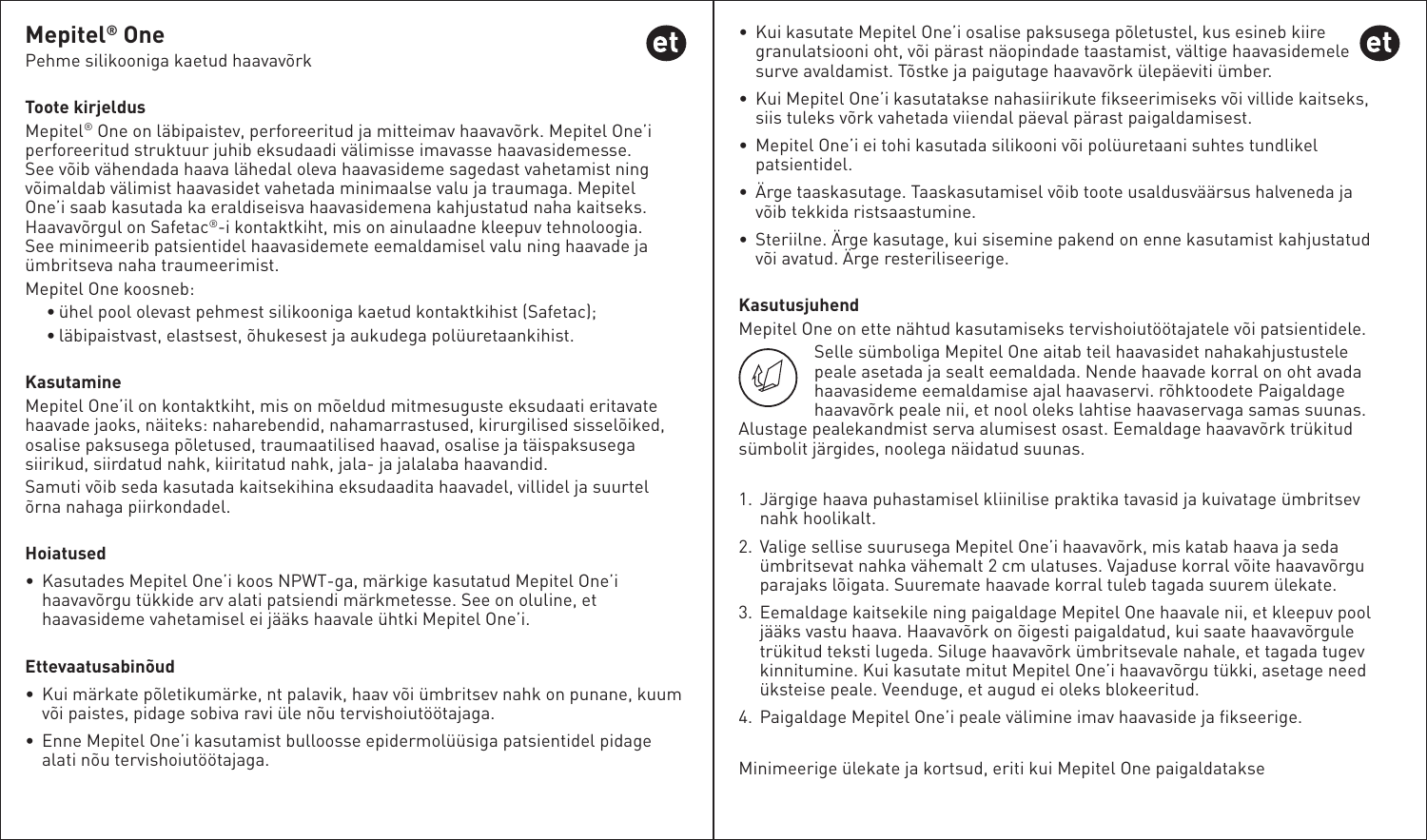ringikujuliselt või mähituna. See vähendab haavapiirkonna ja jäseme trombiohtu.

et

Paigaldusjuhised leiate selles infolehes olevatelt piltidelt.

Mepitel One'i võib kasutada rõhktoodete all. Mepitel One'i saab kasutada koos negatiivse rõhuga haavaravisüsteemiga (NPWT). Mepitel One'i võib kasutada koos geelidega.

Kui välimine imav haavaside on läbi imbunud, tuleks see ära vahetada, kuid Mepitel One oma kohale jätta. Mepitel One on ühekordselt kasutatav haavavõrk.

Jäätmeid tuleb käidelda kohalike keskkonnaeeskirjade kohaselt.

Mepitel One'i võib peale jätta kuni 14 päevaks, olenevalt haava ja ümbritseva naha seisukorrast või meditsiinitavast. Matseratsiooni vältimiseks peab eksudaat liikuma vabalt läbi haavavõrgu ja augud ei tohi olla blokeeritud. Koos NPWT-ga kasutamisel järgige arsti soovitusi vahetamissageduse kohta.

Kui Mepitel One'iga seoses toimub tõsine intsident, tuleks sellest teatada ettevõttele Mölnlycke Health Care.

Mepitel ja Safetac on Mölnlycke Health Care AB registreeritud kaubamärgid.

## **Mepitel® One**

Мягкая силиконовая накладка, контактирующая с раневой поверхностью

#### **Описание изделия**

Mepitel® One представляет собой прозрачную перфорированную неабсорбирующую повязку. Перфорированная структура повязки Mepitel One позволяет экссудату проходить во внешнюю абсорбирующую повязку. Это помогает уменьшить частоту смены повязки, непосредственно прилегающей к ране, и позволяет свести к минимуму боль и травматизацию тканей при смене внешней повязки. Mepitel One может также использоваться в качестве самостоятельной повязки для защиты поврежденной кожи. Повязка создается с использованием уникальной технологии самоклеящихся повязок и имеет слой Safetac®, контактирующий с раневой поверхностью. Использование этого слоя минимизирует болевые ощущения у пациента и травмирование раны и кожи вокруг нее при снятии повязки.

Mepitel One состоит из:

- мягкого силиконового слоя, контактирующего с раневой поверхностью (Safetac), на одной стороне;
- прозрачной, гибкой, тонкой перфорированной полиуретановой пленки.

#### **Назначение**

Mepitel One представляет собой накладку, контактирующую с раневой поверхностью и предназначенный для лечения разнообразных ран с экссудатом, таких как разрывы кожи, ссадины, хирургические разрезы, ожоги второй степени, травматические раны, трансплантаты разной толщины, облученная кожа, трофические язвы и диабетические стопы.

Mepitel One также можно применять в качестве защитного слоя, покрывающего раны без экссудата, нарывы и области с ранимой кожей.

#### **Предостережения**

• При использовании Mepitel One с NPWT всегда документируйте в карте пациента количество используемых частей Mepitel One. Это важно делать, чтобы ни один кусок Mepitel One не остался в ране при смене повязки.

#### **Меры предосторожности**

• При наличии признаков инфекции, например при повышенной температуре, покраснении раны, локальном ощущении тепла или отеке обратитесь к медицинскому работнику для получения соответствующего лечения.

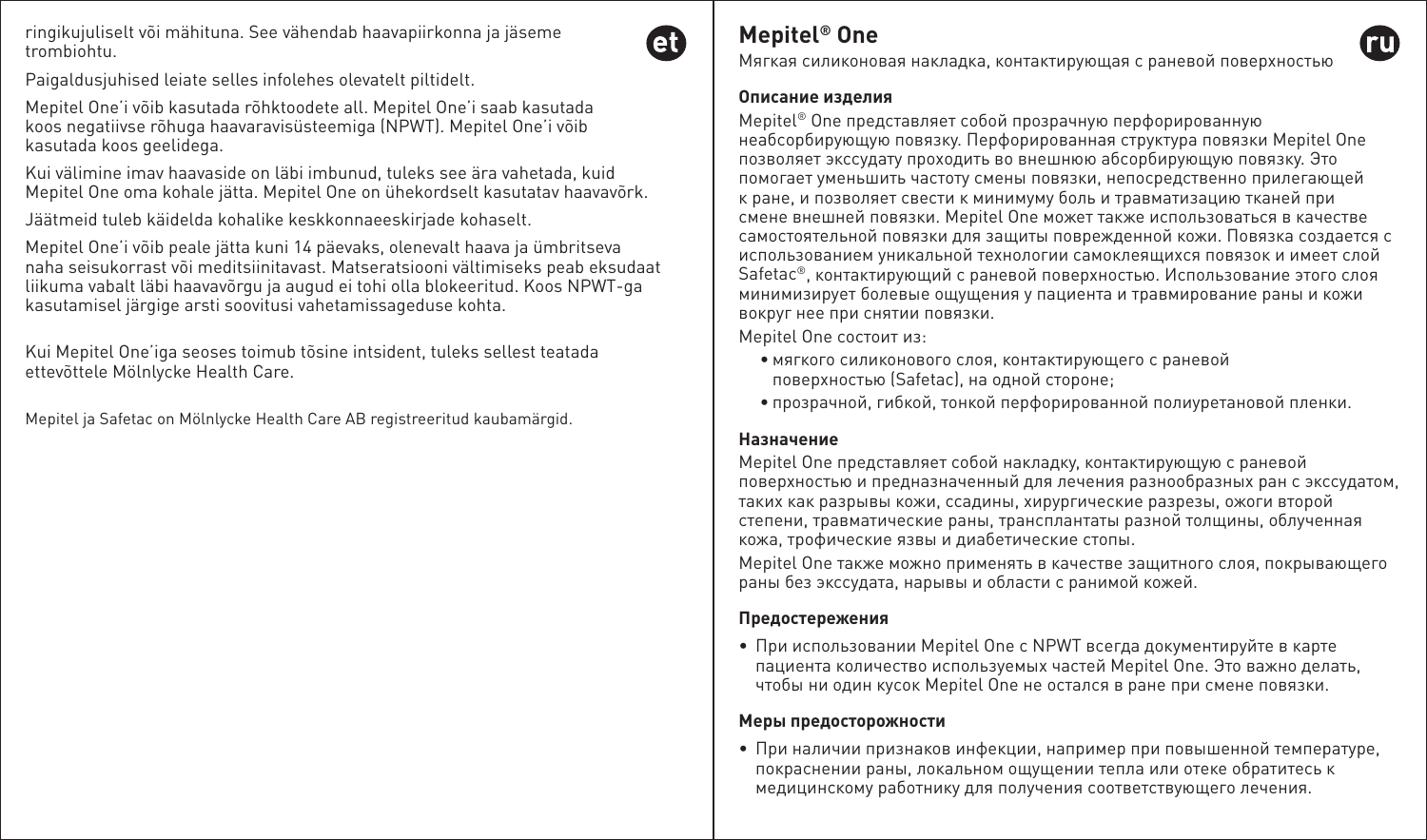• Всегда консультируйтесь с врачом перед тем, как использовать Mepitel One у пациентов с буллезным эпидермолизом.



- При использовании Mepitel One на ожогах второй степени с высоким риском быстрой грануляции или после восстановления кожи лица избегайте давления на повязку. Снимайте и меняйте повязку не реже одного раза в два дня.
- В случае применения Mepitel One для фиксации кожных трансплантатов и защиты волдырей повязку не следует менять в течение пяти дней после наложения.
- Не применяйте Mepitel One у пациентов, ранее обнаруживших чувствительность к силикону или полиуретану.
- Не используйте изделие повторно. При повторном применении эффективность изделия может снизиться, а также возможно возникновение перекрестного заражения.
- Стерильно. Не используйте изделие, если его внутренняя упаковка была повреждена или вскрыта до употребления. Не подвергайте повторной стерилизации.

#### **Инструкция по применению**

Повязка Mepitel One может использоваться как специалистами в области здравоохранения, так и непрофессионалами.



Mepitel One с этим символом может облегчить накладывание и снятие повязки на разрывах кожи. Для этих ран существует риск открытия кожного лоскута при снятии повязки Наложите повязку так, чтобы стрелка была направлена по лоскуту. Начните наложение с основания

лоскута. При удалении повязки начните удаление в районе напечатанного символа в направлении, указанном стрелкой.

- 1. Выполните очистку раны в соответствии с клинической практикой и тщательно осушите окружающую кожу.
- 2. Выберите такой размер повязки Mepitel One, который покрывает рану и не менее 2 см окружающей кожи. Если необходимо, повязку можно разрезать. При ранах большего размера требуется закрывать больший участок окружающей кожи.
- 3. Удалите защитные пластиковые пленки и приложите Mepitel One липкой стороной к ране. Повязка наложена правильно, если вы можете прочитать текст, напечатанный на повязке. Разгладьте повязку на месте с захватом окружающей кожи, обеспечивая надежную изоляцию. Если используется несколько кусков Mepitel One, накладывайте их так, чтобы они перекрывали друг друга. Следите, чтобы отверстия оставались открытыми.
- 4. Наложите поверх Mepitel One внешнюю абсорбирующую повязку и зафиксируйте ее.

Старайтесь свести к минимуму перекрытие и складки, в особенности когда Mepitel One используется для охватывания или заворачивания. Это позволит снизить риск застоя в зоне раны и в конечности.

Инструкции по наложению повязки проиллюстрированы в этом информационном листке.

Mepitel One можно применять под компрессионными изделиями. Mepitel One можно использовать в сочетании с системой терапии ран отрицательным давлением (NPWT). Mepitel One можно применять в сочетании с гелями.

После насыщения следует сменить внешнюю абсорбирующую повязку, оставив Mepitel One на месте. Mepitel One является одноразовой повязкой.

Утилизацию следует проводить в соответствии с местными правилами экологической безопасности.

Повязку Mepitel One можно оставлять на месте до 14 дней в зависимости от состояния раны и окружающей кожи либо менять в соответствии с принятой клинической практикой. Во избежание мацерации экссудат должен свободно проходить через повязку и отверстия не должны быть закупорены. При использовании с NPWT следуйте рекомендациям врача-клинициста относительно периодичности смены.

При любом серьезном инциденте в связи с Mepitel One обязательно уведомите Mölnlycke Health Care.

Mepitel и Safetac являются зарегистрированными торговыми знаками компании Mölnlycke Health Care AB.

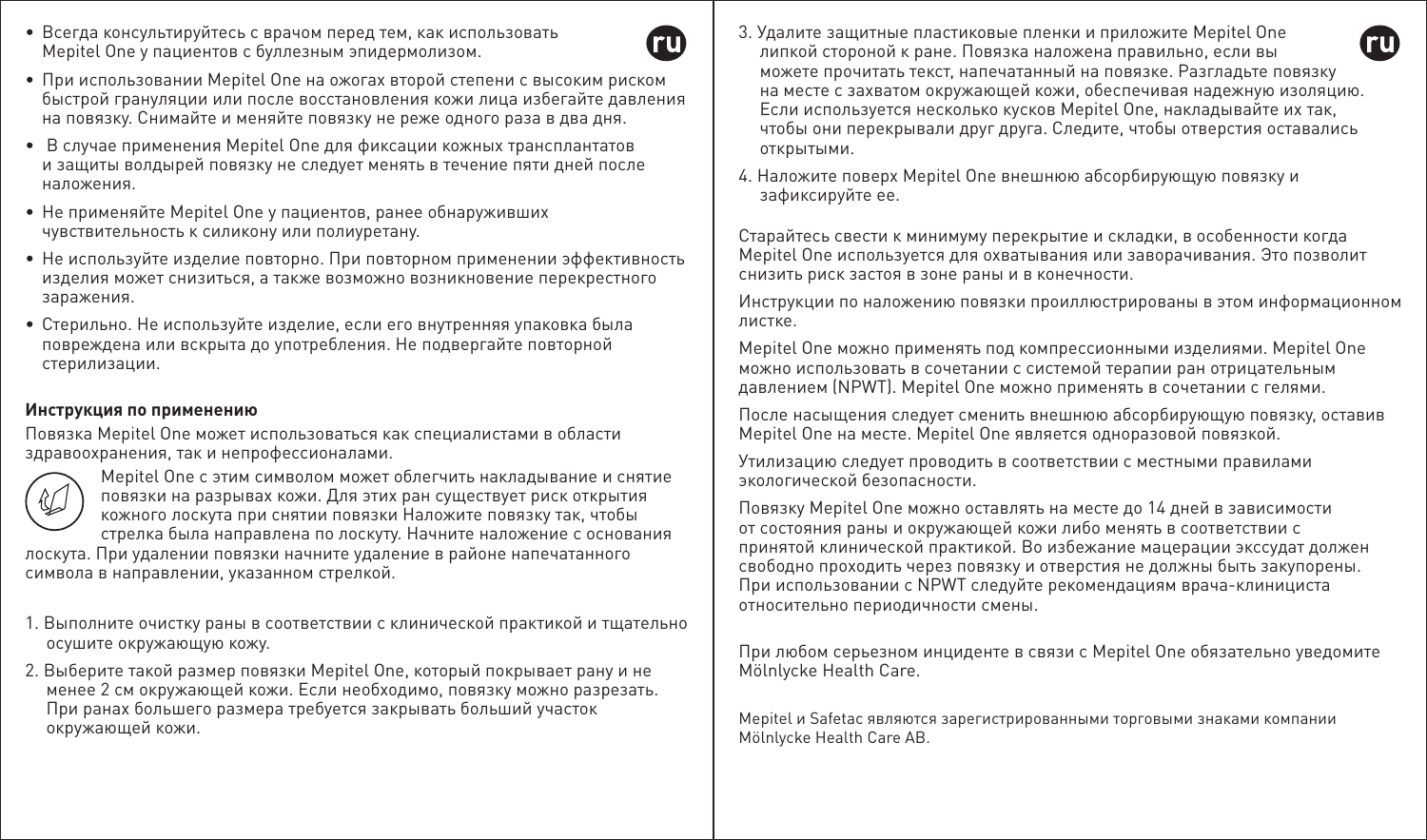Kontaktni sloj za ranu od mekog silikona

## **Opis proizvoda**

Mepitel® One proziran je, perforirani i neupijajući povoj. Perforirana struktura povoja Mepitel One omogućuje prolazak eksudata u vanjski upijajući povoj. Time se smanjuje učestalost promjena povoja najbližeg rani i omogućuje promjena vanjskog povoja uz smanjenu bol i traumu. Mepitel One može se upotrebljavati i kao samostalni povoj za zaštitu oštećene kože. Povoj ima kontaktni sloj za ranu Safetac® koji predstavlja jedinstvenu tehnologiju prianjanja. Smanjuje bol kod bolesnika te traumu rana i okolne kože prilikom uklanjanja povoja.

Mepitel One sastoji se od:

- kontaktnog sloja za ranu od mekog silikona (Safetac) s jedne strane
- prozirnog, prilagodljivog, tankog i perforiranog poliuretanskog filma

### **Namjena**

Mepitel One je kontaktni sloj za ranu osmišljen za tretiranje čitavog niza vlažećih rana kao što su: razderotine kože, ogrebotine kože, kirurški rezovi, srednje duboke opekline, traumatske rane, presadci djelomične i potpune debljine, zračena koža, ulkusi stopala i potkoljenice.

Može se upotrebljavati i kao zaštitni sloj preko nevlažećih rana, žuljeva i na područjima osjetljive kože.

### **Upozorenja**

• Kada povoj Mepitel One upotrebljavate s liječenjem rana negativnim tlakom, uvijek zabilježite broj upotrijebljenih povoja Mepitel One u zapisima bolesnika. To je važno kako nijedan povoj Mepitel One ne bi ostao na rani prilikom promjene povoja.

### **Mjere opreza**

- Ako primijetite znakove infekcije, npr. povišenu tjelesnu temperaturu ili ako su rana ili okolna koža crvene, tople ili natečene, obratite se zdravstvenom djelatniku radi odgovarajućeg liječenja.
- Prije upotrebe povoja Mepitel One kod bolesnika s buloznom epidermolizom uvijek se obratite zdravstvenom djelatniku.
- Kada se Mepitel One upotrebljava na srednje dubokim opeklinama s visokim rizikom brze granulacije ili nakon obnavljanja površine kože lica, izbjegavajte vršenje pritiska na povoj. Podignite i namjestite povoj barem svaka dva dana.
- Kada se Mepitel One upotrebljava za učvršćivanje kožnih presadaka i za zaštitu žuljeva, povoj ne treba mijenjati prije petog dana od postavljanja.
- Povoj Mepitel One nemojte upotrebljavati kod pacijenata preosjetljivih na silikon ili poliuretan.
- Nemojte ponovno upotrebljavati. Kod višekratne upotrebe svojstva proizvoda mogu oslabiti te može doći do unakrsne kontaminacije.
- Sterilno. Nemojte upotrebljavati ako je unutarnje pakiranje oštećeno ili otvoreno prije upotrebe. Ne smije se ponovno sterilizirati.

#### **Upute za upotrebu**

Mepitel One mogu upotrebljavati zdravstveni djelatnici ili nestručne osobe.



hr

Mepitel One s ovim simbolom može vam pomoći u primjeni i uklanjanju povoja na razderotinama kože. Kod takvih rana postoji rizik od ponovnog otvaranja preklopa prilikom uklanjanja povoja. Primijenite povoj tako da strelica bude okrenuta u istom smjeru kao i preklop. Primjenu započnite

od dna preklopa. Kada uklanjate povoj, slijedite otisnuti simbol u smjeru koji pokazuje strelica.

- 1. Očistite ranu prema kliničkoj praksi i dobro osušite okolnu kožu.
- 2. Izaberite veličinu povoja Mepitel One koja pokriva ranu i okolnu kožu najmanje 2 cm. Povoj se po potrebi može izrezati. Za veće rane potrebno je više preklopa.
- 3. Uklonite plastične zaštitne slojeve i primijenite Mepitel One s ljepljivom stranom okrenutom prema rani. Povoj je primijenjen na ispravan način ako možete pročitati tekst otisnut na povoju. Izravnajte postavljeni povoj s okolnom kožom za dobro prianjanje. Ako upotrebljavate više od jednog povoja Mepitel One, preklopite povoje. Pobrinite se da otvori nisu blokirani.
- 4. Postavite vanjski upijajući povoj preko povoja Mepitel One te ga učvrstite.

Smanjite preklope i nabore, osobito ako se povoj Mepitel One primjenjuje kružno ili omotano. Time će se smanjiti rizik od prekida cirkulacije u području rane i ekstremiteta.

Za pomoć u primjeni pogledajte slike u ovom letku.

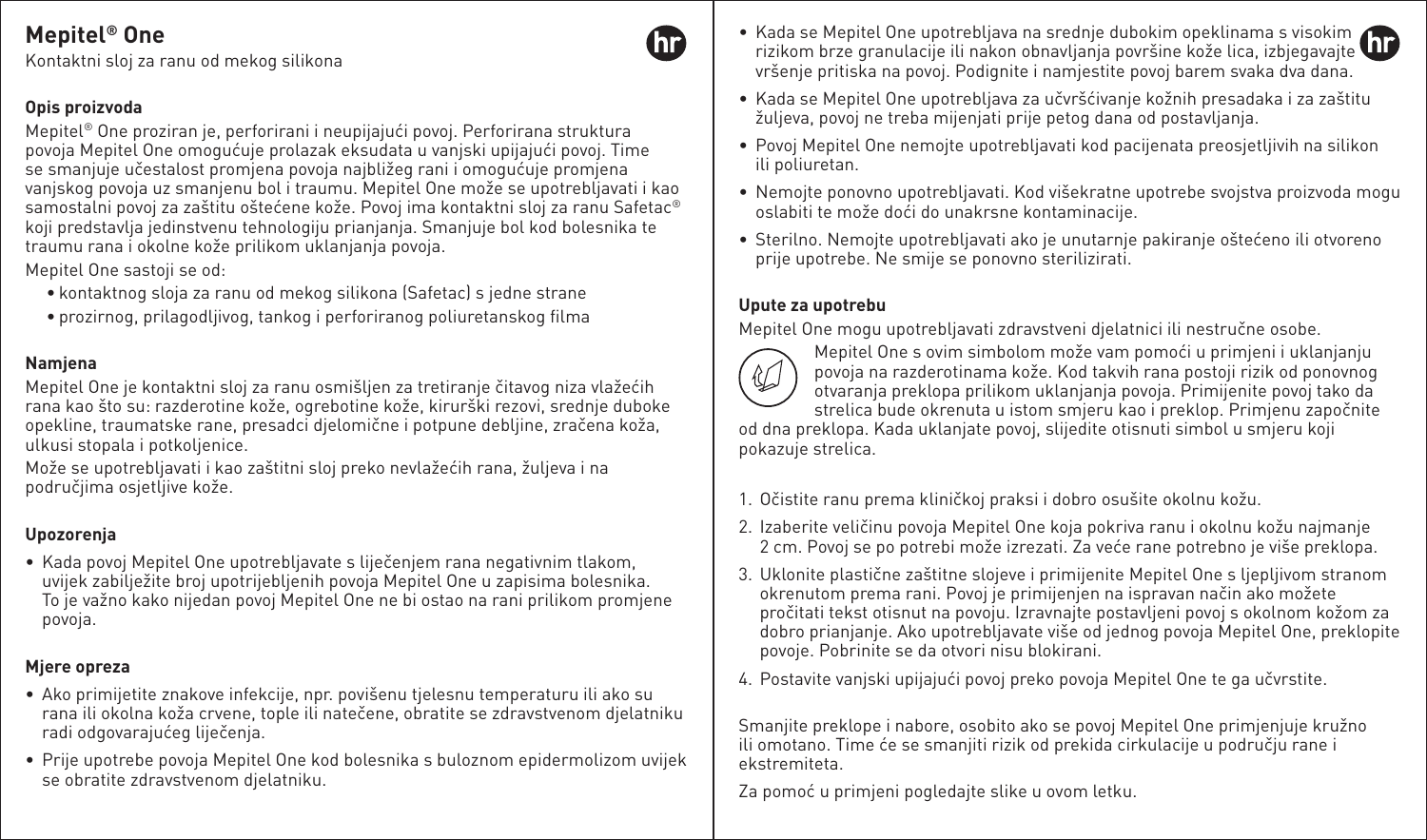Mepitel One može se upotrebljavati ispod kompresivnih proizvoda. Mepitel One može se upotrebljavati zajedno s liječenjem rana negativnim tlakom (NPWT). Mepitel One može se kombinirati s gelovima.



**Mepitel® One**

Meka silikonska obloga za rane

#### **Opis proizvoda**

Mepitel® One je providna, perforirana i neapsorbujuća obloga. Perforirana struktura Mepitel One obloge omogućava prenos eksudata u spoljnu apsorbujuću oblogu. To može da smanji učestalost menjanja obloge koja naleže na ranu i omogućava menjanje spoljne obloge uz minimalan bol i traumu. Mepitel One se može koristiti i kao samostalna obloga za zaštitu oštećene kože. Obloga poseduje Safetac® sloj koji dolazi u kontakt sa ranom i ima jedinstvenu tehnologiju izrade prijanjajućeg materijala. Ona ublažava bol kod pacijenta i smanjuje traume rane i okolne kože prilikom uklanjanja obloge.

Mepitel One se sastoji od sledećeg:

- mekog silikonskog sloja koji dolazi u dodir sa ranom (Safetac) sa jedne strane
- providnog, fleksibilnog, tankog i perforiranog filma od poliuretana

#### **Namena**

Mepitel One obloga sadrži sloj koji se postavlja na ranu i namenjena je zbrinjavanju širokog niza eksudirajućih rana, kao što su rascepi kože, površinske povrede kože, hirurški rezovi, opekotine drugog stepena, traumatske povrede, transplantati pune ili delimične debljine kože, koža izložena zračenju i ulkusi nogu i stopala. Može se koristiti i kao zaštitni sloj na neeksudirajućim ranama, plikovima i na površinama kože podložnim oštećenju.

#### **Upozorenja**

• Kada se Mepitel One koristi sa NPWT tehnikom, u kartonu pacijenta obavezno zabeležite broj isečenih delova upotrebljene obloge Mepitel One. Ovo je važno kako biste se uverili da nema ostataka obloge Mepitel One u rani prilikom promene obloge.

#### **Mere opreza**

- Ako primetite znake infekcije, npr. rana ili okolna koža postaje crvena, topla ili otečena, obratite se stručnom zdravstvenom osoblju radi odgovarajućeg lečenja.
- Uvek se obratite stručnom zdravstvenom osoblju pre upotrebe obloge Mepitel One kod pacijenata koji boluju od epidermolysis bullosa.

Ako je vanjski upijajući sloj natopljen, treba ga zamijeniti, a Mepitel One ostaviti na mjestu. Mepitel One jednokratan je povoj.

Odložite ga u skladu s lokalnim postupcima za zaštitu okoliša.

Povoj Mepitel One može se upotrebljavati do 14 dana, ovisno o stanju rane i okolne kože, ili kako je već indicirano kliničkom praksom. Radi sprečavanja maceracije eksudat mora slobodno prolaziti kroz povoj i otvori ne smiju biti blokirani. Kada se upotrebljava s liječenjem rana negativnim tlakom, slijedite preporuke liječnika u pogledu učestalosti mijenjanja.

Svaki ozbiljan incident povezan s upotrebom povoja Mepitel One treba prijaviti tvrtki Mölnlycke Health Care.

Mepitel i Safetac registrirani su zaštitni znakovi tvrtke Mölnlycke Health Care AB.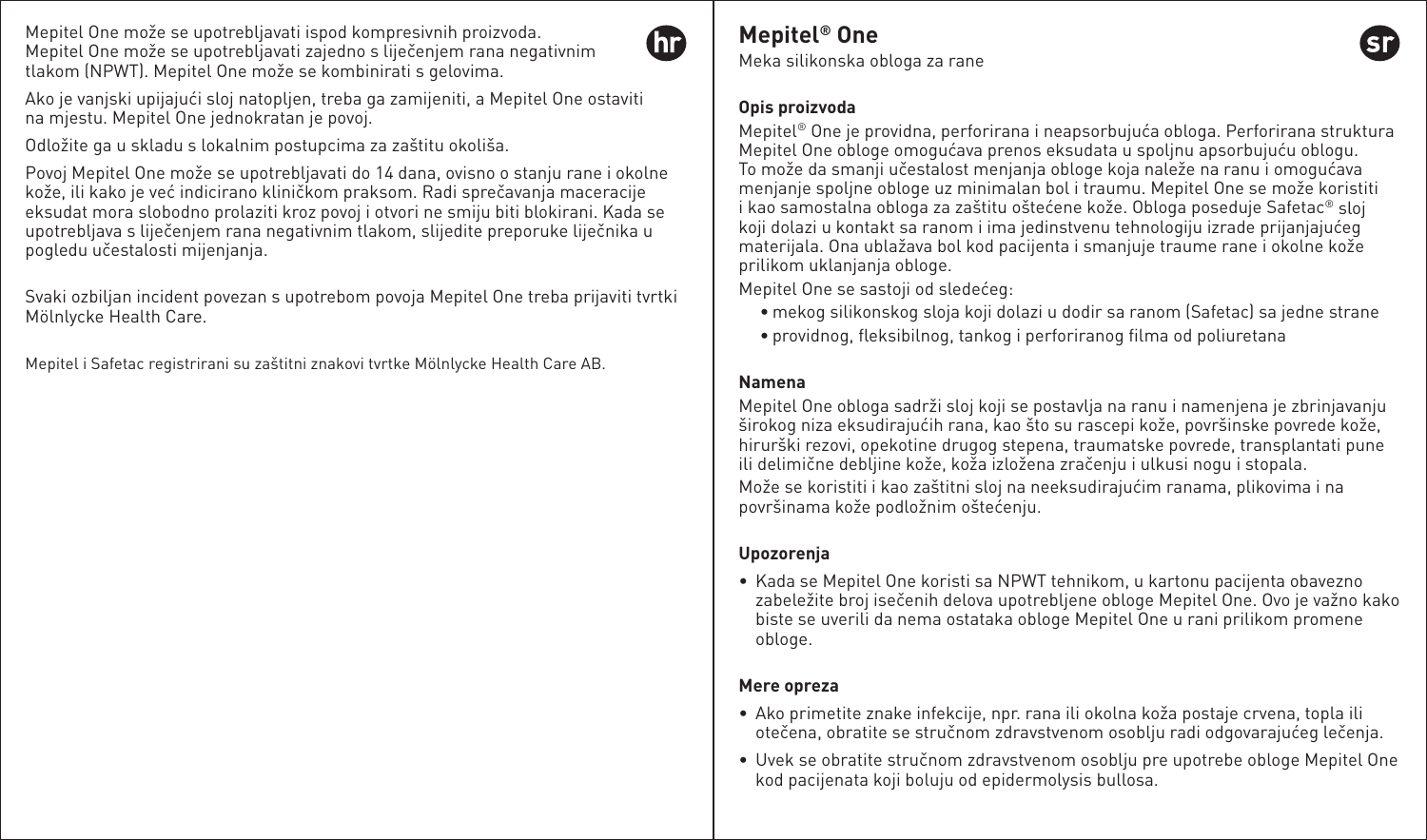- Kada se obloga Mepitel One koristi kod opekotina drugog stepena sa visokim rizikom od brze granulacije ili nakon abrazije kože lica, treba izbegavati pritisak na oblogu. Podići i repozicionirati oblogu bar svaki drugi dan.
- Kada se Mepitel One koristi za fiksaciju kožnih graftova i zaštitu plikova, oblogu ne treba menjati pre petog dana od dana primene.
- Ne koristiti Mepitel One kod pacijenata kod kojih se zna da su preosetljivi na silikon ili poliuretan.
- Ne koristite ponovo. Pri ponovnoj upotrebi, efikasnost proizvoda može da se smanji i može doći do unakrsne kontaminacije.
- Sterilno. Ne koristiti ako je unutrašnje pakovanje oštećeno ili otvoreno pre upotrebe. Ne podvrgavati ponovnoj sterilizaciji.

## **Uputstvo za upotrebu**

Predviđeno je da Mepitel One oblogu koriste stručni zdravstveni radnici ili nestručna lica.



Mepitel One sadrži simbol koji vam može pomoći da postavite oblogu na rascepe kože i uklonite je sa njih. Kod ovakvih rana postoji rizik od ponovnog otvaranja pokožice prilikom uklanjanja obloge. Postavite oblogu tako da je strelica u istom smeru kao pokožica. Započnite postavljanje od

osnove pokožice. Kada uklanjate oblogu, započnite uklanjanje prateći odštampani simbol, u smeru na koji pokazuje strelica.

- 1. Očistite ranu u skladu sa uobičajenom kliničkom praksom i temeljno osušite okolnu kožu.
- 2. Izaberite veličinu obloge Mepitel One koja će prekriti ranu i okolnu kožu najmanje 2 cm. Oblogu je moguće iseći, ukoliko je potrebno. Kod većih rana potrebno je veće preklapanje.
- 3. Uklonite zaštitne plastične slojeve i oblogu Mepitel One postavite na ranu tako da na nju naleže lepljivom stranom. Obloga je postavljena na pravilan način kada možete da pročitate tekst odštampan na njoj. Izgladite oblogu preko okolne kože, tako da dobro prione za nju. Ako je potrebno više od jedne Mepitel One obloge, preklopite obloge. Pobrinite se da pore ne budu blokirane.
- 4. Preko obloge Mepitel One postavite spoljnu apsorbujuću oblogu i fiksirajte je.

Svedite preklapanja i nabore na najmanju moguću meru, posebno kada se obloga Mepitel One postavlja kružno ili obavija. To umanjuje rizik prekida dovoda krvi do predela rane i ekstremiteta.

Uputstva za postavljanje potražite na ilustracijama u ovoj brošuri.

Mepitel One obloga se može koristiti ispod proizvoda za kompresivnu terapiju. Mepitel One obloga se može koristiti sa terapijom lečenja negativnim pritiskom za rane (eng. Negative Pressure Wound Therapy – NPWT). Mepitel One obloga se može koristiti u kombinaciji sa gelovima.

Kada je spoljna apsorbujuća obloga natopljena, treba je menjati bez uklanjanja obloge Mepitel One. Mepitel One je obloga za jednokratnu upotrebu.

Odlaganje mora da se obavlja u skladu sa lokalnim procedurama za zaštitu okoline.

Mepitel One se može ostaviti na telu najduže 14 dana, u zavisnosti od stanja rane i okolne kože ili na osnovu indikacija kliničke prakse. Da bi se sprečila maceracija, eksudat treba slobodno da prolazi kroz oblogu i pore ne smeju biti blokirane. Kada se koristi NPWT tehnika, učestalost menjanja zavisi od preporuke lekara.

U slučaju ozbiljnog incidenta u vezi sa oblogom Mepitel One, slučaj treba prijaviti kompaniji Mölnlycke Health Care.

Mepitel i Safetac su zaštićene robne marke kompanije Mölnlycke Health Care AB.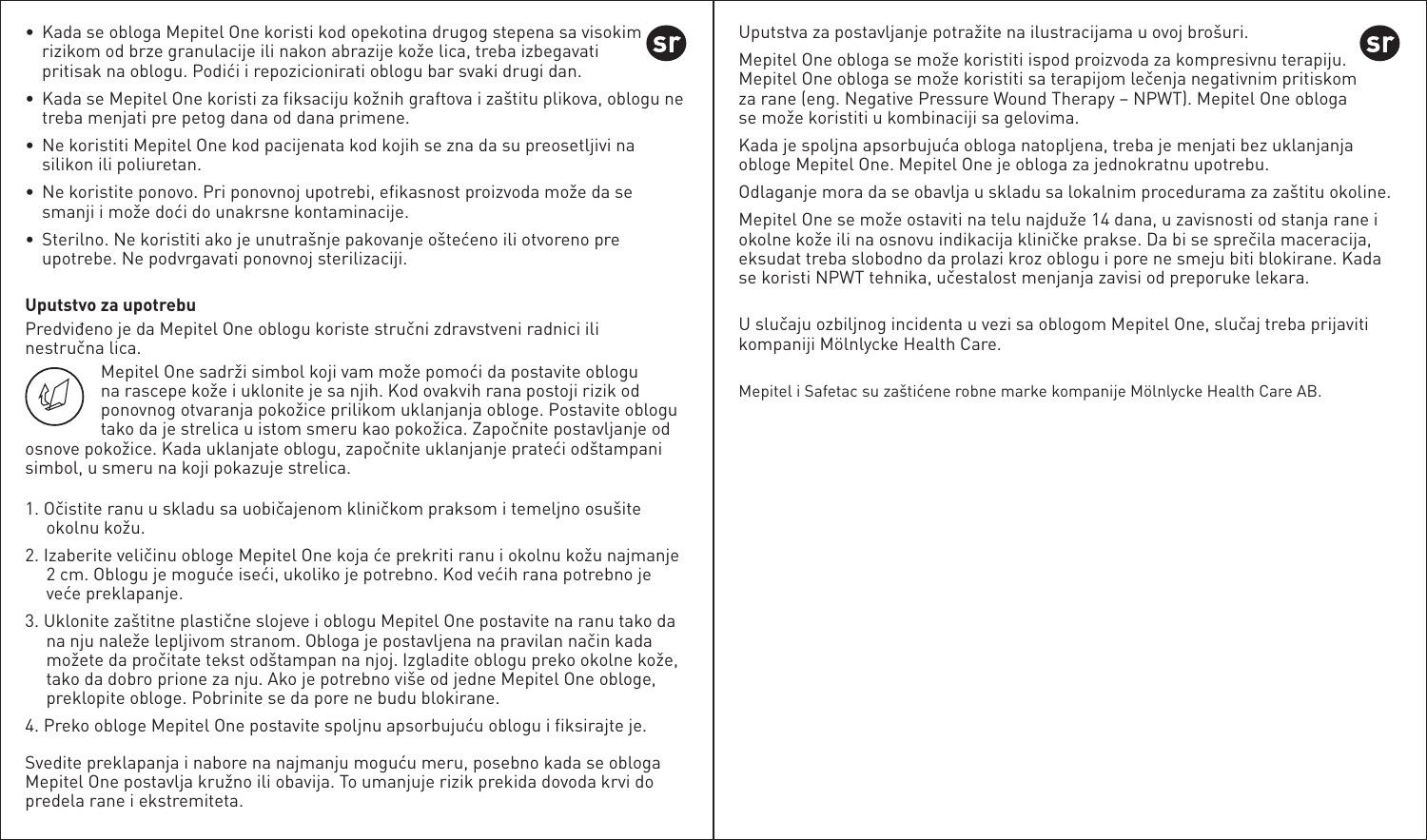Mjúkt snertilag úr silíkoni

## **Vörulýsing**

Mepitel® One eru gegnsæjar, rifgataðar og órakadrægar umbúðir. Rifgötuð samsetningin á Mepitel One gerir kleift að gröftur fari í gegn og inn í ytri rakadrægar umbúðir. Þetta getur dregið úr tíðum umbúðaskiptum nærri sárinu og gerir kleift að skipt sé um ytri umbúðirnar sem lágmarkar sársauka og meiðsli. Einnig er hægt að nota Mepitel One sem sjálfstæðar umbúðir til að verja skaddaða húð. Umbúðirnar eru með snertilag úr Safetac® sem er einstök plásturstækni. Hún lágmarkar sársauka sjúklinga og meiðsli á sárum og aðliggjandi húð þegar umbúðir eru fjarlægðar.

Mepitel One samanstendur af:

- mjúku sárasnertilagi úr silíkoni (Safetac) öðrum megin
- gegnsærri, sveigjanlegri, þunnri og rifgataðri filmu úr pólýúretani

## **Ætluð notkun**

Mepitel One er snertilag fyrir sár sem er hannað til meðferðar á fjölda vessandi sára, eins og; húðfleiðrum, húðskrámum, skurðum vegna aðgerða, annars til þriðja stigs brunasárum, áverkasárum, annars til þriðja stigs húðígræðum, geislaðri húð, opnum sárum á fótleggjum og fótum.

Einnig er hægt að nota þær sem verndandi lag ofan á sár sem vessar ekki úr, vessablöðrur og á svæði þar sem húðin er sérstaklega viðkvæm.

### **Viðvaranir**

• Þegar Mepitel One eru notaðar með sárasogsmeðferð (NPWT) skal ávallt skrá þann fjölda stykkja Mepitel One sem er notaður í skýrslur sjúklinga. Þetta er mikilvægt til að tryggja að ekkert verði eftir af Mepitel One í sárinu þegar skipt er um umbúðirnar.

## **Varúðarráðstafanir**

- Sjáir þú merki um sýkingu, t.d. hita í sárinu eða roða, hita eða bólgu í aðliggjandi húð, skaltu ráðfæra þig við faglærðan heilbrigðisstarfsmann um viðeigandi meðferð.
- Ráðfærðu þig alltaf við faglærðan heilbrigðisstarfsmann áður en Mepitel One er notað á sjúklinga með blöðruhúðþekjulos.
- Forðastu að setja þrýsting á umbúðirnar þegar Mepitel One er notað á þriðja stigs brunasár með mikla hættu á skjótri bólguholdgun eða eftir aðgerðir á andliti. Lyftu og endurstaðsettu umbúðirnar á að minnsta kosti tveggja daga fresti
- Þegar Mepitel One er notað til að festa húðígræði og til að verja vessablöðrur skal ekki skipta um umbúðirnar fyrr en fimm dögum eftir að þær voru settar á.
- Notaðu Mepitel One ekki á sjúklinga með þekkt ofnæmi fyrir silíkoni eða pólýúretani.
- Notist ekki aftur. Sé varan endurnotuð kann hún að spillast, krossmengun getur orðið.
- Dauðhreinsað. Notist ekki ef innri pakkning er skemmd eða hefur verið opnuð fyrir notkun. Dauðhreinsist ekki aftur.

#### **Notkunarleiðbeiningar**

Mepitel One er til notkunar fyrir bæði faglært heilbrigðisstarfsfólk sem og leikmenn.



fs)

Mepitel One með þessu tákni getur hjálpað þér að setja umbúðir á húðfleiður og fjarlægja þær. Hætta er á því að flipinn opnist aftur þegar umbúðir eru fjarlægðar af sárunum. Settu umbúðirnar á þannig að örin vísi í sömu átt og flipinn. Byrjaðu notkunina frá neðsta hluta flipans. Þegar

umbúðirnar eru fjarlægðar skaltu rífa þær af þeim megin sem prenttáknið er, í sömu átt og örin bendir.

- 1. Hreinsaðu sárið í samræmi við klínískar starfsvenjur og þurrkaðu húðina umhverfis vandlega.
- 2. Veldu þá stærð Mepitel One sem nær yfir sárið og að minnsta kosti 2 cm umhverfis það. Hægt er að klippa umbúðirnar, sé þess þörf. Umbúðirnar þurfa að ná yfir meira svæði þegar um stærri sár er að ræða.
- 3. Fjarlægðu hlífðarplastið og leggðu Mepitel One á svo að hliðin með líminu liggi að sárinu. Umbúðirnar hafa verið settar rétt á þegar hægt er að lesa textann sem var prentaður á þær. Sléttaðu úr umbúðunum yfir aðliggjandi húð svo að þær festist vel. Ef fleiri en eitt stykki Mepitel One er notað skaltu láta umbúðirnar skarast. Gættu þess að engin fyrirstaða sé fyrir götunum.
- 4. Notaðu ytri rakadrægar umbúðir ofan á Mepitel One og festu þær.

Dragðu úr skörun og krumpum, sérstaklega þegar Mepitel One er notað kringlótt eða vafið. Það dregur úr hættu á flæðistregðu á sárasvæðinu og útlimum.

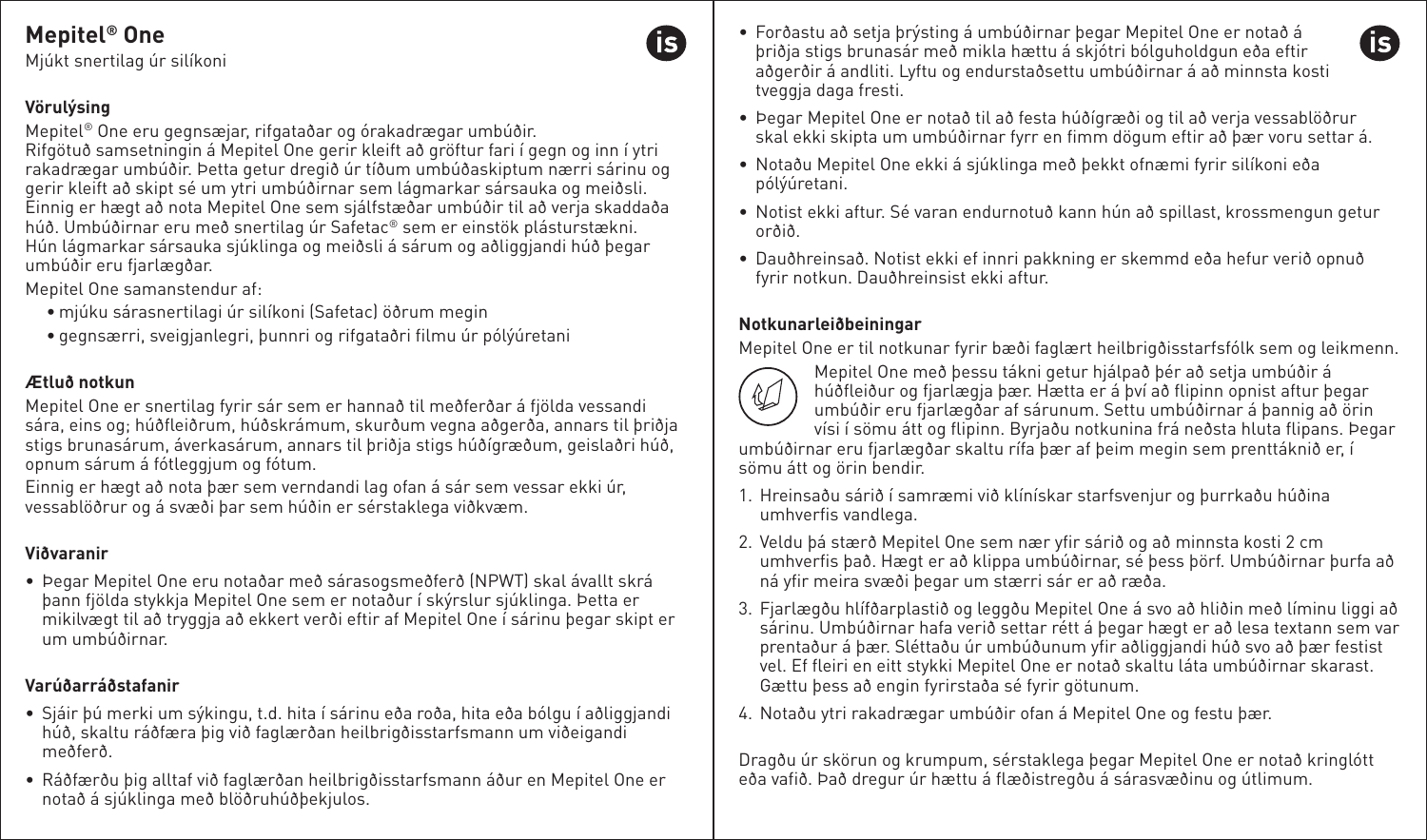Sjá myndskýringar í þessum bækling fyrir leiðbeiningar um notkun.

Nota má Mepitel One undir vörum sem valda þrýstingi. Nota má Mepitel One ásamt sárasogsmeðferð (NPWT). Nota má Mepitel One ásamt mismunandi geli.

Þegar ytri rakadrægu umbúðirnar eru gegnblautar skal skipta um þær án þess að skipta um Mepitel One. Mepitel One eru einnota umbúðir.

Förgun skal gerð í samræmi við staðbundið umhverfisverklag.

Mepitel One mega vera óhreyfðar í allt að 14 daga eftir ástandi sársins og húðarinnar umhverfis eða eins og klínískar starfsvenjur segja til um. Til að koma í veg fyrir vessagrotnun þarf gröftur að komast greiðlega í gegnum umbúðirnar og ekki skal hylja holurnar. Þegar umbúðirnar eru notaðar með sárasogsmeðferð (NPWT) skal fylgja ráðleggingum læknis varðandi tíðni umbúðaskipta.

Ef alvarlegt tilvik hefur orðið í tengslum við Mepitel One skal tilkynna það til Mölnlycke Health Care.

Mepitel og Safetac eru skráð vörumerki Mölnlycke Health Care AB.



## **Mepitel<sup>®</sup>** One

طبقة السيليكون الملساء الملامسة للجرح

وصف المنتج

6h

اِن Mepitel® One هي ضمادة شفافة ومثقوبة وغير ماصَّة. ويسمح نسيج Mepitel One المثقوب بنفاذ الإفر از ات إلى ضمادة ماصَّة خار جية٬ وقد يساعد هذا على التقليل من عدد مر ات التغيير المتكر ر للضمادة الأقرَبَ إلى الجر ح، كما يسمح بتغيير الصمادة الخار جية مع تقليل نسبة الألم والصدماتَ ۖ ويمكن استخدام Mepitel One باعتبار ها ضمادة مستقلة لحماية الجلد المصاب. تتميز الضمادة بوجود طبقة ®Safetac الملامسة للجرح، وهي تقَنية لاصفة فريدة من نوعها. حيث تقلل الألم الذي يشعر به المرضى والصدمات التي .<br>تتعرض لها الجروح والجلد المحيط عند إز الة الضمادة

تتألف ضمادة Mepitel One مما يلي:

- دهاو بـخاجـ ميذع (Safetac) حرجلا تسملاملا ءاسلملا ن وكيليسلا تقبط
- وزائد و در امریلا قدام زیم کمو نصیم وکمو کنیم و کنار مورک افغانش و کنیم به این مورد به در

**دواعي الاستعمال** 

إن Mepitel One هي طبقة ملامسة للجرح مصممة للتعامل مع الجروح الناضحة واسعة النطاق، مثل تعزق الجلد،<br>وسحجات الجلد، والشقوق الجراحية، والحروق جزئية السُمك، والجروح الرضحية، والرُقْع كاملة السُمك وجزئية المُمك، والجلد المعالج بالإشعاعات، وقرحات الساق والقدم

يمكن استخدامها باعتبار ها طبقة واقية على الجروح غير الناضحة، والنفطات، ومناطق الجلد الحساسة.

تحذیر ا*ت* 

عند استعمال ضمادة Mepitel One مع علاج الجروح بالضغط السلبي (NPWT)، قم دائمًا بتدوين عدد القطع المستخدمة من ضمادة Mepitel One في ملاحظات المريض. ويعد هذا أمرًا مهمًا لضمان عدم ترك ضمادة Mepitel One في الْجرح علا تغيير الضمادة.

**لاحتىاطات** 

- في حالة ظهور أعراض للالتهاب، مثل حُمي أو تحول الجرح أو الجلد المحيط به إلى اللون الأحمر، أو ّ أصبحا دافَنَين أو متورمين، استشر أخصائي الرعاية الصحية لتلقى العلاج المناسب.
- ستشر دائمًا أخصائي الرعاية الصحية قبل استعمال ضمادة Mepitel One على بشرة مرضى انحلال البشرة الفُقَّاعي.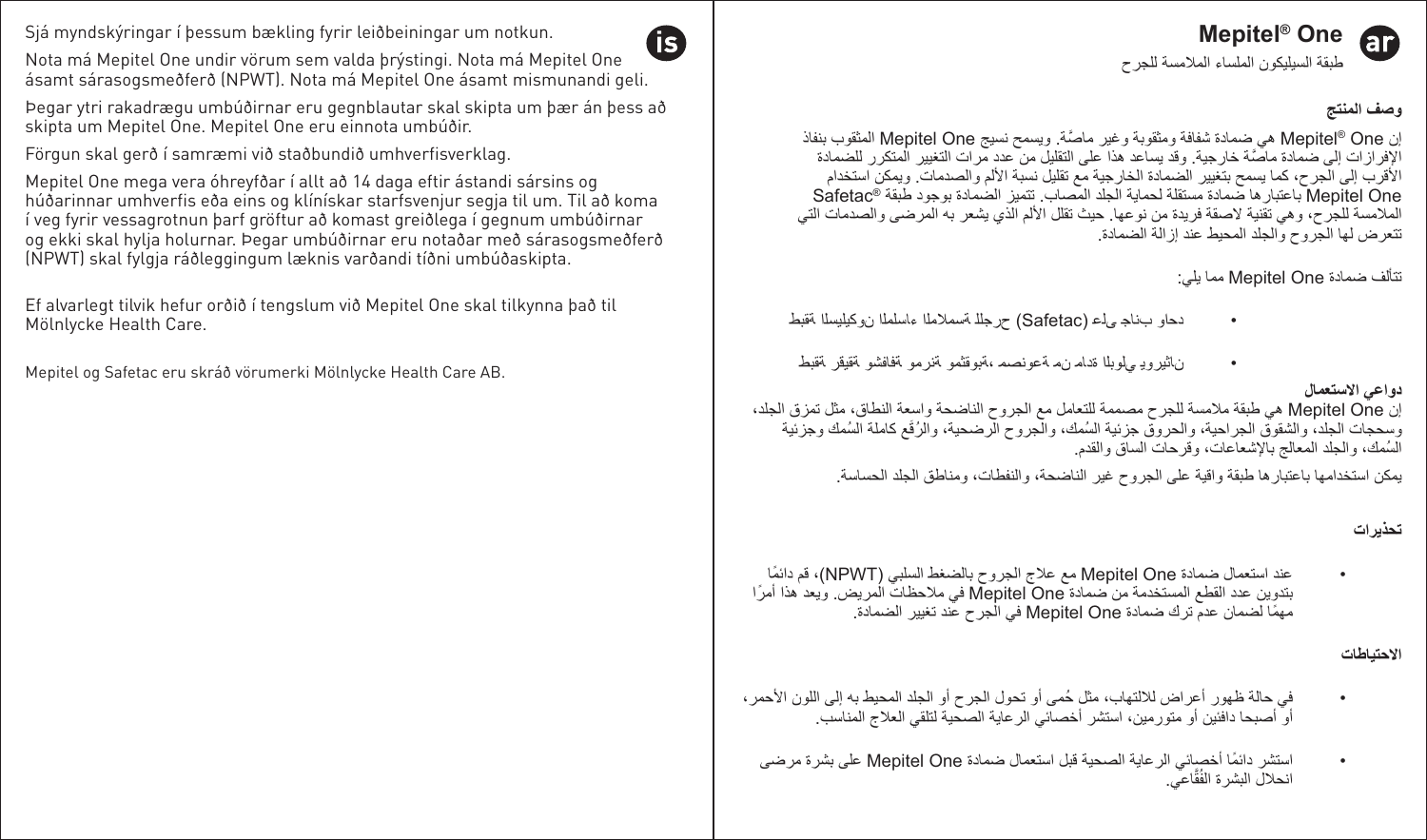قم بتقليل عدد الطبقات المتداخلة والطيات، خاصة عند وضع ضمادة Mepitel One دائريًا أو لفها. وسيساعد هذا على تقليل نسبة خطر التعرض إلى ركود منطّقة الجرح والطرف.

للاطلاع على إرشادات الاستعمال، راجع الرسوم التوضيحية في هذه النشرة.

يمكن استعمال ضمادة Mepitel One كتت منتجات ضاغطة. يمكن استعمال ضمادة Mepitel One مع علاج<br>الجروح بالضغط السلبي (NPWT). يمكن استعمال ضمادة Mepitel One مع المواد الهلامية.

عند تشبع الضمادة الماصنَّة الخارجية، ينبغي تغيير ها مع ترك ضمادة Mepitel One في مكانها. لا تُستخدم ضمادة<br>Mepitel One سوى مرة واحدة.

يجب أن تتم عملية التخلص من الضمادة وفقًا للإجراءات البيئية المحلية.

بمكن ترك ضمادة Menitel One في مكانها لمدة تصل الى 14 بومًا تبعًا لحالة الحراج والحلد المحيط به، أو اعلى النحو الموضح من قِبل الممارسة السريرية. لمنع حدوث تعطين، ينبغي نفاذ الإفر از ات دون قيد من الضمادة و عدم سد الفتحات. عند استخدام علاج الجروح بالضغط السلبي (NPWT)، ينبغي اتباع توصيات الطبيب السريري بشأن تكرار ۔<br>تغییر الضمادة

> في حالة وقوع أي حادث خطير فيما يتعلق بضمادة Mepitel One، ينبغي إبلاغ شركة .Mölnlycke Health Care

Mölnlycke Health Care AB هما علامتان تجاريتان مسجلتان لشركة Mölnlycke Health Care AB.



- عند استعمال ضمادة Mepitel One على الحروق جزئية السُمك المعرضة لخطر الإصابة بالتحبب السريع بدرجة كبيرة
- أو بعد تقشير البشرة، تجنب الضغط على الضمادة. قم برفع الضمادة وتغيير وضعها مرة كل يوم علمي الأقل.
- عند استعمال ضمادة Mepitel One لتثبيت ترقيعات الجلد، وحماية النفطات، ينبغي عدم تغيير الضمادة قبل اليوم الخامس بعد وضعها
	- تجنب استخدام ضمادة Mepitel One على بشرة المرضى ممن يُعرف إصابتهم بحساسية للسيليكون أو البولمي يوريئان.
- لا تستخدم الضمادة مرة أخرى. إذا تم استخدام الضمادة لأكثر من مرة واحدة، فقد يتدهور أداؤها وقد ينتج عن ذلك انتقال التلوث.
- الضمادة معقمة، لذا تجنب استخدامها إذا كانت العبوة الداخلية تالفة أو مفتوحة قبل الاستخدام؛ تجنب اعادة التعقيم

تعليمات الاستخدام

يمكن أن يستخدم Mepitel One أخصائيو الرعاية الصحية أو الأشخاص العاديون.

ϊοϭϰϠϋίϣέϟΫϫΎϬϳϠϋΩϭΟϭϣϟ0HSLWHO2QHΓΩΎϣοϙΩϋΎγΗϥϥϛϣϳ ΓέϣΔϳΩϠΟϟΔϠϳΩγϟΗϓνέόΗϟΓέϭρΧ΄ηϧΗˬΡϭέΟϟϩΫϫϰϟ·ΔΑγϧϟΎΑϭϪϧϣΎϬΗϟί·ϭϕίϣΗϣϟΩϠΟϟϰϠϋΓΩΎϣοϟ أخرى عند إزالة الضمادة. ضع الضمادة مع جعل السهم يشير إلى نفس اتجاه السديلة الجلدية. ابدأ في وضع الضمادة من قاعدة السديلة الجلدية. عند إزالّة الضمادة، آبدأ بالإزالة من خلال اتباع الرمز المطبوع، في الاتجاه الّذي يشّير اليه السهم. 1- قم بتطهير الجرح وفقًا للممارسة السريرية، وجفْف الجلد المحيط جيدًا. 2- اخْتَر مقاس ضمادة Mepitel One يغطي الجرح والجلد المحيط به بمقدار لا يقل عن 2 سم. وإذا لزم الأمر، يمكن قطع الضمادة. وبالنِّسبة إلى الجروح الكبيرة، يلزم وضع المزيد من الضمادات على بعضها البعض. 3- قم بازآلة الطبقات البلاستيكية الواقية، وضع ضمادة Mepitel One بحيث يكون الجانب اللاصق على الجرح. توضع الضمادة بطريقة صحيحة عندما تقرأ النّص المطبوع على الضمادة. قم بتسوية الضمادة في مكانها على الجلّد المحبط لإحكام اللصيق في حالة استعمال أكثر من قطعةً واحدة من منعادة Mepitel One، ضم الضمادات على بعضها البعض. تأكد من عدم انسداد الفتحات. -4 ضبع ضمادة ماصَّة خار جية، على سطح Mepitel One وقع بتثبيتها.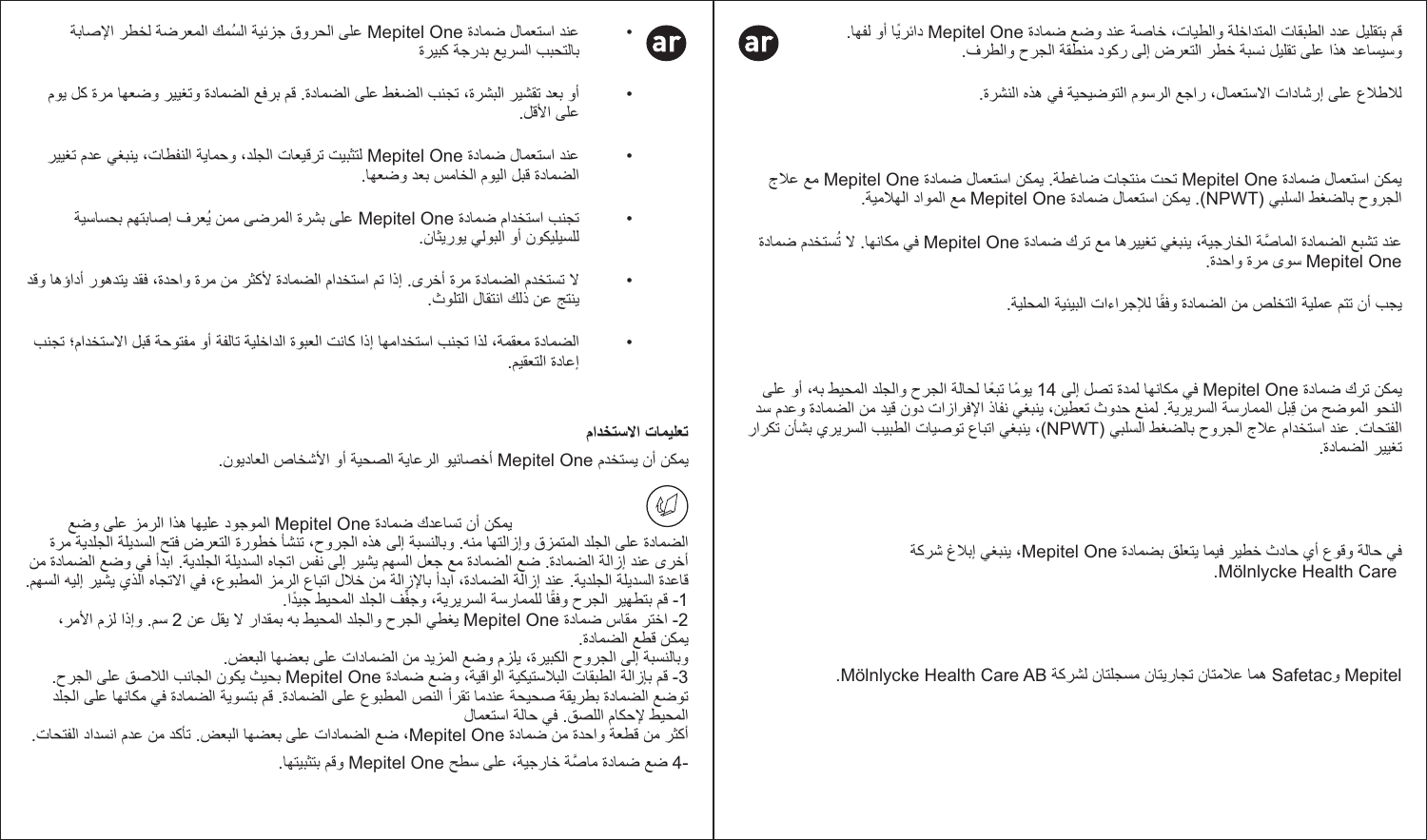**AUSTRALIA** Mölnlycke Health Care Pty. Ltd. 12 Narabang Way, Belrose, NSW 2085 Tel: +61 02 8977 2144

**AUSTRIA** Mölnlycke Health Care GmbH Europlaza, Wagenseilgasse 14, 1120 Vienna Tel: +43 1 278 85 42 Customer Service Tel: 0800 292 874

**BELGIUM** Mölnlycke Health Care NV/SA, Berchemstadionstraat 72, B2, B-2600 BERCHEM (Antwerpen) Tel: +32 3 2868 950

**CANADA** Mölnlycke Health Care Inc., 2010 Winston Park Drive, Suite 100, Oakville, Ontario, L6H 5R7 Tel: +1 905 829 1502

**CHINA** Mölnlycke Health Care (Shanghai) Co., Ltd. RM 629, No.8 Hua Jing Road, Wai Gao Qiao FTZ Shanghai, China Tel: +86 10 5128 8571

**CZECH REPUBLIC** Mölnlycke Health Care s.r.o. Hajkova 2747/22, 130 00 Prague 3 Tel: +420 221 890 517 (Reception) Tel: +420 221 890 511 (Customer Service)

**DENMARK** Mölnlycke Health Care ApS. Gydevang 33, DK-3450 Allerød Tel: +45 48 16 82 68 Customer Service Tel: +80 886 810

**ESTONIA** Mölnlycke Health Care OÜ, Vabaõhumuuseumitee 4-67, EE-13522 Tallin Tel: +372 671 1520

**FINLAND** Mölnlycke Health Care Oy, Pitäjänmäentie 14, 3 krs, FI-00380 Helsinki Tel: +358 201 622 300 Customer Service Tel: 0800 113 442

**FRANCE** Mölnlycke Health Care SAS, 13 Allée du Château Blanc 59290 WASQUEHAL Tel: +33 320 122 555 Customer Service Tel: 0800 910 292

**GERMANY** Mölnlycke Health Care GmbH Grafenberger Allee 297 DE-40237 Düsseldorf Tel: +49 211 92 08 80 Customer Service Tel: 0800 186 21 80

**HUNGARY** Mölnlycke Health Care Kft HU-1134 Budapest, Dévai u. 26-28. III. em. Tel: +36 1 477 3080

**INDIA** Mölnlycke Health Care India Pvt Ltd Universal Business Centre Second Floor, Universal Trade Tower Sector 49, Gurgaon Sohna Road Gurgaon 122 018, Haryana Tel: +91 124 4696 008

**ITALY** Mölnlycke Health Care s.r.l., Via Marsala 40/C, IT-21013 Gallarate (VA) Tel: +39 0331 714 011

**JAPAN** Mölnlycke Health Care KK, 4F Concieria Nishi-Shinjuku Tower's West 6-20-7 Nishi-Shinjuku, Shinjuku-Ku, Tokyo 160-0023 Tel: +81 3 6914 5004

**KOREA** Mölnlycke Health Care Korea Co., Ltd 2nd floor, Hansol Richville. 46 Wiryeseong-daero, Songpa-gu, Seoul, 05627 South Korea Tel: +82 2 3789 1402

**LATVIA** Mölnlycke Health Care AB, Dzelzavas 120 M, Riga LV-1021 Tel: +372 6711 522

**LITHUANIA** Mölnlycke Health Care AB, J. Galvydzio g. 3, LT 08236 Vilnius Tel: +370 5 2274 58 37

**NETHERLANDS** Mölnlycke Health Care B.V. Postbus 3196, 4800 DD Breda Tel: +31 76 521 9663

**NORWAY** Mölnlycke Health Care AS Postboks 6229 Etterstad, NO-0603 Oslo Tel: +47 22 70 63 70 Customer Service Tel: 800 161 78

**POLAND** Mölnlycke Health Care Polska Sp. z o. o. ul. Zwycięstwa 17a 15-703 Białystok Tel: +85 652 77 77

**PORTUGAL** Mölnlycke Health Care Rua Brito Capelo, 807 4450-068 Matosinhos Tel: +351 808 919 960 Customer Service Tel: 800 832 096

**RUSSIA** Mölnlycke Health Care, 10/3 Toulskaya str., Moscow 115191 Tel: +7 495 232 26 64

#### **SINGAPORE**

Mölnlycke Health Care Asia-Pacific Pte Ltd 298 Tiong Bahru Road #07-03 Central Plaza Singapore 168730 Telephone: +65 6438 4008

**SPAIN** Mölnlycke Health Care S.L., Av. De la Vega 15, Edif. 3, 3a Planta ES-28108 Alcobendas (Madrid) Tel: +34 91 484 13 20 Customer Service Tel: 900 963 232 **SWEDEN** Mölnlycke Health Care AB Gamlestadsvägen 3C, Box 130 80 SE-402 52 GÖTEBORG Tel: +46 31 722 30 00 Customer Service Tel: 020 798 264

#### **SWITZERLAND**

Mölnlycke Health Care AG Brandstrasse 24 CH-8952 Schlieren Tel: +41 44 744 54 00 Customer Service Tel German: 0800 563 195 Tel French: 0800 563 196

#### **UNITED ARAB EMIRATES**

Mölnlycke Health Care Unit No. 603 Jumeirah Business Center 1, Plot No. G2 Jumeirah Lakes Towers, Dubai Tel: +971 45 54 73 17

#### **UNITED KINGDOM**

Mölnlycke Health Care Ltd. 401 Grafton Gate Milton Keynes MK9 1AT Tel: +44 870 60 60 766 Customer Service, Private Tel: 0800 917 4919 Customer Service, Public sector Tel: 0800 917 4918

**USA** Molnlycke Health Care US, LLC 5550 Peachtree Parkway Suite 500, Norcross, GA 30092 Tel: + 1-800-882-4582

> USA 1-800-882-4582 Canada 1-800-494-5134